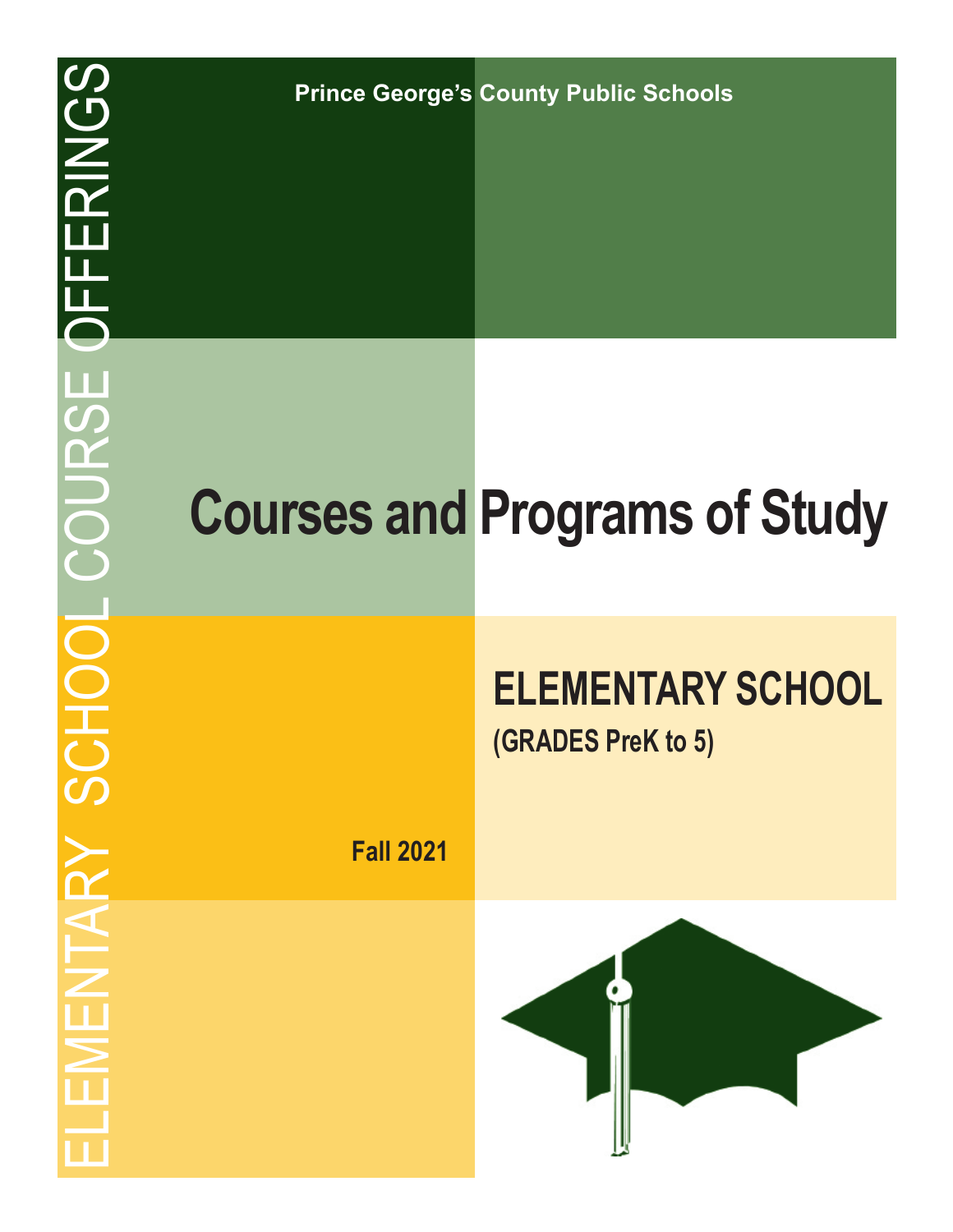## PGCPS COURSES AND PROGRAMS OF STUDY ELEMENTARY SCHOOL

Courses llisted in this publication make up the instructional program for the school system's elementary schools. Only approved core curricula are available at all sites, and courses may not be offered during this school year if enrollment does not permit. Prerequisites are conditions that must be met in order to enroll in a course. Credits are used for scheduling and grade point average calculations.

> Information in this publication may change. Contact the content area office listed in the Phone Directory for updates.

> > Published by the Division of Academics

Fall 2021

#### **BOARD OF EDUCATION**

JUANITA D. MILLER, ED.D., BOARD CHAIR SONYA WILLIAMS, VICE CHAIR, DISTRICT 9 DAVID MURRAY, DISTRICT 1 JOSHUA THOMAS, DISTRICT 2 PAMELA BOOZER-STROTHER, DISTRICT 3 SHAYLA ADAMS-STAFFORD, DISTRICT 4 RAAHEELA AHMED, DISTRICT 5 BELINDA QUEEN, DISTRICT 6 KENNETH F. HARRIS II, DISTRICT 7 EDWARD BURROUGHS, DISTRICT 8 D. PAUL MONTEIRO, JR, BOARD MEMBER JUDY MICKENS-MURRAY, BOARD MEMBER CURTIS VALENTINE, M.P.P., BOARD MEMBER ALVARO CERON-RUIZ, STUDENT BOARD MEMBER MONICA GOLDSON, ED.D., SECRETARY/TREASURER AND CHIEF EXECUTIVE OFFICER

The Prince George's County Board of Education does not discriminate on the basis of race, color, creed, sex, age, national origin, marital status, physical or mental disability, sexual orientation or genetic information. For TTD Services/Hearing & Speech Impaired, call 301-952-6068.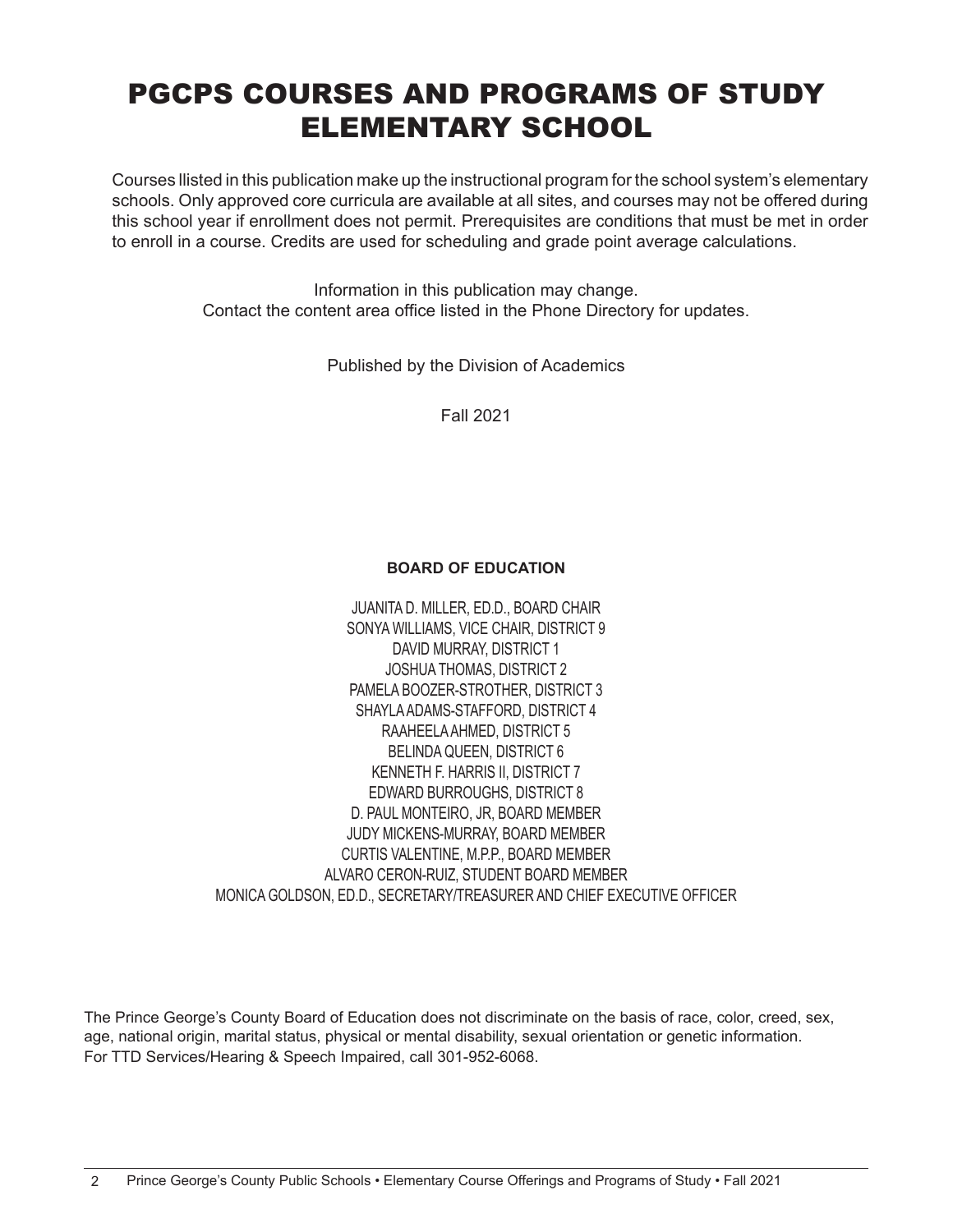## TABLE OF CONTENTS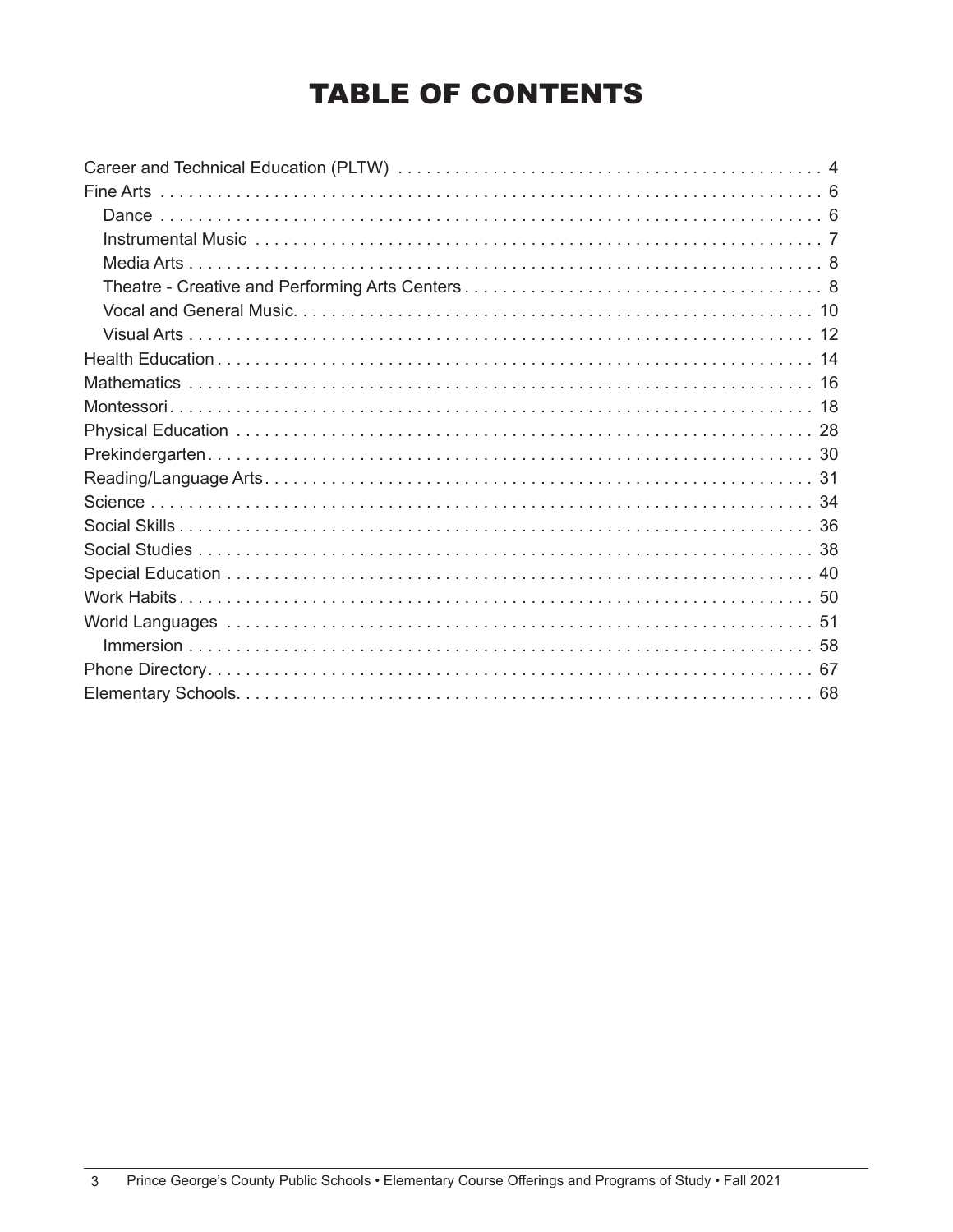## CAREER AND TECHNICAL EDUCATION (PLTW)

## STEM PLTW Launch K

*Course Code: 86800STEM*

*Prerequisites:* None

This course integrates technology-oriented applications of mathematics and science into pre-engineering activities for students. Specific topics covered in this course include Structures and Function: Exploring Design; Pushes and Pulls; Structure and Function; Human Body; and Animals and Algorithms.

Textbook(s): None

## STEM PLTW Launch 1

*Course Code: 86810STEM*

*Prerequisites:* None

This course integrates technology-oriented applications of mathematics and science into pre-engineering activities for students. Specific topics covered in this course include Light and Sound: Observing the Sun, Moon, and Stars; Animal Adaptations; and Animated Storytelling.

Textbook(s): None

## STEM PLTW Launch 2

*Course Code: 86820STEM*

*Prerequisites:* None

This course integrates technology-oriented applications of mathematics and science into pre-engineering activities for students. Specific topics covered in this course include Material Science: Properties of Matter; Materials Science: Form and Function; The Changing Earth; and Grids and Games.

Textbook(s): None

## STEM PLTW Launch 3

*Course Code: 86830STEM*

*Prerequisites:* None

This course integrates technology-oriented applications of mathematics and science into pre-engineering activities for students. Specific topics covered in this course include Stability and Motion: Science of Flight; Stability and Motion: Forces and Interactions; Variation of Traits; and Programming Patterns.

Textbook(s): None

## STEM PLTW Launch 4

*Course Code: 86840STEM*

*Prerequisites:* None

This course integrates technology-oriented applications of mathematics and science into pre-engineering activities for students. Specific topics covered in this this course include Energy: Collisions; Energy: Conversion; Input/Output: Computer Systems; and Input/Output: Human Brain.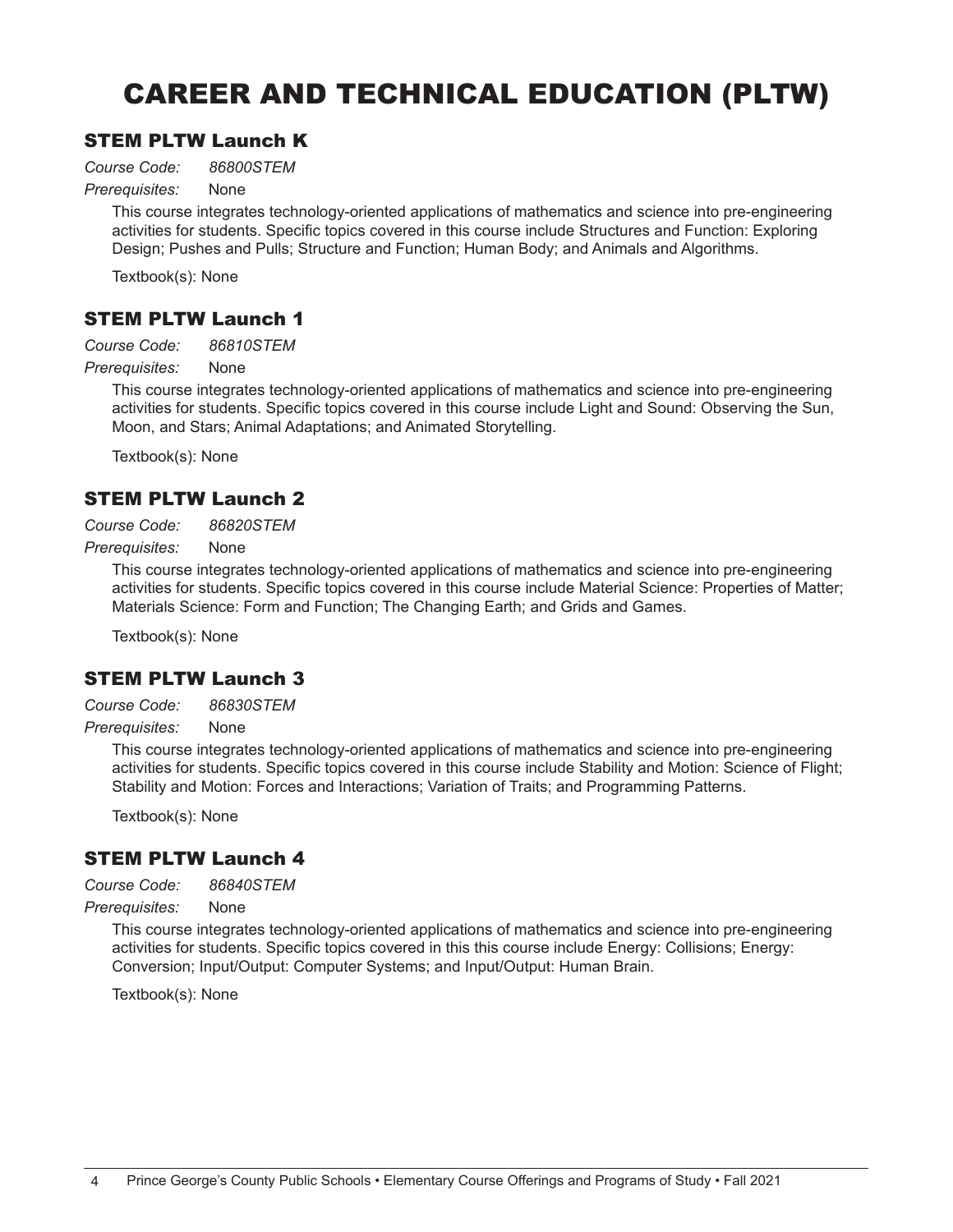## STEM PLTW Launch 5

*Course Code: 86850STEM*

#### *Prerequisites:* None

This course integrates technology-oriented applications of mathematics and science into pre-engineering activities for students. Specific topics covered in this course include Robotics and Automation; Robotics and Automation: Challenge; Infection: Detection; and Infections: Modeling and Simulation.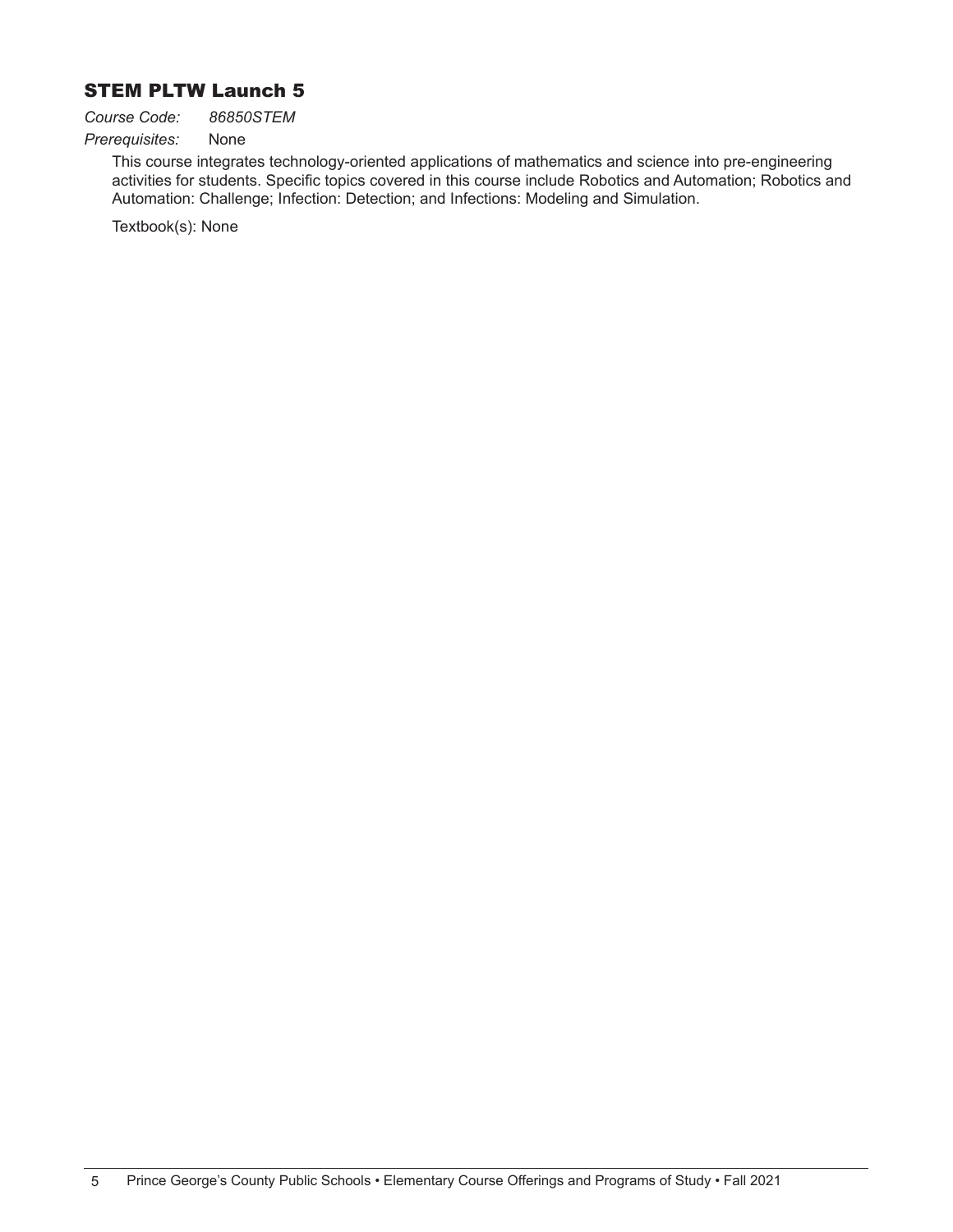## FINE ARTS

## FINE ARTS - DANCE

## CREATIVE AND PERFORMING ARTS CENTERS

*EDWARD M. FELEGY ELEMENTARY, THOMAS G. PULLEN CREATIVE AND PERFORMING ARTS SCHOOL, AND BENJAMIN D. FOULOIS CREATIVE AND PERFORMING ARTS ACADEMY*

### DANCE Pre-Kindergarten

*Course Code: 97130*

*Prerequisites:* None

Students are introduced to the elements of dance (Body, Space, Time, Energy, Relationship and Action). They will learn personal space, focus on dance vocabulary and numeracy as it relates to movement. Students will work towards independence as well as working as a whole group to explore dance through creative movement.

Textbook(s): Dance Anatomy, ISBN 9780736081931; Dance Composition: An Interrelated Arts Approach, ISBN 9780736067904; Discovering Dance, ISBN 9781450468862; Experiencing Dance, ISBN 9781450421904; History of Dance, ISBN 9781492536697; or Writing About Dance, ISBN 9780736076104

## DANCE Kindergarten

*Course Code: 98130*

*Prerequisites:* None

Students are introduced to the elements of dance (Body, Space, Time, Energy, Relationship and Action). They will learn personal space, focus on dance vocabulary and numeracy as it relates to movement. Students will work towards independence as well as working as a whole group to explore dance through creative movement.

Textbook(s): Dance Anatomy, ISBN 9780736081931; Dance Composition: An Interrelated Arts Approach, ISBN 9780736067904; Discovering Dance, ISBN 9781450468862; Experiencing Dance, ISBN 9781450421904; History of Dance, ISBN 9781492536697; or Writing About Dance, ISBN 9780736076104

## DANCE 1

*Course Code: 72410*

*Prerequisites:* None

Students will learn basic body parts as they relate to movement. Students will continue to work in their personal space and refine pedestrian movements in a creative process. Students will work towards independence as well as working as a whole group to explore dance through creative movement.

Textbook(s): Dance Anatomy, ISBN 9780736081931; Dance Composition: An Interrelated Arts Approach, ISBN 9780736067904; Discovering Dance, ISBN 9781450468862; Experiencing Dance, ISBN 9781450421904; History of Dance, ISBN 9781492536697; or Writing About Dance, ISBN 9780736076104

## DANCE 2

*Course Code: 742420*

*Prerequisites:* None

Students will continue to use the elements of dance to learn various creative movements skills (opposition, level change and learn short movement phrases as a whole class and in small groups). Students will be exposed to various styles of music and learn movement rhythmic patterns to apply to basic movement phrases.

Textbook(s): Dance Anatomy, ISBN 9780736081931; Dance Composition: An Interrelated Arts Approach, ISBN 9780736067904; Discovering Dance, ISBN 9781450468862; Experiencing Dance, ISBN 9781450421904; History of Dance, ISBN 9781492536697; or Writing About Dance, ISBN 9780736076104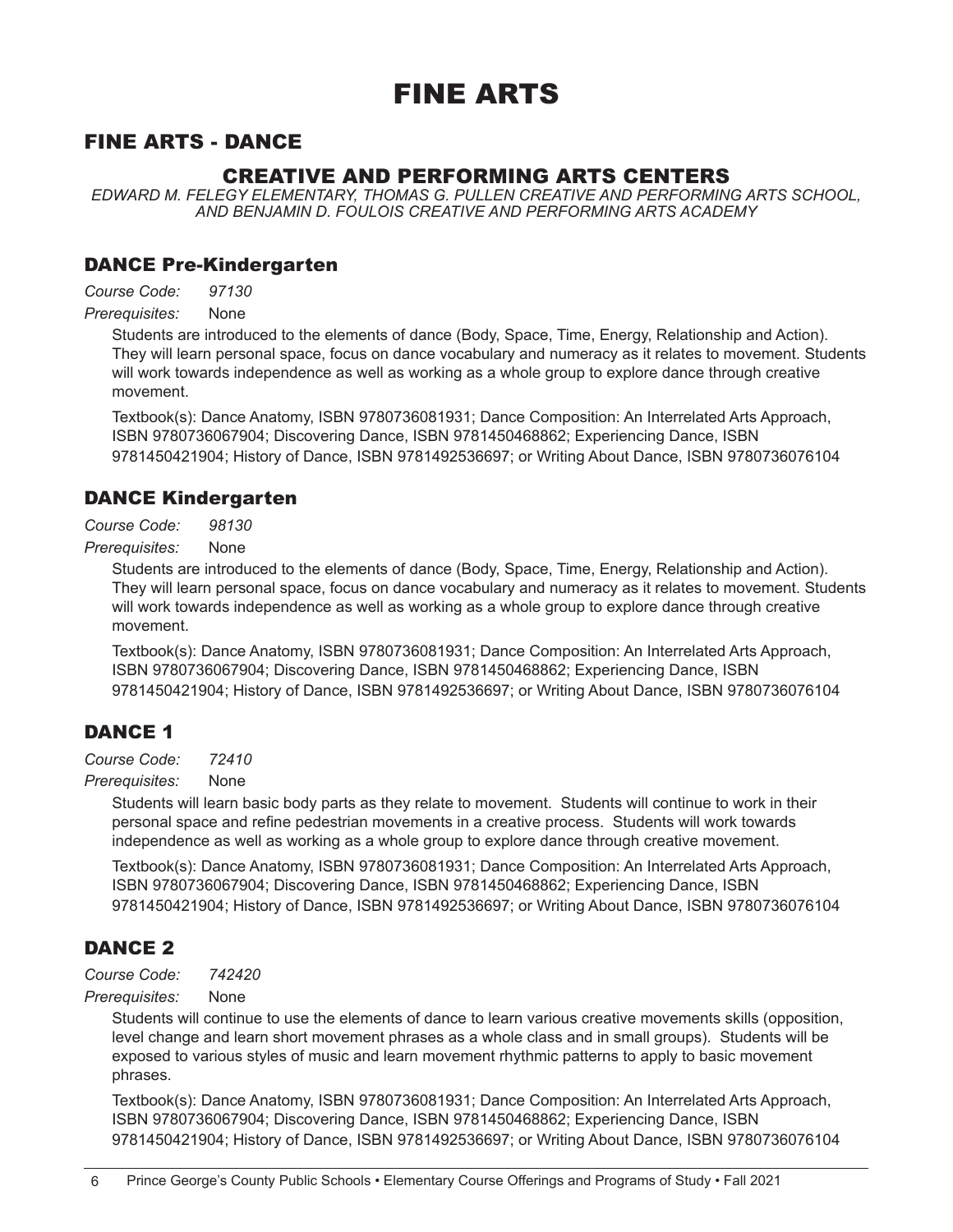## DANCE 3

*Course Code: 72420*

*Prerequisites:* None

This course is designed to provide students with an appreciation and exposure to various dance styles. Students will learn about the Elements of Dance as well as the choreography process in order to perform in an informal or formal setting.

Textbook(s): Dance Anatomy, ISBN 9780736081931; Dance Composition: An Interrelated Arts Approach, ISBN 9780736067904; Discovering Dance, ISBN 9781450468862; Experiencing Dance, ISBN 9781450421904; History of Dance, ISBN 9781492536697; or Writing About Dance, ISBN 9780736076104

## DANCE 4

*Course Code: 72440*

*Prerequisites: None*

This course is designed to provide students with an appreciation and exposure to various dance styles. Students will learn about the Elements of Dance as well as the choreography process in order to perform in an informal or formal setting.

Textbook(s): Dance Anatomy, ISBN 9780736081931; Dance Composition: An Interrelated Arts Approach, ISBN 9780736067904; Discovering Dance, ISBN 9781450468862; Experiencing Dance, ISBN 9781450421904; History of Dance, ISBN 9781492536697; or Writing About Dance, ISBN 9780736076104

## DANCE 5

*Course Code: 72450*

*Prerequisites:* None

This course is designed to provide students with an appreciation and exposure to various dance styles. Students will learn about the Elements of Dance as well as the choreography process in order to perform in an informal or formal setting.

Textbook(s): Dance Anatomy, ISBN 9780736081931; Dance Composition: An Interrelated Arts Approach, ISBN 9780736067904; Discovering Dance, ISBN 9781450468862; Experiencing Dance, ISBN 9781450421904; History of Dance, ISBN 9781492536697; or Writing About Dance, ISBN 9780736076104

## FINE ARTS - INSTRUMENTAL MUSIC

## Beginning Instrumental Music

*Course Code: 64400*

#### *Prerequisites: None*

Beginning instruction for band and orchestra instruments. Basic techniques are presented including note/ music reading, interpreting of musical symbols, basic music terminology, producing a sound, proper care and assembly of instruments, proper posture, playing, and hand position, embouchure, and breath support. In most cases, an instrument is rented by the parent through a music store. PGCPS has a limited number of instruments that may be loaned to students with a confirmed financial need. Students are expected to practice at home at least four days per week and attend two classes in school each week. Students may be in grades 4, 5, or 6 to enroll in this class.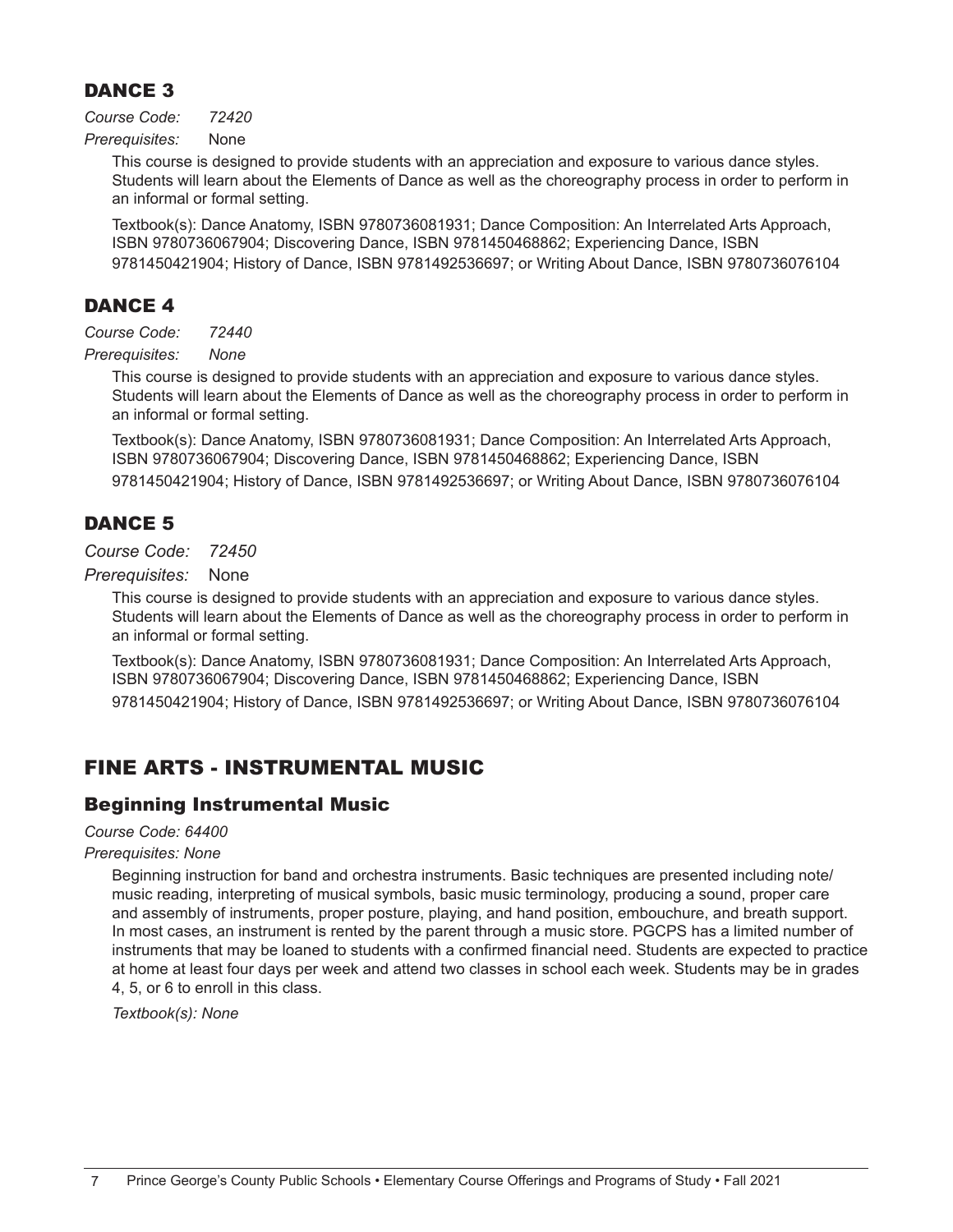## Intermediate Instrumental Music

#### *Course Code: 64500*

#### *Prerequisites: Beginning Instrumental Music*

In Intermediate (2nd year) instruction for band and orchestra instruments, intermediate techniques, keys, and musical concepts are presented in addition to more complex rhythms, note reading, musical symbols. In most cases, an instrument is rented by the parent through a music store. PGCPS has a limited number of instruments that may be loaned to students with a confirmed financial need. Students are expected to attend two classes in school and to practice at home at least four days per week. Students may be in grades 4, 5, or 6 to enroll in this class.

*Textbook(s): None*

## Advanced Instrumental Music

#### *Course Code: 64600*

#### *Prerequisites: Intermediate Instrumental Music*

In advanced (3rd year) instruction for band and orchestra instruments, emphasis is placed on advanced techniques, keys, and musical concepts. In most cases, an instrument is rented by the parent through a music store. PGCPS has a limited number of instruments that may be loaned to students with a confirmed financial need. Students are expected to attend two classes in school and to practice at home at least four days per week. Students may be in grades 5 or 6 to enroll in this class.

Textbook(s): None

## FINE ARTS - MEDIA ARTS

#### Elementary Media Arts

*Course Code:* 77600

#### *Prerequisites:* None

Elementary Media Arts is a repeatable semester-long course that combines knowledge, skills, and techniques involving media arts literacies. Explored topics include digital citizenship, media production, digital storytelling, the design process and making, and basic technology operations and concepts. Learning activities are aligned with the new ISTE Standards for Students, which help to enable students to engage and thrive in a connected, digital world.

Textbook(s): None

## FINE ARTS - THEATRE

## CREATIVE AND PERFORMING ARTS CENTERS

*EDWARD M. FELEGY ELEMENTARY, THOMAS G. PULLEN CREATIVE AND PERFORMING ARTS SCHOOL, AND BENJAMIN D. FOULOIS CREATIVE AND PERFORMING ARTS ACADEMY*

## Drama Pre-Kindergarten

*Course Code: 97120* 

#### *Prerequisites: Current Pre-Kindergarten Student*

The focus of Elementary Theatre is creative drama. Teachers guide learners through processes of imagination, enactment, and reflection. Students use verbal and nonverbal skills to express themselves effectively, listen actively and respond to communication, and use given situations to draw conclusions. Drama can be used as a way of approaching the study of every subject without compromising those curricular goals to which it is uniquely suited.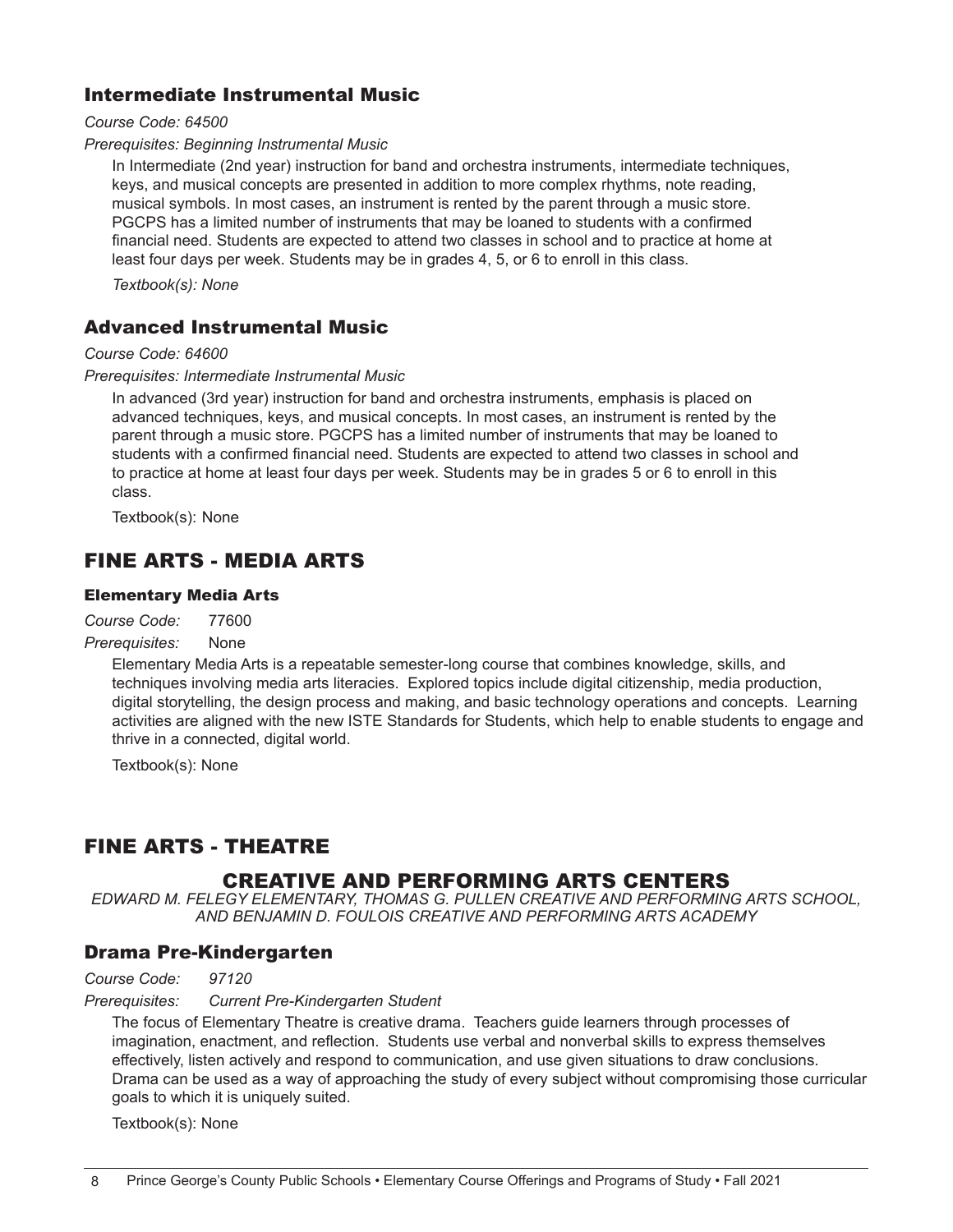## Drama Kindergarten

*Course Code: 98120*

*Prerequisites: Current Kindergarten*

The focus of Elementary Theatre is creative drama. Teachers guide learners through processes of imagination, enactment, and reflection. Students use verbal and nonverbal skills to express themselves effectively, listen actively and respond to communication, and use given situations to draw conclusions. Drama can be used as a way of approaching the study of every subject without compromising those curricular goals to which it is uniquely suited.

Textbook(s): None

## Drama 1

*Course Code: 12710*

*Prerequities: Current First Grader*

The focus of Elementary Theatre is creative drama. Teachers guide learners through processes of imagination, enactment, and reflection. Students use verbal and nonverbal skills to express themselves effectively, listen actively and respond to communication, and use given situations to draw conclusions. Drama can be used as a way of approaching the study of every subject without compromising those curricular goals to which it is uniquely suited.

Texbook(s): None

## Drama 2

#### *Course Code: 12720*

*Prerequities: Current Second Grader*

*Credits: .50* 

The focus of Elementary Theatre is creative drama. Teachers guide learners through processes of imagination, enactment, and reflection. Students use verbal and nonverbal skills to express themselves effectively, listen actively and respond to communication, and use given situations to draw conclusions. Drama can be used as a way of approaching the study of every subject without compromising those curricular goals to which it is uniquely suited.

Texbook(s): None

## Drama 3

*Course Code: 12730 Prerequities: Current Third Grader Credits: .50*

> The focus of Elementary Theatre is creative drama. Teachers guide learners through processes of imagination, enactment, and reflection. Students use verbal and nonverbal skills to express themselves effectively, listen actively and respond to communication, and use given situations to draw conclusions. Drama can be used as a way of approaching the study of every subject without compromising those curricular goals to which it is uniquely suited.

Texbook(s): None

## Drama 4

*Course Code: 12740*

*Prerequities: Current Fourth Grader*

*Credits: .50* 

The focus of Elementary Theatre is creative drama. Teachers guide learners through processes of imagination, enactment, and reflection. Students use verbal and nonverbal skills to express themselves effectively, listen actively and respond to communication, and use given situations to draw conclusions. Drama can be used as a way of approaching the study of every subject without compromising those curricular goals to which it is uniquely suited.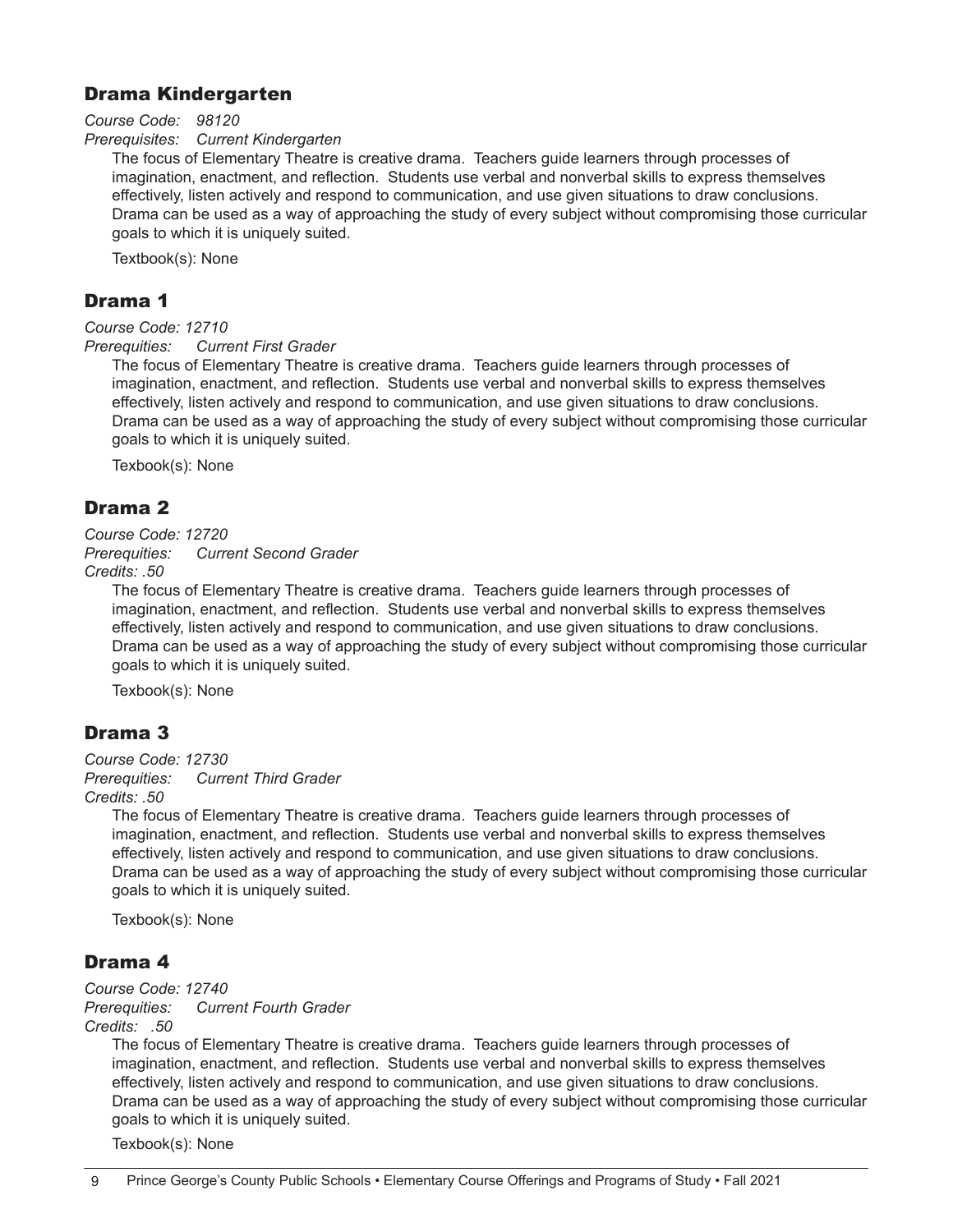## Drama 5

*Course Code: 12750*

*Prerequities: Current Fifth Grader*

*Credits: .50* 

The focus of Elementary Theatre is creative drama. Teachers guide learners through processes of imagination, enactment, and reflection. Students use verbal and nonverbal skills to express themselves effectively, listen actively and respond to communication, and use given situations to draw conclusions. Drama can be used as a way of approaching the study of every subject without compromising those curricular goals to which it is uniquely suited.

Texbook(s): None

## FINE ARTS - VOCAL AND GENERAL MUSIC

## Beginning Chorus

*Course Code:* 65400

#### *Prerequisites:* None

The teacher through careful selection of repertoire, attention to instructional guidelines and by encouraging expressive singing will assist students in gaining an understanding and appreciation for aesthetic choral singing. Students participating in chorus will learn to sing with a freely produced tone quality that is age appropriate. Students will develop the skills to sing in unison and rounds with independence, maintaining their vocal line. Students will sing with controlled breathing, correct diction, in tune and balanced with other voices and instruments. Additionally, students will develop the necessary skills to sight read with accuracy. Finally, students may participate in county Choral Performance Assessments.

Textbook(s): *Spotlight on Music, The Singing Musician Level I; teacher selected choral repertoire*

## Intermediate Chorus

*Course Code:* 65500

*Prerequisites:* Beginning Chorus *or* Teacher Recommendation

The teacher through careful selection of repertoire, attention to instructional guidelines and by encouraging expressive singing will assist students in gaining an understanding and appreciation for aesthetic choral singing. Students participating in chorus will learn to sing with a freely produced tone quality that is age appropriate. Students will develop the skills to sing in 2 parts with independence, maintaining their vocal line. Students will sing with controlled breathing, correct diction, in tune and balanced with other voices and instruments. Additionally, students will develop the necessary skills to sight read with accuracy. Finally, students may participate in county Choral Performance Assessments.

Textbook(s): *Spotlight on Music, The Singing Musician Level I; teacher selected choral repertoire*

## Advanced Chorus

*Course Code:* 65600

*Prerequisites:* Intermediate Chorus *or* Teacher Recommendation

The teacher through careful selection of repertoire, attention to instructional guidelines and by encouraging expressive singing will assist students in gaining an understanding and appreciation for aesthetic choral singing. Students participating in chorus will learn to sing with a freely produced tone quality that is age appropriate. Students will demonstrate the ability to sing in 2 and 3 parts with independence, maintaining their vocal line. Students will sing with controlled breathing, correct diction, in tune and balanced with other voices and instruments. Additionally, students will develop the necessary skills to sight read with a high level of accuracy. Finally, students may participate in county Choral Performance Assessments.

Textbook(s): *Spotlight on Music, The Singing Musician, Level I; teacher selected choral repertoire*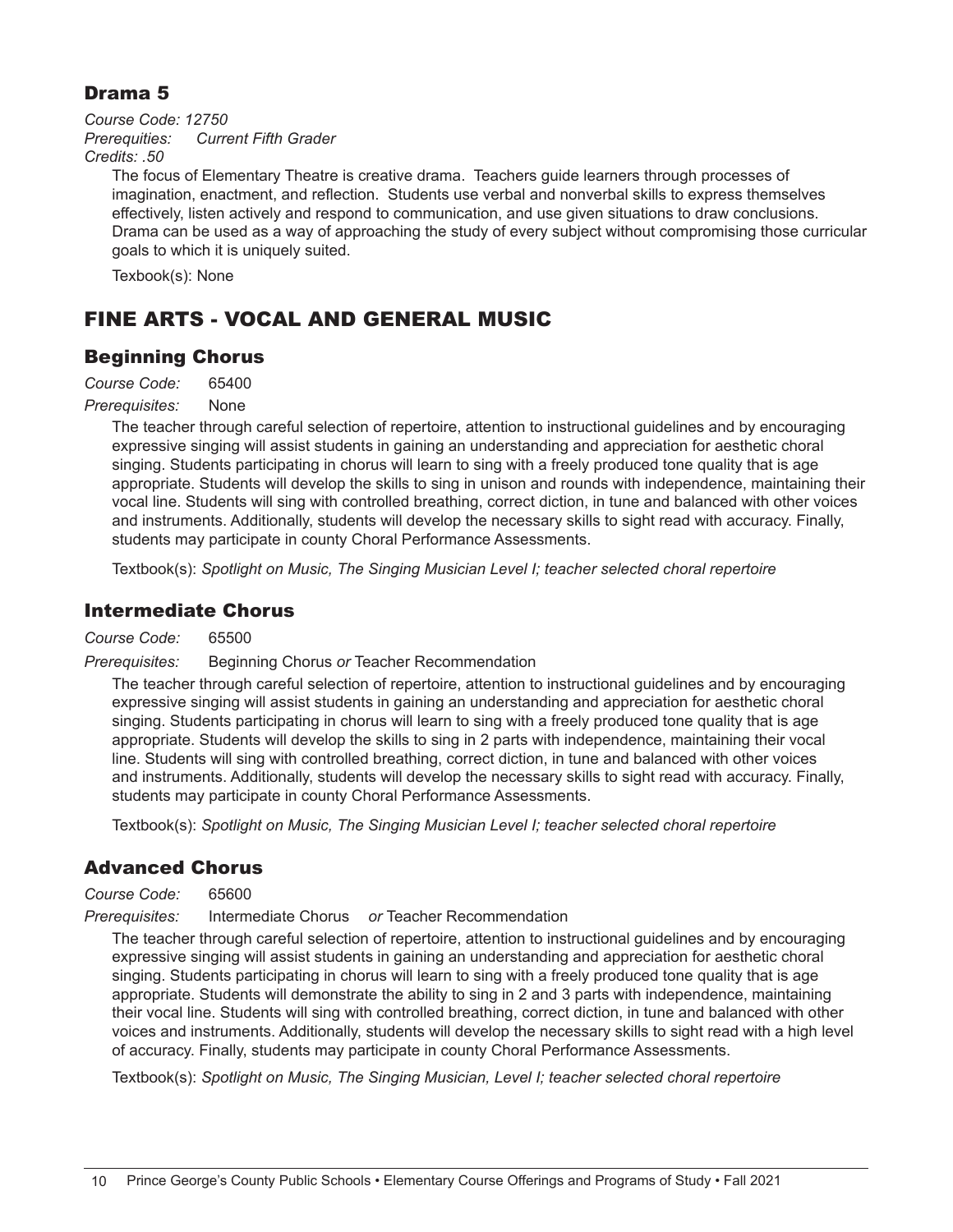## Music Kindergarten

*Course Code:* 98100

**Prerequisites:** Current Kindergatern Student

The Vocal General Music Program of Instruction provides all students with appropriate resources and experiences to develop positive attitudes and sensitivities toward music. Through the implementation of sequential musical skills and concepts students develop an understanding of the intrinsic value of music and its relationship to diverse cultures, traditions, values and beliefs. The Program is also designed to foster enjoyment and appreciation of music beyond the limits of classroom instruction.

Textbook(s): *Spotlight on Music, Quaver World of Music*

## Music 1

*Course Code:* 62100

*Prerequisites:* Current 1st Grader

The Vocal General Music Program of Instruction provides all students with appropriate resources and experiences to develop positive attitudes and sensitivities toward music. Through the implementation of sequential musical skills and concepts students develop an understanding of the intrinsic value of music and its relationship to diverse cultures, traditions, values and beliefs. The Program is also designed to foster enjoyment and appreciation of music beyond the limits of classroom instruction.

Textbook(s): *Spotlight on Music, Quaver World of Music*

## Music 2

*Course Code:* 62200

*Prerequisites:* Current 2nd Grader

The Vocal General Music Program of Instruction provides all students with appropriate resources and experiences to develop positive attitudes and sensitivities toward music. Through the implementation of sequential musical skills and concepts students develop an understanding of the intrinsic value of music and its relationship to diverse cultures, traditions, values and beliefs. The Program is also designed to foster enjoyment and appreciation of music beyond the limits of classroom instruction.

Textbook(s): *Spotlight on Music, Quaver World of Music*

## Music 3

*Course Code:* 62300

**Prerequisites:** Current 3rd Grader

The Vocal General Music Program of Instruction provides all students with appropriate resources and experiences to develop positive attitudes and sensitivities toward music. Through the implementation of sequential musical skills and concepts students develop an understanding of the intrinsic value of music and its relationship to diverse cultures, traditions, values and beliefs. The Program is also designed to foster enjoyment and appreciation of music beyond the limits of classroom instruction.

Textbook(s): *Spotlight on Music, The Singing Musician, Quaver World of Music*

## Music 4

*Course Code:* 62400

**Prerequisites:** Current 4th Grader

The Vocal General Music Program of Instruction provides all students with appropriate resources and experiences to develop positive attitudes and sensitivities toward music. Through the implementation of sequential musical skills and concepts students develop an understanding of the intrinsic value of music and its relationship to diverse cultures, traditions, values and beliefs. The Program is also designed to foster enjoyment and appreciation of music beyond the limits of classroom instruction.

Textbook(s): *Spotlight on Music, The Singing Musician, Quaver World of Music*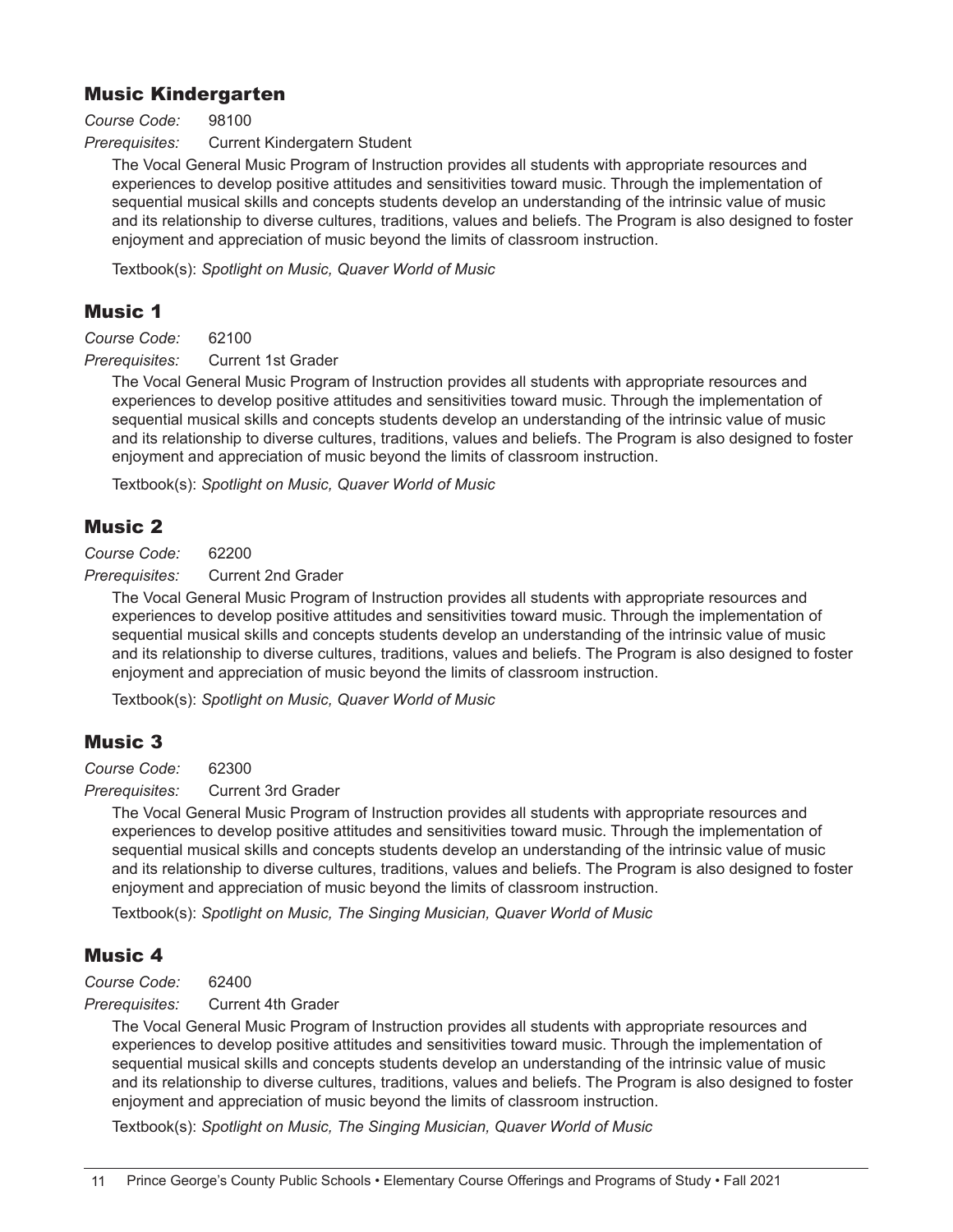## Music 5

*Course Code:* 62500

*Prerequisites:* Current 5th Grader

The Vocal General Music Program of Instruction provides all students with appropriate resources and experiences to develop positive attitudes and sensitivities toward music. Through the implementation of sequential musical skills and concepts students develop an understanding of the intrinsic value of music and its relationship to diverse cultures, traditions, values and beliefs. The Program is also designed to foster enjoyment and appreciation of music beyond the limits of classroom instruction.

Textbook(s): *Spotlight on Music, The Singing Musician, Quaver World of Music*

## FINE ARTS - VISUAL ARTS

## Art Pre-K

*Course Code: 97060* 

*Prerequisites: Must be in Pre-K Student* 

The curriculum provides various art experiences that allow students to identify, describe and interpret observed forms. Group activities are a part of this course.

Textbook(s): Explorations in Art ebook, Davis Publications

## Art K

*Course Code: 98060* 

*Prerequisites: Must be in Kindergarten* 

The curriculum provides various art experiences that allow students to identify, describe and interpret observed forms. Group activities are a part of this course.

Textbook(s): Explorations in Art ebook, Davis Publications

## Art 1

*Course Code: 60100* 

*Prerequisites: Must be in Grade 1*

The curriculum provides various art experiences that allow students to identify, describe and interpret observed forms. Students have opportunities to create images and forms from observation, memory, imagination and feelings. Students also observe and describe artworks using art vocabulary to express personal responses. Group activities are a part of this course.

Textbook(s): Explorations in Art ebook, Davis Publications

## Art 2

#### *Course Code: 60200*

#### *Prerequisites: Must be in Grade 2*

The curriculum provides various art experiences that allow students to identify, describe and interpret observed forms. Students have opportunities to create images and forms from observation, memory, imagination and feelings. Students also observe and describe how artists express ideas using art vocabulary. Group activities are a part of this course.

Textbook(s): Explorations in Art ebook, Davis Publications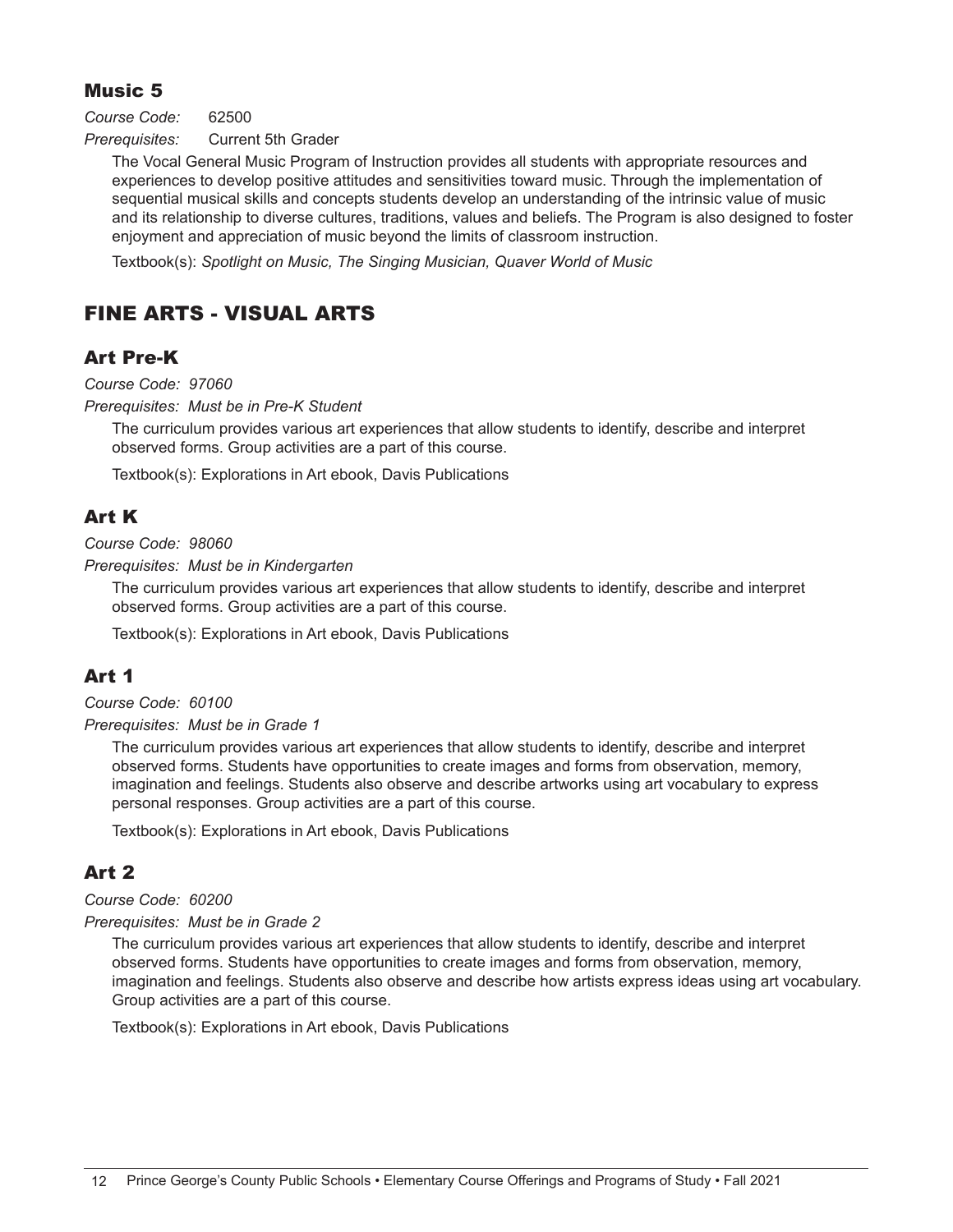## Art 3

*Course Code: 60300* 

*Prerequisites: Must be in Grade 3* 

The curriculum provides various art experiences that allow students to identify, describe and interpret observed forms. Students have opportunities to create images and forms from observation, memory, imagination and feelings. Students also observe and describe how artists express ideas using art vocabulary. Group activities are a part of this course.

Textbook(s): Explorations in Art ebook, Davis Publications

## Art 4

*Course Code: 60400* 

*Prerequisites: Must be in Grade 4* 

The curriculum provides various art experiences that allow students to identify, describe and interpret observed forms. Students have opportunities to create images and forms from observation, memory, imagination and feelings. Students also observe and describe how artists express ideas using art vocabulary. Group activities are a part of this course.

Textbook(s): Explorations in Art ebook, Davis Publications

## Art 5

#### *Course Code: 60500*

*Prerequisites: Must be in Grade 5* 

The curriculum provides various art experiences that allow students to identify, describe and interpret observed forms. Students have opportunities to create images and forms from observation, memory, imagination and feelings. Students also observe and describe how artists express ideas using art vocabulary. Group activities are a part of this course.

Textbook(s): Explorations in Art ebook, Davis Publications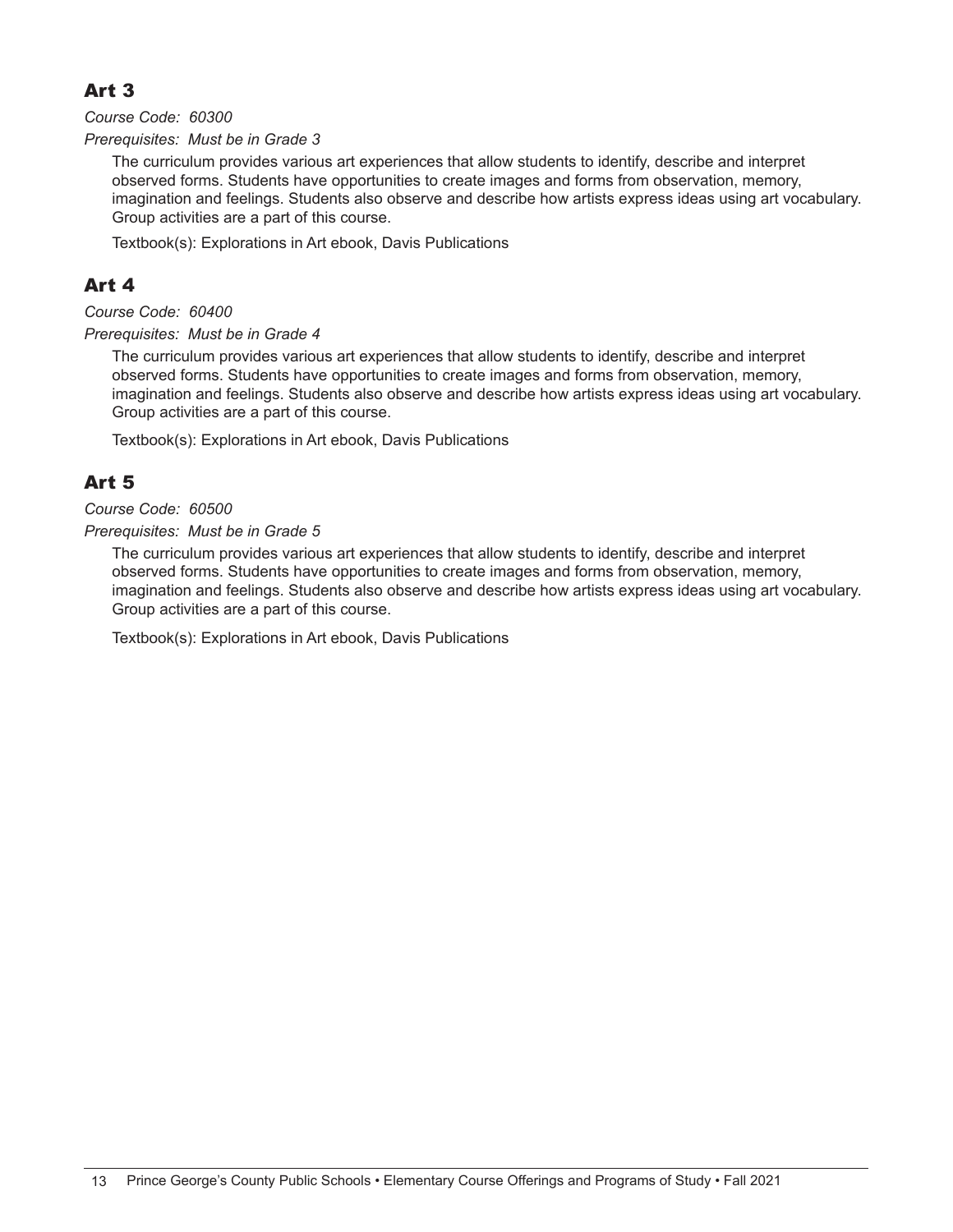## HEALTH EDUCATION

## Health Education Kindergarten

*Course Code:* 98110

*Prerequisites:* None

Health education for young students focuses on what they can do to promote health and well-being, making clear connections to their immediate environment and health information, concepts, skills, and behaviors.

Textbook(s): *The Great Body Shop for Kindergarten*

## Health Education 1

*Course Code:* 74100

*Prerequisites:* None

Central themes in first grade Health Education are the acceptance of personal responsibility for lifelong health, respect for and promotion of the health of others, an understanding of the process of growth and development, and informed use of health-related information, products, and services.

Textbook(s): *The Great Body Shop for Grade 1*

## Health Education 2

*Course Code:* 74200

*Prerequisites:* None

In second grade Health Education, students learn how to communicate effectively, positively contribute as members of their classroom and families; identify health resources in the community; practice safe behaviors, prevent common accidents, respond to emergencies; distinguish between helpful and harmful substances; know how to make healthy food choices, and practice good personal hygiene to prevent the spread of disease.

Textbook(s): *The Great Body Shop for Grade 2*

## Health Education 3

*Course Code:* 74300

*Prerequisites:* None

In grade three Health Education, building upon earlier health instruction, students learn to assume more responsibility for their health, develop positive behaviors, and how to prevent unhealthy behaviors.

Textbook(s): *The Great Body Shop for Grade 3*

## Health Education 4

*Course Code:* 74400

*Prerequisites:* None

In grade four Health Education, students learn to practice safe behaviors, identify hazards and actions to remove those hazards from their surroundings, respond to emergencies and develop conflict resolution skills; identify effects of drugs on the body, understand influences that promote drug use, and develop the skills needed to resist those influences.

Textbook(s): *The Great Body Shop for Grade 4*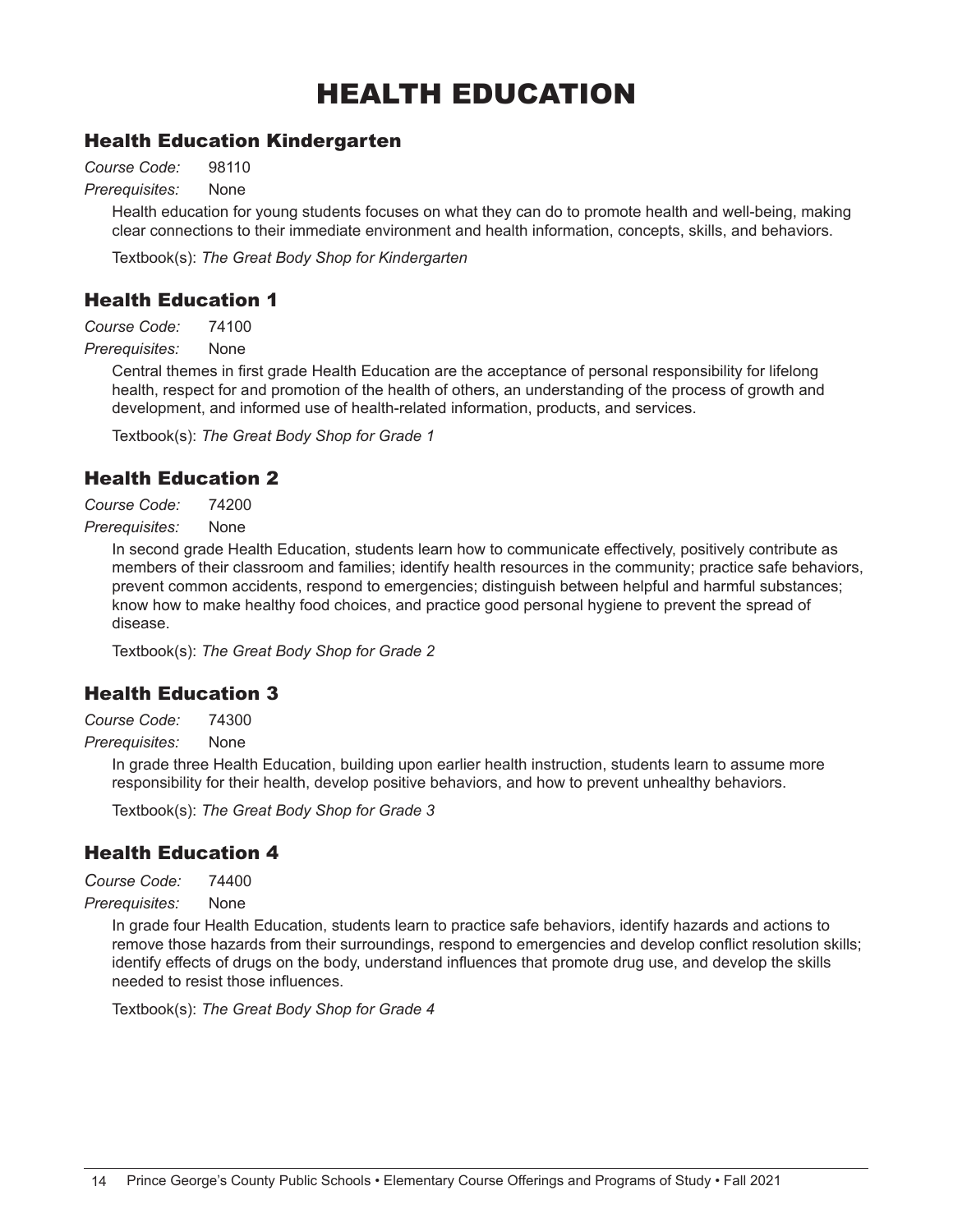## Health Education 5

*Course Code:* 74500 *Prerequisites:* None

In grade five Health Education, acceptance of differences in individual growth and development as well as strategies to prevent the use of alcohol, tobacco, and other drugs is woven throughout the curriculum. Students recognize treatments of major communicable and non-communicable diseases and learn to practice appropriate personal hygiene practices to prevent the spread of disease. The anatomy and physiology of the reproductive system are introduced.

Textbook(s): *The Great Body Shop for Grade 5*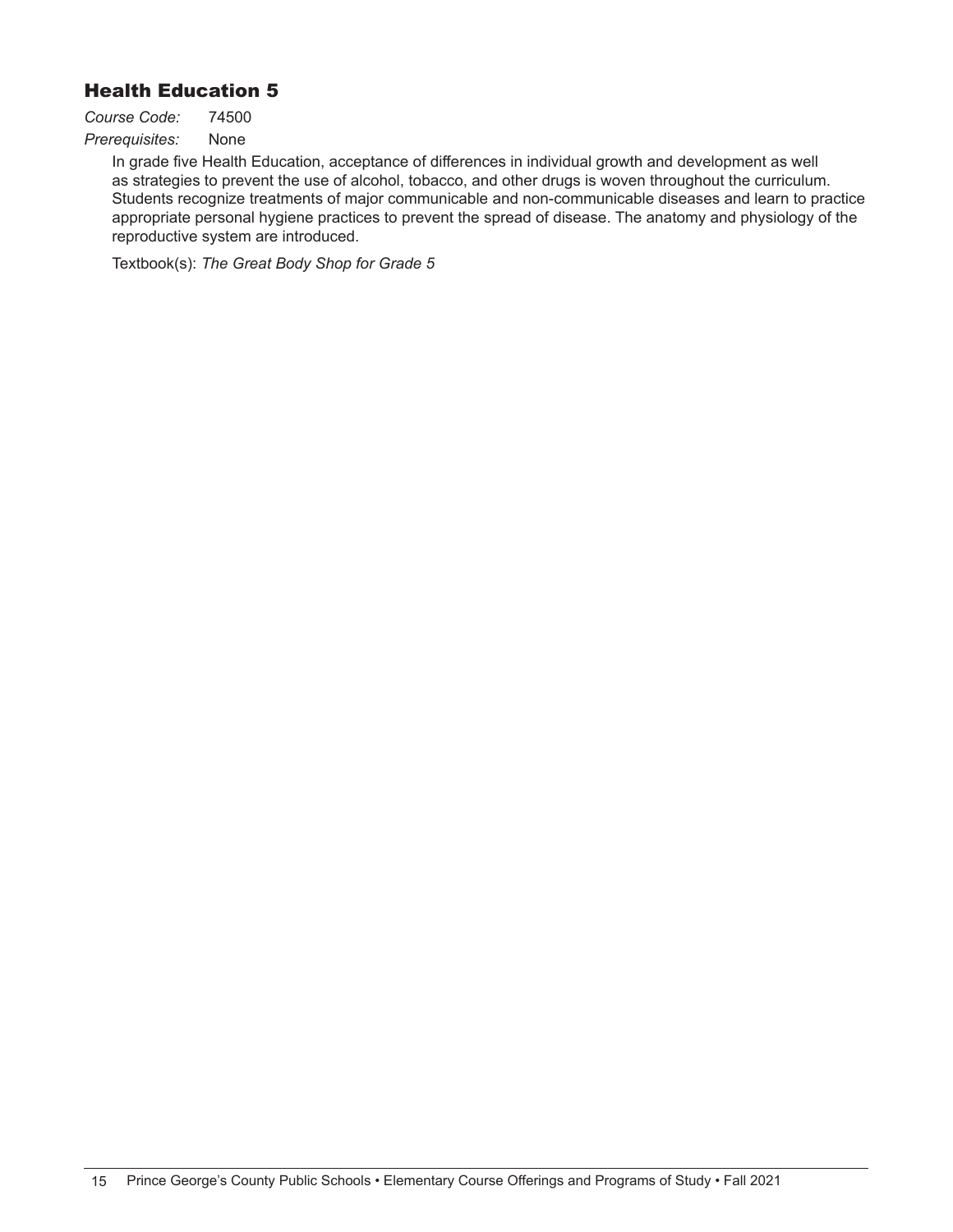## MATHEMATICS

## Mathematics Thinking - Kindergarten

*Course Code:* 98030

*Prerequisites:* None

Instruction will promote mathematical processes/thinking, as detailed in the Standards for Mathematical Practice as well as content standards for Counting and Cardinality, Operations and Algebraic Thinking, Number and Operations in Base Ten, Measurement and Data, and Geometry. Specifications for study within the grade level are detailed in the Maryland College and Career Ready Standards. Skills and concepts will include but are not limited to representing, comparing, and ordering whole numbers and joining and separating sets; describing shapes and space; and ordering objects by measurable attributes.

Textbook(s): *Envision Math 2.0, Vol 1*, ISBN 9780328827343; *Envision Math 2.0, Vol 2*, ISBN 9780328827350

## Mathematics 1

*Course Code:* 30100

*Prerequisites:* None

Instruction will promote mathematical processes/thinking, as detailed in the Standards for Mathematical Practice as well as content standards for Operations and Algebraic Thinking, Number and Operations in Base Ten, Measurement and Data, and Geometry. Specifications for study within the grade level are detailed in the Maryland College and Career Ready Standards. Skills and concepts will include but are not limited to developing understandings of addition and subtraction and strategies for basic addition facts and related subtraction facts, developing an understanding of whole number relationships and place value, including grouping in tens and ones, developing and understanding linear measurement, and reasoning about attributes of, and composing and decomposing geometric shapes.

Textbook(s): *Envision Math 2.0, Vol 1*, ISBN 9780328827367; *Envision Math 2.0, Vol 2*, ISBN 9780328827428

## Mathematics 2

*Course Code:* 30200

*Prerequisites:* None

Instruction will promote mathematical processes/thinking, as detailed in the Standards for Mathematical Practice as well as content standards for Operations and Algebraic Thinking, Number and Operations in Base Ten, Measurement and Data, and Geometry. Specifications for study within the grade level are detailed in the Maryland College and Career Ready Standards. Skills and concepts will include but are not limited to understanding the base-ten numeration system, building fluency with addition and subtraction, using standard units of measure, and describing and analyzing shapes.

Textbook(s): *Envision Math 2.0, Vol 1*, ISBN 9780328827374; *Envision Math 2.0, Vol 2*, ISBN 9780328827435

## Mathematics 3

*Course Code:* 30300

*Prerequisites:* None

Instruction will promote mathematical processes/thinking, as detailed in the Standards for Mathematical Practice as well as content standards for Operations and Algebraic Thinking, Number and Operations in Base Ten, Number and Operations Fractions, Measurement and Data, and Geometry. Specifications for study within the grade level are detailed in the Maryland College and Career Ready Standards. Skills and concepts will include but are not limited to developing an understanding of basic multiplication and division within 100, understanding the structure of rectangular arrays, fractions and unit fractions and describing properties of two-dimensional shapes.

Textbook(s): *Envision Math 2.0, Vol 1*, ISBN 9780328827381; *Envision Math 2.0, Vol 2*, ISBN 9780328827442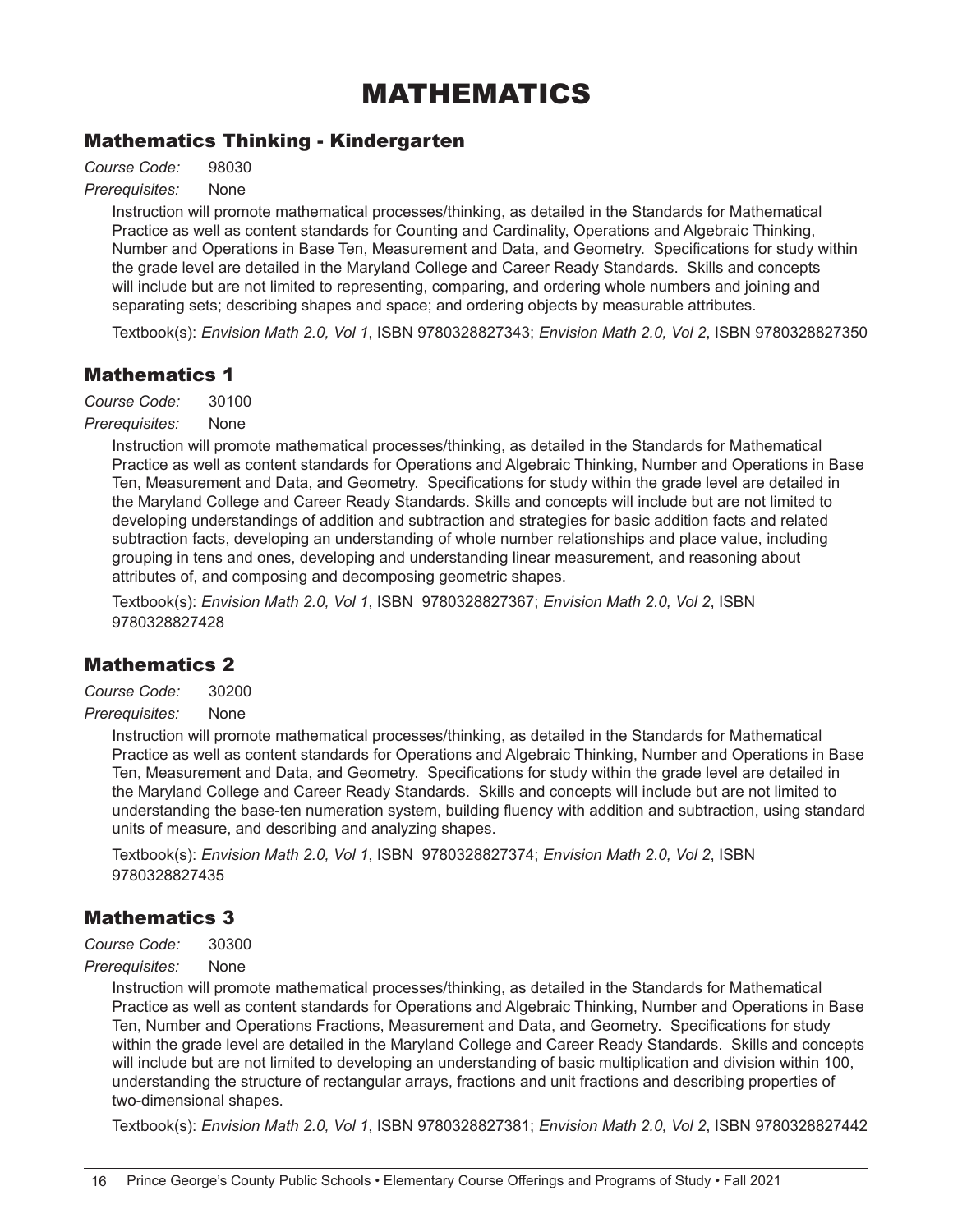## Mathematics 4

*Course Code:* 30400

*Prerequisites:* None

Instruction will promote mathematical processes/thinking, as detailed in the Standards for Mathematical Practice as well as content standards for Operations and Algebraic Thinking, Number and Operations in Base Ten, Number and Operations Fractions, Measurement and Data, and Geometry. Specifications for study within the grade level are detailed in the "Maryland College and Career Ready Standards". Skills and concepts will include but are not limited to developing understanding and fluency for multi-digit multiplication and division, developing an understanding of fraction equivalence, computing with fractions and analyzing geometric properties.

Textbook(s): *Envision Math 2.0, Vol 1*, ISBN 9780328827398; *Envision Math 2.0, Vol 2*, ISBN 9780328827459

## Mathematics 5

*Course Code:* 30500

*Prerequisites:* None

Instruction will promote mathematical processes/thinking, as detailed in the Standards for Mathematical Practice as well as content standards for Operations and Algebraic Thinking, Number and Operations in Base Ten, Number and Operations Fractions, Measurement and Data, and Geometry. Specifications for study within the grade level are detailed in the "Maryland College and Career Ready Standards". Skills and concepts will include but are not limited to developing fluency with adding and subtracting fractions, developing an understanding of multiplication and division of fractions, extending computation to include decimal numbers, and developing an understanding of volume.

Textbook(s): *Envision Math 2.0, Vol 1*, ISBN 9780328827404; *Envision Math 2.0, Vol 2*, ISBN 9780328827446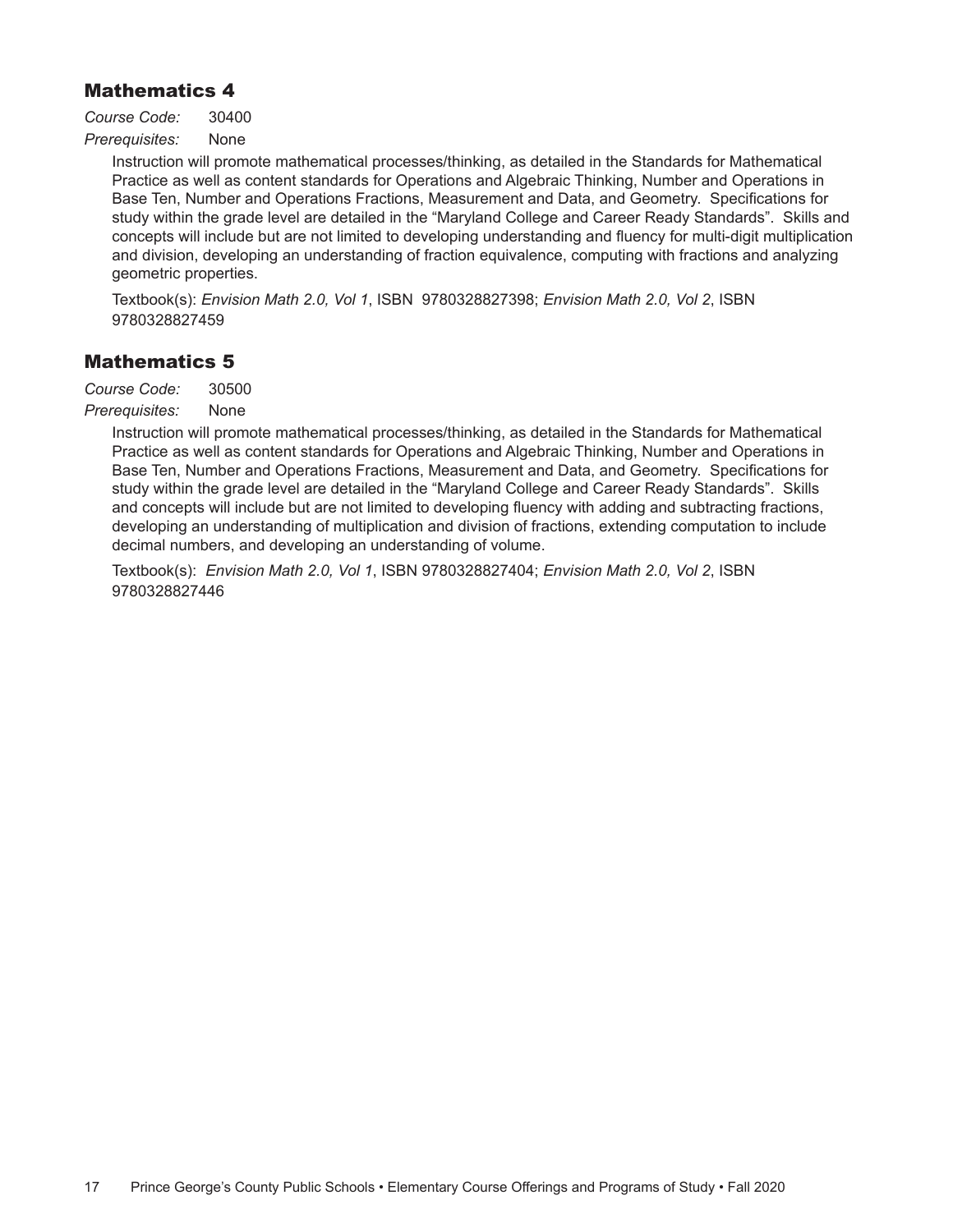## MONTESSORI

## Montessori Primary Art

*Course Code:* 86010

*Prerequisites:* None

The curriculum provides various art experiences that allow students to identify, describe and interpret observed forms. Students have opportunities to create images and forms from observation, memory, imagination and feelings. Students also observe and describe artworks using art vocabulary to express personal responses. Group activities are a part of this course.

Textbook(s): *Explorations in Art* ebook, Davis Publications

## Montessori Primary Geography

*Course Code:* 96060

#### *Prerequisites:* None

Students begin to learn the basic concepts of geography. Using their observations in school and in their community, students describe how people of different cultural backgrounds interact cooperatively, meet human needs and contribute to the community. Students begin to use geographic tools such as globes and maps of the continents and countries to locate places they live in or come from. They learn about geographic characteristics used to describe places and how these characteristics influence how people live and work. Geography is first presented as an extension of the sensorial and language activities. History is presented through stories of holidays, birthdays and historic events, and through cultural activities.

Textbook(s): Montessori materials

## Montessori Primary Health

*Course Code:* 87410

*Prerequisites:* None

Health education for young students focuses on what they can do to promote good health and well-being, making clear connections to their immediate environment and health information, concepts, skills, and behaviors. Central themes in primary Health Education are the acceptance of personal responsibility for lifelong health, respect for and promotion of the health of others, an understanding of the process of growth and development, and informed use of health-related information, products, and services.

Textbook(s): *The Great Body Shop;* Montessori materials

## Montessori Primary Language Arts

*Course Code:* 81310

#### *Prerequisites:* None

Students learn to express thoughts and ideas through many aspects of the environment, which are created for spontaneous interest in learning how to read. Children are taught to listen for and recognize the individual phonetic sounds in words. They explore deciphering written words through recognition of patterns. They are also introduced to literature by reading aloud a wide range of classic stories and poetry. Opportunities to practice reading occur across the curriculum.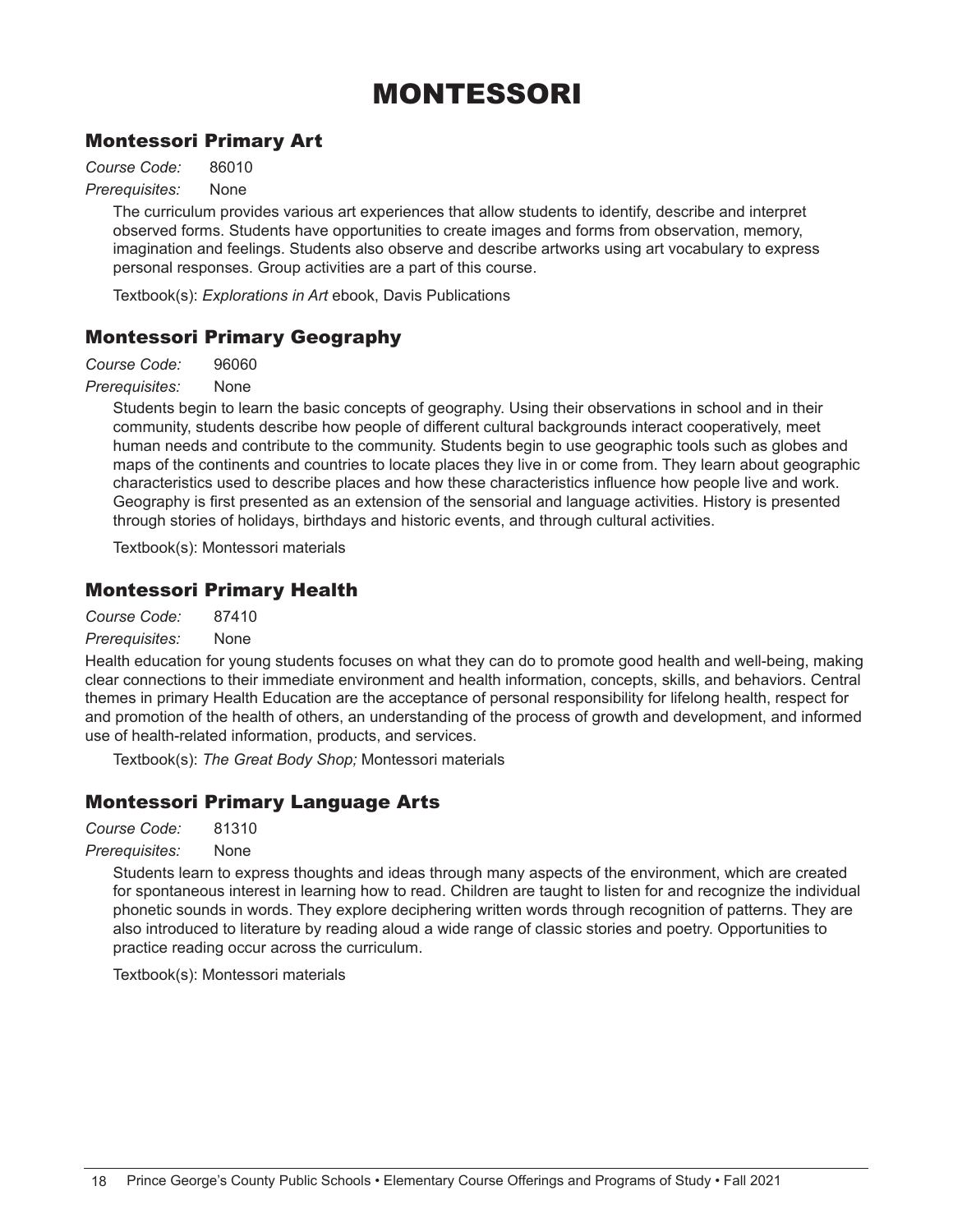## Montessori Primary Mathematics

*Course Code:* 83010

*Prerequisites:* None

Montessori instruction promotes mathematical thinking processes (problem solving, reasoning, communications, and representation) as the mathematics Content Standards of numeration, pre-algebra, geometry, measurement, data, and probability are taught as appropriate for the multi-age levels. Math concepts are introduced and practiced using hands-on activities. Children receive a solid foundation for understanding mathematical principles, and a structured transition from concrete to abstract reasoning and number symbols one to ten. They are exposed to the place value rules of the decimal numeration system through interaction with manipulative math materials. Students use higher-order thinking skills to solve problems in relation to a variety of challenges, from practical money transactions to algebraic relationships; and explore in-depth numbers, properties, simple equations, higher measurement, computer calculation and graphics, geometric proofs, fractions, word problems and pre-algebraic equations.

Textbook(s): Montessori materials

## Montessori Primary Music

*Course Code:* 86210

*Prerequisites:* None

The Vocal and General Music Program of Instruction provides all students with appropriate resources and experiences to develop positive attitudes and sensitivities toward music. Through the implementation of sequential musical skills and concepts students develop an understanding of the intrinsic value of music and its relationship to diverse cultures, traditions, values and beliefs. The Program is also designed to foster enjoyment and appreciation of music beyond the limits of classroom instruction.

Textbook(s): *Spotlight on Music, Quaver World of Music;* teacher selected materials that align with the Montessori method.

## Montessori Primary Physical Education

*Course Code:* 87710

#### *Prerequisites:* None

The physical education program is based on the Maryland Physical Education Content Standards and the Maryland State Curriculum that includes skillfulness, exercise physiology, biomechanical principles, social psychological principles, motor learning, and physical activity appropriate to the multi-age levels. The emphasis is on space awareness and self space awareness. Students will be introduced to and demonstrate locomotor and non-locomotor skills. Students will refine these skills. Students will be introduced to and participate in a variety of fitness development exercises. Students will learn to manipulate objects with purposeful movement (throwing, catching, striking, kicking, bouncing, and rolling). Students will learn playground rules and safety for self and others.

Textbook(s): PGCPS Curriculum documents and resources

## Montessori Primary Practical Life

*Course Code:* 88010

#### *Prerequisites:* None

The challenge of the child from birth through age six is to complete the formation and refinement of the physical body. A child-sized environment is designed that gives children the opportunity to engage their whole bodies in exercise which perfects now one movement, now another. The primary classroom has materials for washing, pouring, measuring, sweeping, tying laces, buttoning, table setting, and a host of other real-life, child-sized work areas.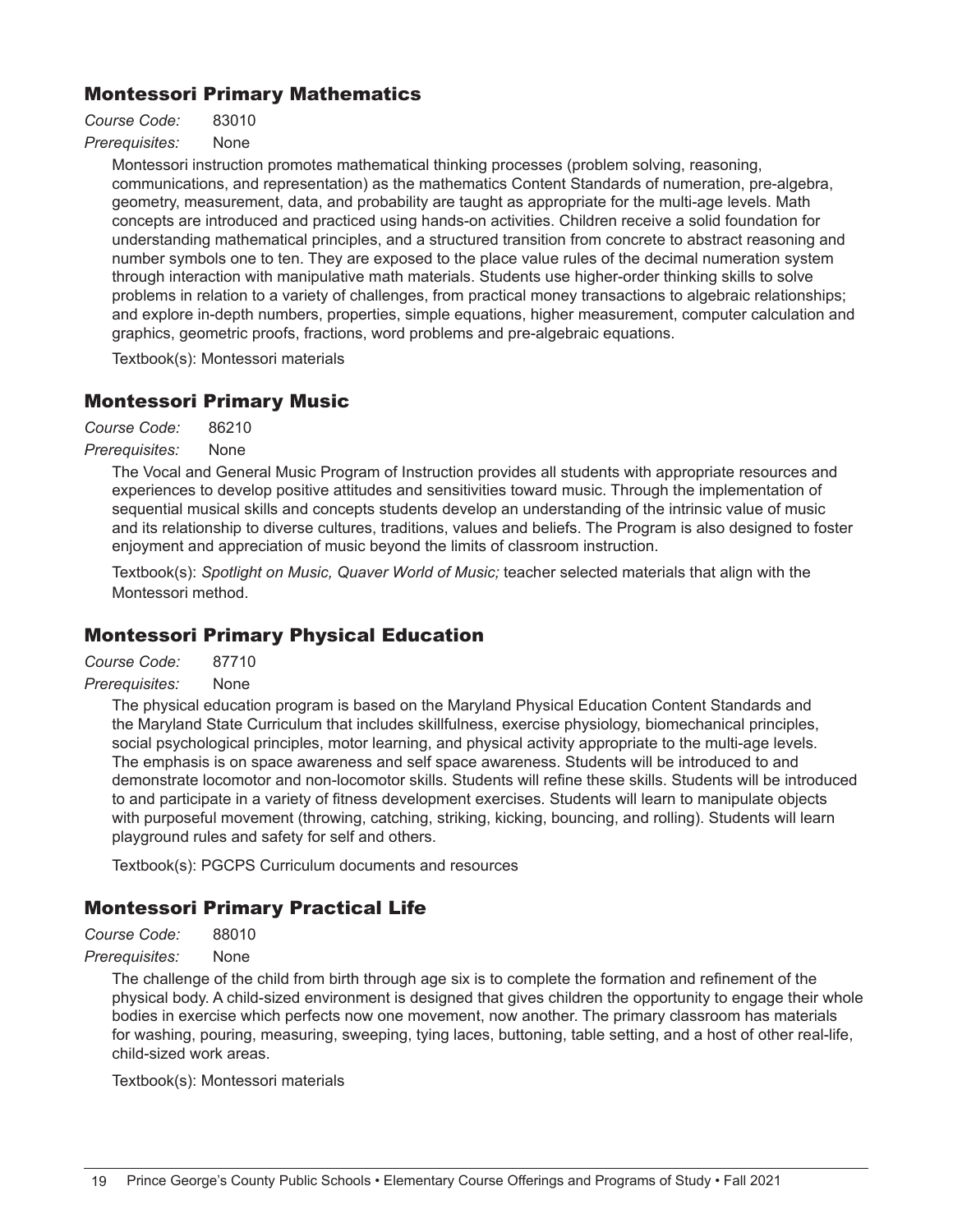## Montessori Primary Science

*Course Code:* 84010

*Prerequisites:* None

Primary science students actively engage in learning to view the world scientifically. This course is woven into sensorial, practical life and language activities. Children learn to observe, identify and classify as they care for classroom plants and animals. Nature walks offer opportunities to explore the physical properties of natural and artificial objects. Concepts such as magnetism and buoyancy are explored through class experiments. Students learn science through stories, songs, visual media, exploration and manipulation thus giving them an opportunity to experience science through their senses. Scientific vocabulary enrichment activities prepare the children to collect, observe, organize, record and interpret scientific information. Students are encouraged to analyze and evaluate their findings as they appease their natural curiosity for knowledge.

Textbook(s): Montessori materials

## Montessori Primary Sensorial

*Course Code:* 81300

*Prerequisites:* None

This course is aimed at the training and sharpening of the senses (tactile, auditory, visual, olfactory, and gustatory). The course focuses on exercises in perception, observation, fine discrimination, and classification. Refinement of the sense of sound paves the way for the child's emergence into language. Sensorial education also builds a foundation for mathematical knowledge and the ability to make precise observations of the natural world in science. Students will learn about but not limited to artistic, architectural and musical appreciation.

Textbook(s): Montessori materials

## Montessori Primary Social Development

*Course Code:* 96010

*Prerequisites:* None

Social development reflects the level of student behavior that is conducive to a safe and orderly environment for all. Social development will include but is not limited to the degree by which a student is able to follow directions, show respect for others, deal with problems in a positive manner, follow classroom rules and routines, accept responsibility for his/her own actions, cooperate with adults/peers. This course provides primary children before age six a sensorial relationship to their environment. Learning through their senses, three to six year old children strive to sort out all the impressions they receive as they work to acquire coordination, concentration, order and independence.

Textbook(s): Montessori materials

## Montessori Primary Social Skills

*Course Code:* 89210

*Prerequisites:* None

Students will learn about cooperating with classroom rules/routines, relating well with adults and peers, participating willingly in group situations, making transitions from one activity to another, resolving conflicts appropriately and showing appreciation, empathy and caring for others. Students are also taught safety and classroom rules that are meant to keep them safe. Montessori teachers introduce students to peace education and "Grace and Courtesy" lessons, thus giving them the tools for appropriate social interactions.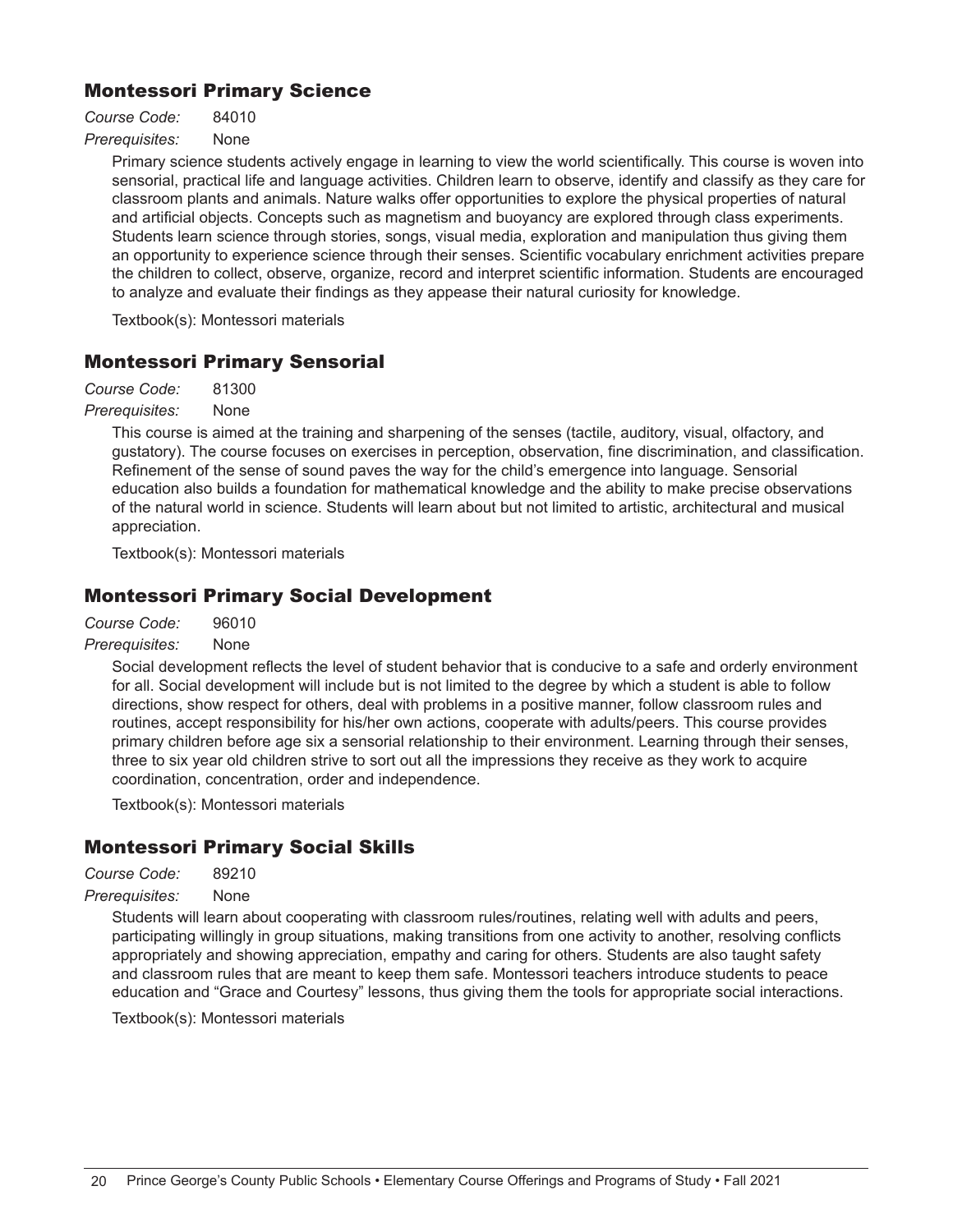## Montessori Primary Social Studies

*Course Code:* 82010

*Prerequisites:* None

Students begin to learn the basic concepts of Social Studies. Using their observations in school and in their community, students describe how people of different cultural backgrounds interact cooperatively, meet human needs and contribute to the community. Students also examine events, photographs, objects, and written text to describe differences between the past and present and how individuals and societies change over time.

Textbook(s): Montessori materials

## Montessori Primary Spanish

*Course Code:* 81210

*Prerequisites:* None

General Spanish is taught to students in the Montessori primary classrooms. The purpose of the Spanish program is to guide students to acquire language in the most natural way. The emphasis is on acquiring and applying Spanish vocabulary to classroom activities and everyday life. Cultural awareness is also a component.

Textbook(s): Montessori materials and resources

## Montessori Primary Work Habits

*Course Code:* 89010

#### *Prerequisites:* None

Work habits reflect students' ability to manage classroom time effectively. The work habits will include, but is not limited to the degree by which a student is able to organize their materials, use classroom materials appropriately, stay on task, work independently when appropriate, work cooperatively with classmates when appropriate, submit work in timely manner, follow both written and oral directions, and actively participate in classroom content discussions/work. Children will learn to work independently, in small, collaborative groups, and as a whole class community. The logical, sequential nature of the environment guides discovery and stimulates both creative thinking and thoughtful analysis. The key to student work is the freedom to choose his/her own work. Freedom of choice helps students to take ownership of their own learning thus creating autonomy in the classroom.

Textbook(s): Montessori materials

## Montessori Lower Elementary Art

*Course Code:* 86020

#### *Prerequisites:* None

The curriculum provides various art experiences that allow students to identify, describe and interpret observed forms and to describe the similarities. Students have opportunities to create images and forms from observation, memory, imagination and feelings. Students also observe and develop criteria for judging artworks using art vocabulary. Art standards are taught through activities based on the elements of art and principles of design. Students have opportunities to experiment with art media, processes and techniques to generate ideas and express personal meaning.

Textbook(s): *Explorations in Art,* Davis Publications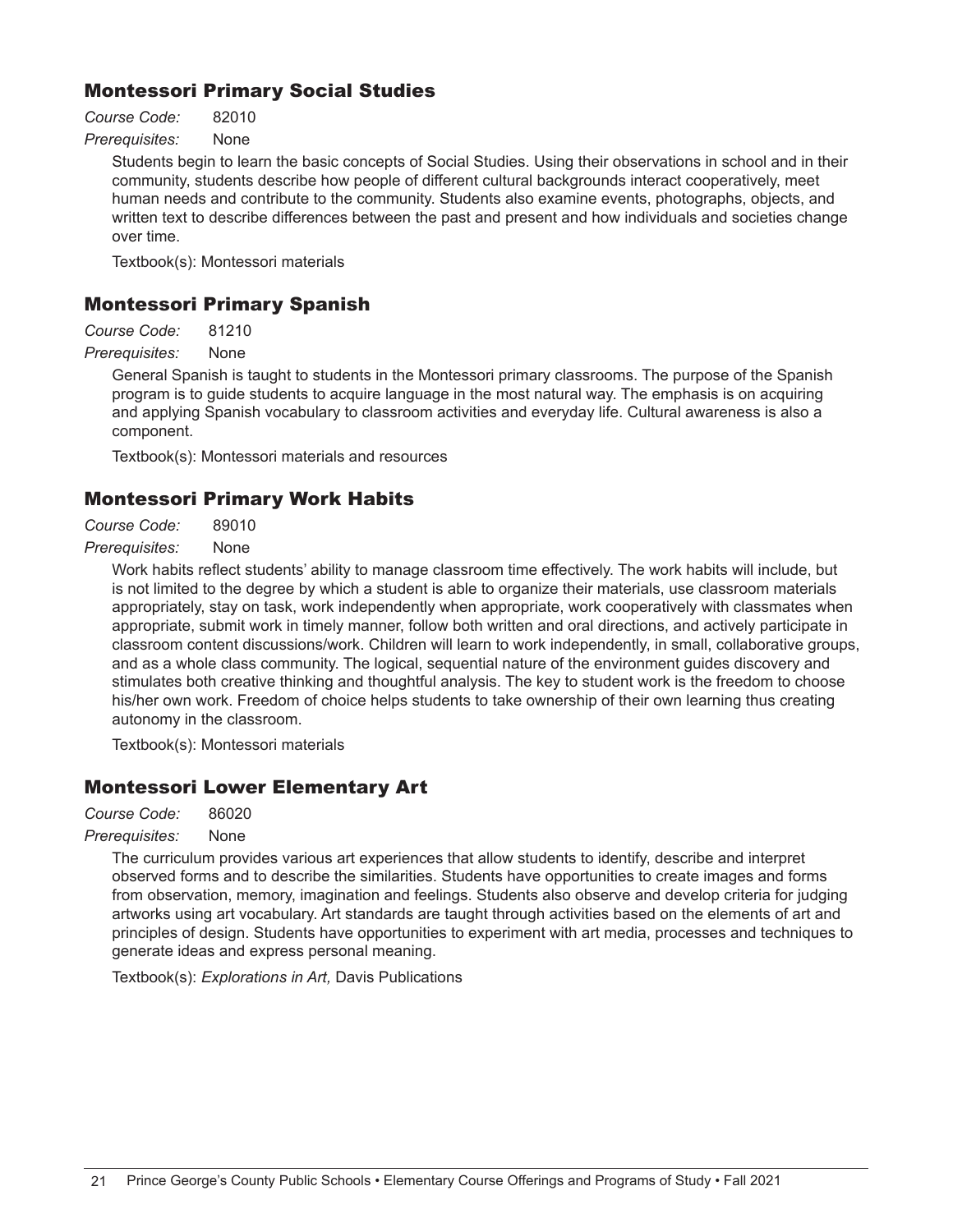## Montessori Lower Elementary Health

#### *Course Code:* 87420

#### *Prerequisites:* Primary Montessori enrollment

In lower elementary Health Education, students will learn how to care for their bodies, communicate effectively and positively contribute as members of their classroom and families, identify health resources in the community, practice safe behaviors, prevent common accidents, respond to emergencies, distinguish between helpful and harmful substances, know how to make healthy food choices, understand the stages of the life cycle, recognize symptoms of common illnesses and practice good personal hygiene to prevent the spread of disease.

Textbook(s): *The Great Body Shop;* Montessori materials

## Montessori Lower Elementary Language Arts

#### *Course Code:* 81320

#### *Prerequisites:* Primary Montessori enrollment

Students learn to decode words and read grade level text accurately at an adequate rate. Pre-, mid-, and post- reading strategies are introduced to help with comprehension. Reading comprehension through the use of learned tools and tactics remain the core objective of this course. Critical thinking is developed through high order questions which focus on story, plot, characters and scene; this course unfolds the process of reading and writing with the exploration of grammar, functions of words and spellings.

Textbook(s): Montessori materials

### Montessori Lower Elementary Mathematics

*Course Code:* 83020

*Prerequisites:* Primary Montessori enrollment

Instruction will promote mathematical processes/thinking, (problem solving, reasoning, communication, connections, and representation) as the mathematics Content Standards of numeration, algebra, geometry, measurement, data, and probability are taught as appropriate for the grade level. The curriculum is presented with concrete materials that simultaneously reveal arithmetic, geometric, and algebraic correlations. Abstract math concepts are introduced through concrete Montessori materials. Students are able to progress through the curriculum working independently and in small groups.

Textbook(s): Montessori materials

## Montessori Lower Elementary Music

#### *Course Code:* 86220

*Prerequisites:* Montessori Primary Music

The Vocal and General Music Program of Instruction provides all students with appropriate resources and experiences to develop positive attitudes and sensitivities toward music. Through the implementation of sequential musical skills and concepts students develop an understanding of the intrinsic value of music and its relationship to diverse cultures, traditions, values and beliefs. The Program is also designed to foster enjoyment and appreciation of music beyond the limits of classroom instruction.

Textbook(s): *Spotlight on Music, Quaver World of Music;* teacher selected materials that align with the Montessori method.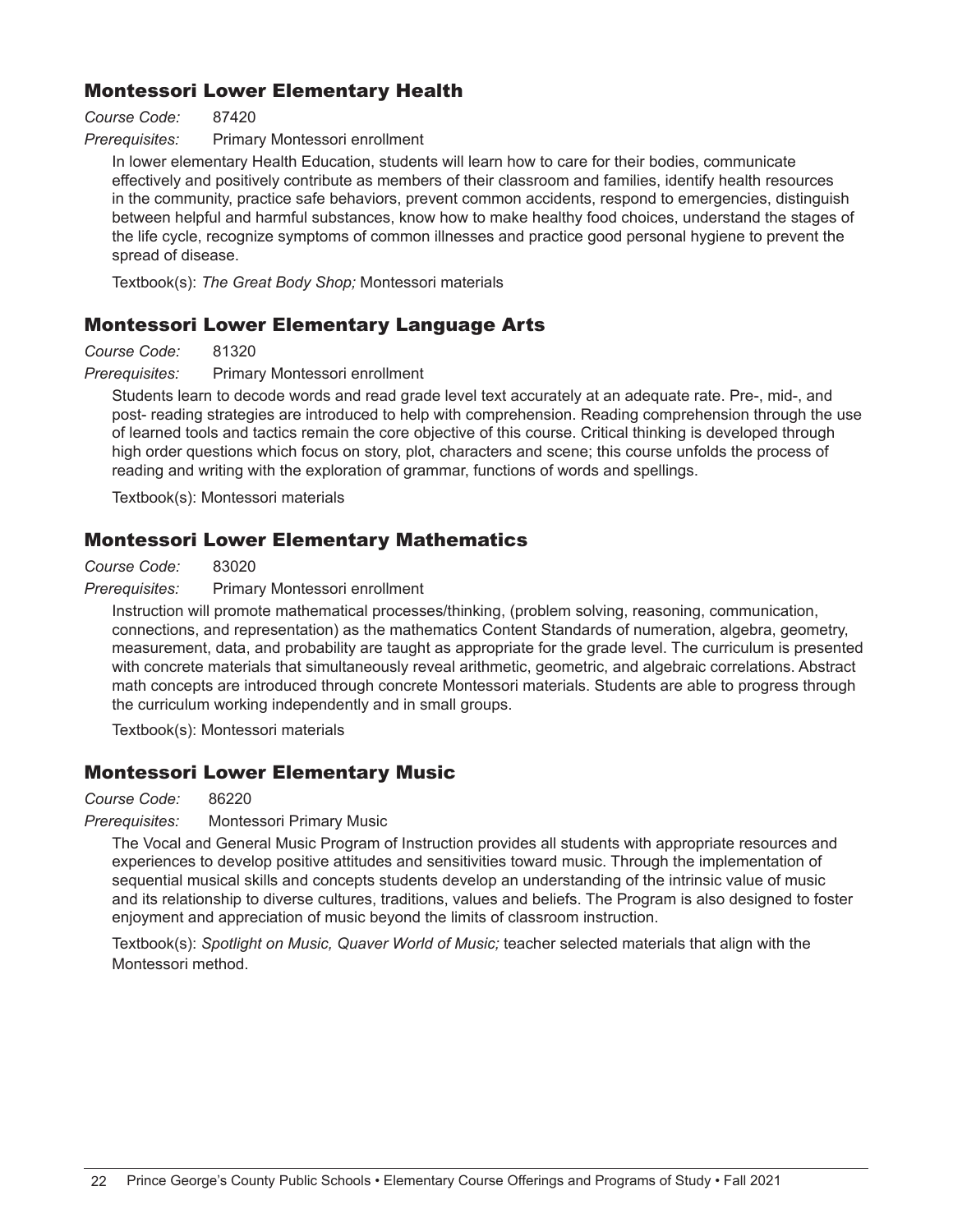## Montessori Lower Elementary Physical Education

*Course Code:* 87720

*Prerequisites:* Primary Montessori enrollment

The physical education program is based on the Maryland Physical Education Content Standards and the Maryland State Curriculum that includes skillfulness, exercise physiology, biomechanical principles, social psychological principles, motor learning, and physical activity appropriate to the multi-age levels. Students will learn to work cooperatively with a partner. They will learn to manipulate objects with a partner (throwing, catching, striking, kicking, bouncing, and rolling. Students will demonstrate the correct techniques for using manipulative including throwing, catching, striking, and dribbling. Student will learn to analyze their performance in order to learn or improve a movement skill. Students will learn fitness concepts and participate in a variety of fitness development exercises, and learn to assess their personal fitness. Working in small groups, students will learn to accept personal differences (maturity levels, physical differences, physical cultures, and gender differences.

Textbook(s): PGCPS Curriculum documents and resources

## Montessori Lower Elementary Practical Life

*Course Code:* 88020

*Prerequisites:* Primary Montessori enrollment

Practical life exercises are designed to help the child gain a sense of order, to develop coordination and concentration and to foster independence. Practical life exercises essentially provide the blueprint of life and emphasize building fine motor skills and increasing attention spans associated with daily living activities.

Textbook(s): Montessori materials

## Montessori Lower Elementary Science

*Course Code:* 84020

*Prerequisites:* Primary Montessori enrollment

Students observe carefully, measure things with more accuracy, record data in science notebooks and communicate their results in charts and simple graphs, as well as in prose. This course is a presentation of the formal scientific language of zoology, botany, anthropology, geography, geology, etc., exposing the child to accurate, organized information and respecting the child's intelligence and interests. A focus on the interdependency of life and the earth is a common thread through the course. Students employ the five "E" (engage, explore, explain, elaborate and evaluate) to experience science in and out of their classroom.

Textbook(s): Montessori materials

## Montessori Lower Elementary Social Skills

*Course Code:* 89220

*Prerequisites:* Primary Montessori enrollment

This course focuses on building community skills such as working as a part of a group, forming good relationships with adults and peers, taking turns and sharing fairly, and understanding that there is a need to have community values. A focus on respect for all humanity includes study of codes of behavior for different groups of people and understanding that people have different needs, views, cultures, and beliefs, which need to be treated with respect. Personal skills are reinforced with instruction in cooperating with classroom rules/routines, participating willingly in group situations, making transitions from one activity to another, resolving conflicts appropriately, and showing appreciation, empathy and caring for others through the use of the Montessori Peace Curriculum.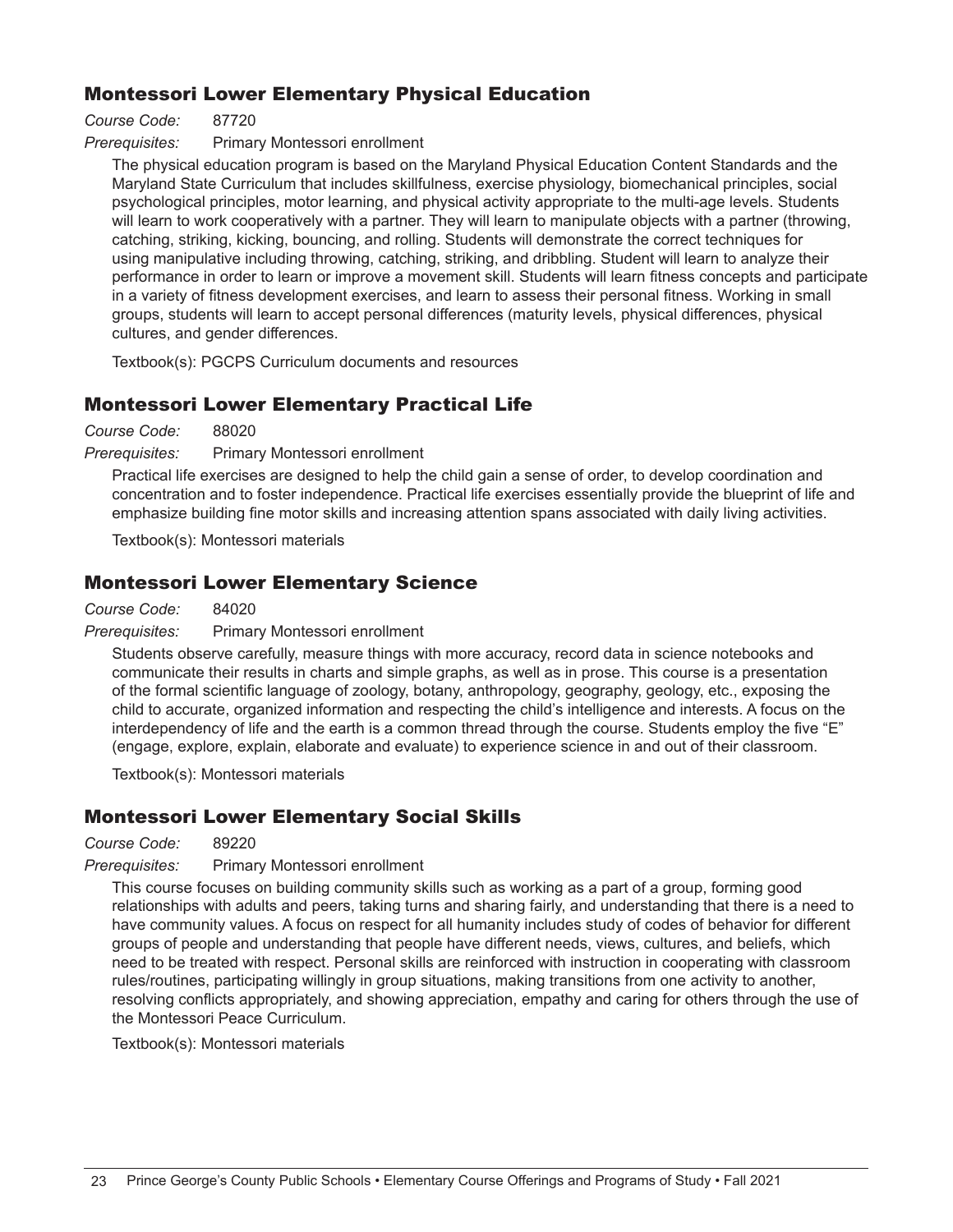## Montessori Lower Elementary Social Studies

*Course Code:* 82020

*Prerequisites:* Primary Montessori enrollment

Students continue to learn the basic concepts of Social Studies. Students learn to employ the use of timelines, pictures, charts, and other visual aids to provide a linguistic and visual overview of the first principles of each discipline. The course extends to a broad arena, including the fundamental needs of humans, introduction to the formation of the Earth, evolution, the unfolding of human civilizations, and history of the country, state or province. Study of evolution and the development of life on the Earth over the eon's ties together the history, geography and science curricula. History also provides the child with role models, and illustrates the indebtedness of our generation to previous generations.

Textbook(s): Montessori materials

## Montessori Lower Elementary Spanish

*Course Code:* 81220

*Prerequisites:* Primary Montessori enrollment

General Spanish is taught to students in the Montessori lower elementary classrooms. The focus of the program is vocabulary acquisition and natural application as it relates to classroom activities and everyday life. At this level, the development of listening and speaking skills, as well as cultural awareness, will be emphasized.

Textbook(s): Montessori materials and resources

## Montessori Lower Elementary Work Habits

*Course Code:* 89020

*Prerequisites:* Primary Montessori enrollment

Work habits reflect students' ability to manage classroom time effectively and efficiently. The work habits course will include, but is not limited to the degree by which a student is able to organize their materials, use classroom materials appropriately, stay on task, work independently when appropriate, work cooperatively with classmates when appropriate, submit work in timely manner, follow both written and oral directions, and actively participate in classroom content discussions/work.

Textbook(s): Montessori materials

## Montessori Upper Elementary Art

*Course Code:* 86030

*Prerequisites:* Lower Montessori enrollment

The curriculum provides various art experiences that allow students to identify, describe and interpret observed forms and to analyze ways that art elements are used in artworks. Students have opportunities to compose and render from observations of subject matter. Students also observe and develop criteria for judging artworks using art vocabulary, as well as differentiate works by others of various cultures and time periods. Art standards are taught through activities based on the elements of art and principles of design. Students have opportunities to experiment with art media, processes and techniques to generate ideas and express personal meaning. Appropriate use of materials and tools is taught.

Textbook(s): *Explorations in Art*, Davis Publications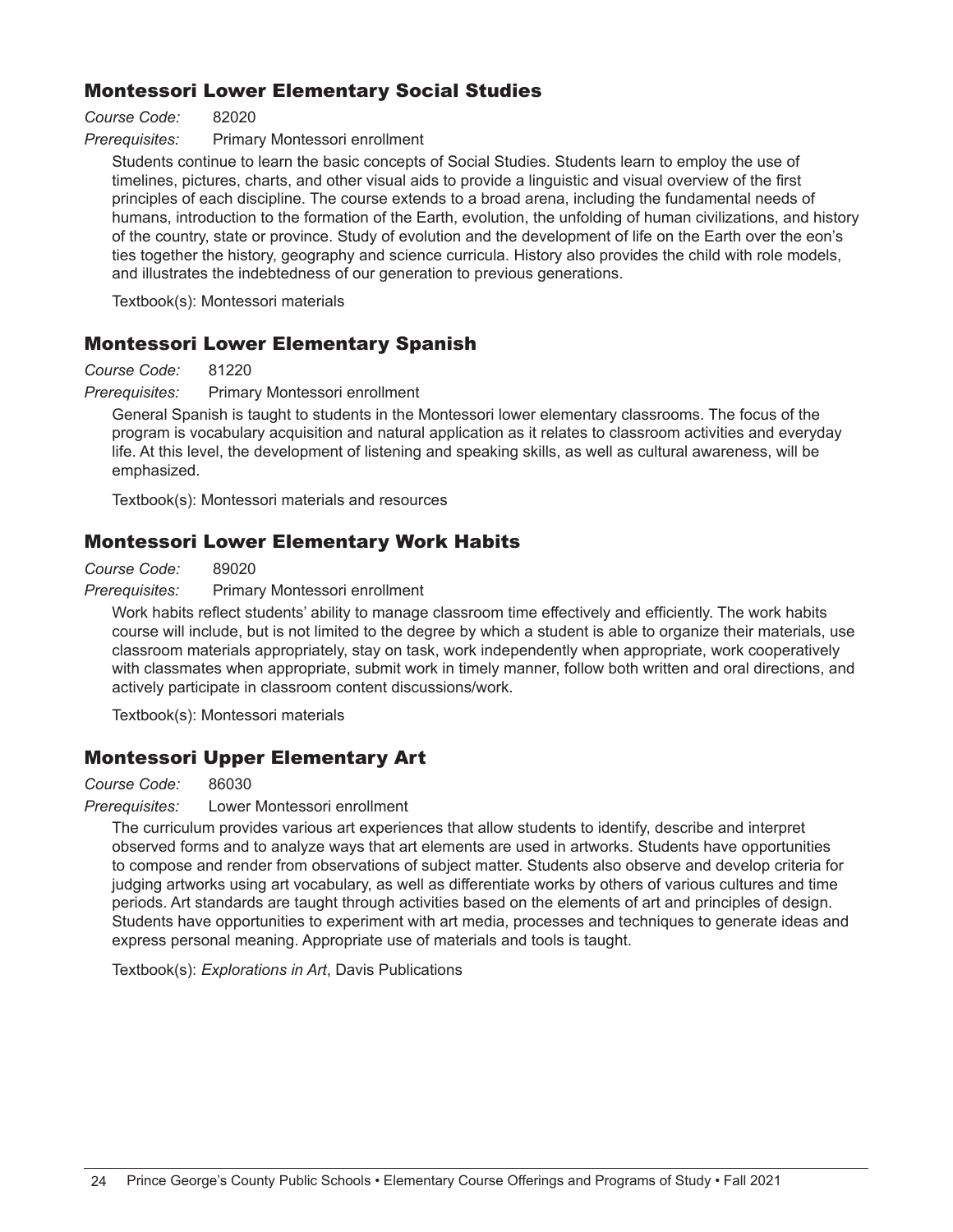## Montessori Upper Elementary Chorus

#### *Course Code:* 86330

#### *Prerequisites:* Lower Montessori enrollment

The teacher through careful selection of repertoire, attention to instructional guidelines and by encouraging expressive singing will help children gain an understanding and appreciation for aesthetic choral singing. Instructional objectives are designed to assist students in achieving choral skills and musicianship. Students participating in chorus will learn to sing with a freely produced tone characteristic of their age, sing with controlled breathing, sing with correct diction, sing in tune with other voices and instruments, sing in balance with other voices and instruments, respond appropriately to choral direction, sing in parts independently, interpret a choral composition verbally and through performance.

Textbook(s): *Spotlight on Music, The Singing Musician; t*eacher selected choral repertoire

## Montessori Upper Elementary General Music

*Course Code:* 86230

*Prerequisites:* Montessori Lower Elementary Music

The Vocal and General Music Program of Instruction provides all students with appropriate resources and experiences to develop positive attitudes and sensitivities toward music. Through the implementation of sequential musical skills and concepts students develop an understanding of the intrinsic value of music and its relationship to diverse cultures, traditions, values and beliefs. The Program is also designed to foster enjoyment and appreciation of music beyond the limits of classroom instruction.

Textbook(s): *Spotlight on Music, Quaver World of Music;* teacher selected materials that align with the Montessori method.

## Montessori Upper Elementary Health

*Course Code:* 87430

#### *Prerequisites:* Lower Montessori enrollment

Health Education for upper elementary students focuses on how they can assume more responsibility for their health, develop positive health behaviors, and prevent negative, unhealthy behaviors. Students will learn to practice safe behaviors, identify hazards and actions to remove those hazards from their surroundings, respond to emergencies, and develop conflict resolution skills, identify effects of drugs on the body, understand influences that promote drug use, and develop the skills needed to resist those influences. Note: After age 10 or the equivalent of 5th and 6th grade students will recognize treatments of major communicable and non-communicable diseases and practice good hygiene to prevent the spread of disease. The anatomy and physiology of the reproductive system will be introduced. Students will acquire, develop and refine their health related knowledge skills, attitudes, and behaviors.

Textbook(s): *The Great Body Shop;* Montessori materials

## Montessori Upper Elementary Language Arts

*Course Code:* 81330

*Prerequisites:* Lower Montessori enrollment

This course is designed for the student to develop confidence with self-expression, by utilizing the seminars, oral presentations, debates, drama, video, photography, essays, play-writing, poetry, and short stories; it also explores related accounts of historical and philosophical material through literature utilizing components of style, genre, characterization, interpretation, and the art of discussion. Reading and writing strategy instruction focuses on literary and informational texts, as well as success in real world applications. Students are introduced to various genres of literature and encouraged to demonstrate their own creativity through art, literature and music.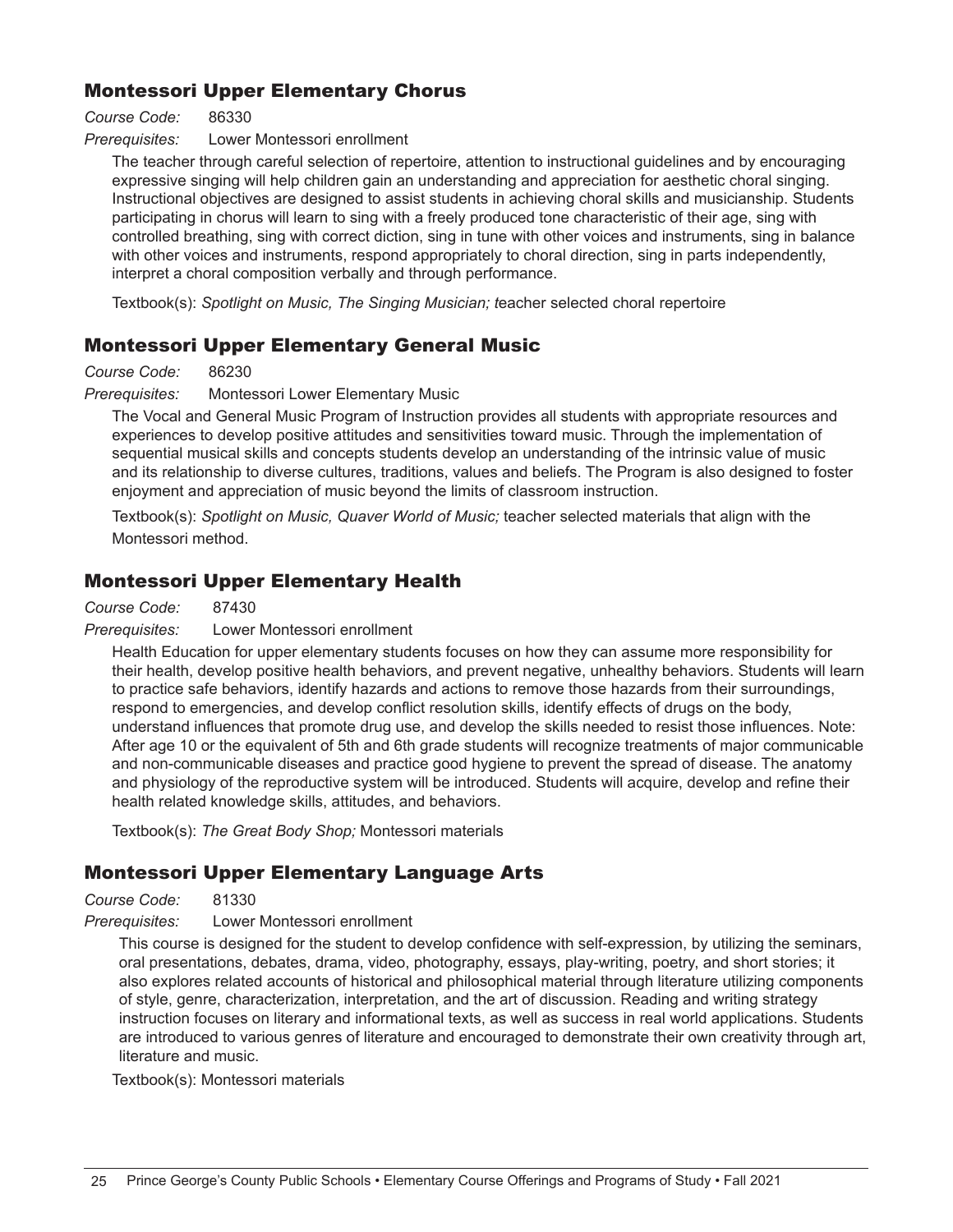## Montessori Upper Elementary Mathematics

*Course Code:* 83030

*Prerequisites:* Lower Montessori enrollment

Instruction will promote mathematical processes/thinking, (problem solving, reasoning, communication, connections, and representation) as the mathematics Content Standards of numeration, algebra, geometry, measurement, data, and probability are taught as appropriate for the grade level. The student uses higherorder thinking skills to solve problems in relation to a variety of challenges, from practical money transactions to algebraic relationships; explores in-depth numbers, properties, simple equations, higher measurement, computer calculation and graphics, geometric proofs, and algebraic equations. Students gain understanding of the concrete meaning of the abstract language of mathematics through daily experiences. Students apply the knowledge gained in lower elementary to increasingly complex and abstract problems.

Textbook(s): Montessori materials

## Montessori Upper Elementary Physical Education

*Course Code:* 87730

*Prerequisites:* Lower Montessori enrollment

The physical education program is based on the Maryland Physical Education Content Standards and the Maryland State Curriculum that includes skillfulness, exercise physiology, biomechanical principles, social psychological principles, motor learning, and physical activity appropriate to the multi-age levels. The program components embedded throughout all instruction are fitness and conditioning, coordination, throwing and catching, striking, speed, timing and accuracy, leisure and recreational games as well as rhythm conditioning, strengthening, rules, cooperation and sportsmanship are taught, along with basic skills in a variety of activities.

Textbook(s): Curriculum documents, Montessori materials

## Montessori Upper Elementary Practical Life

*Course Code:* 88030

*Prerequisites:* Lower Montessori enrollment

Children take on more personal responsibility for work and managing the classroom. The self care skills developed in primary and lower elementary are expanded to care for the classroom and school community in upper elementary.

Textbook(s): Montessori materials

## Montessori Upper Elementary Science

*Course Code:* 84030

*Prerequisites:* Lower Montessori enrollment

Science students develop an understanding of conducting good inquiry-based investigations. Students learn from hands-on activities, teacher demonstrations, cooperative learning, and independent, small group, and whole group experiences. The student integrates history utilizing themes from earlier studies in natural and cultural history, including interdependency, evolution, life cycles, matter and energy, behavior and culture, mental health, physical health, agriculture, government, manufacturing, communication, world systems, earth preservation, and so on, in the context of social responsibility and governance. Primary readings from each historical period are emphasized.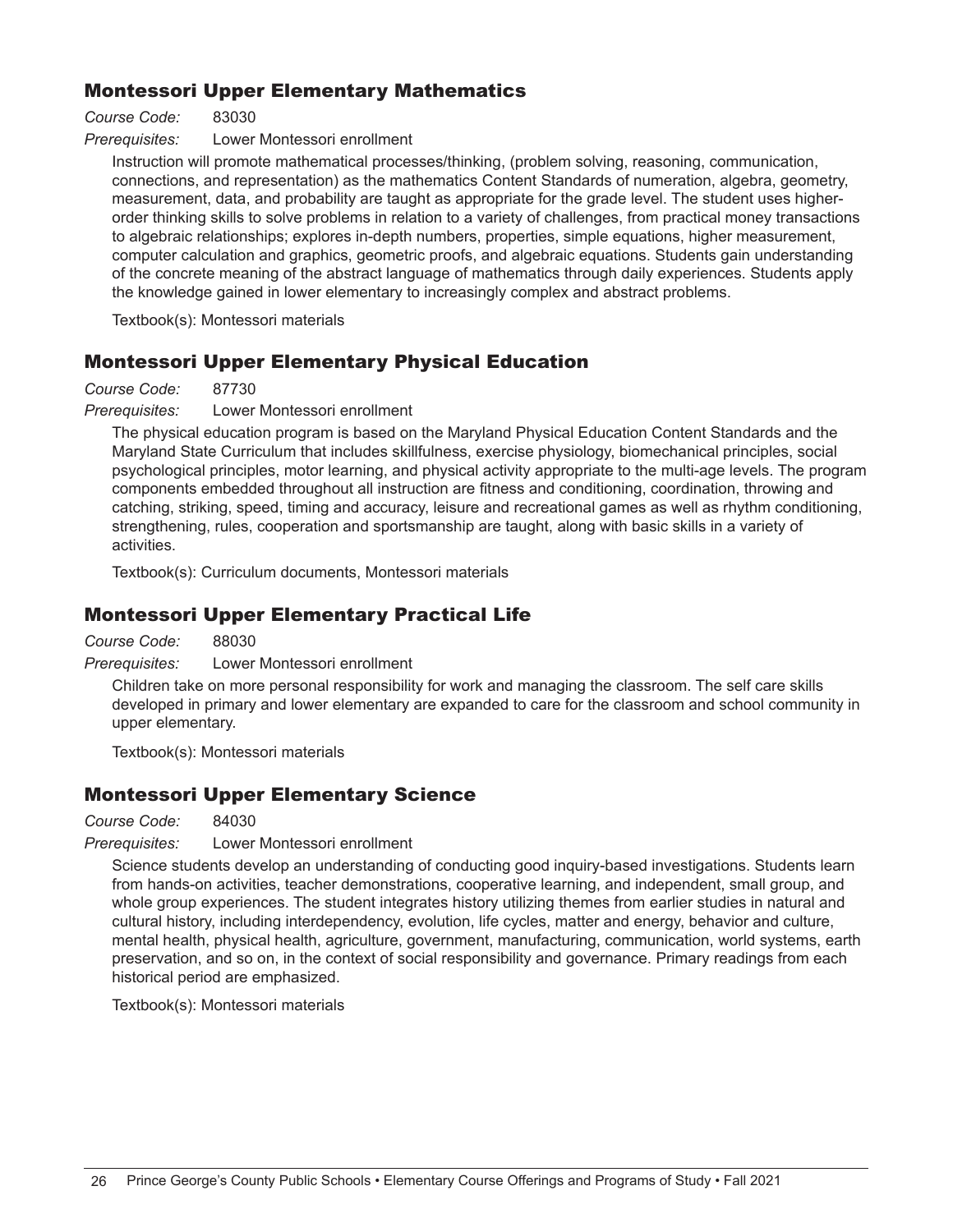## Montessori Upper Elementary Social Skills

*Course Code:* 89230

*Prerequisites:* Lower Montessori enrollment

Social skills reflect the level of student behavior that is conducive to a safe and orderly environment for all. This social skills grade will include but is not limited to the degree by which a student is able to follow directions, show respect for others, deal with problems in a positive manner, follow classroom rules and routines, accept responsibility for his/her own actions, cooperate with adults/peers.

Textbook(s): Montessori materials

### Montessori Upper Elementary Social Studies

*Course Code:* 82030

*Prerequisites:* Lower Montessori enrollment

The student integrates history utilizing themes from earlier studies in natural and cultural history, including interdependency, evolution, life cycles, matter and energy, behavior and culture, mental health, physical health, agriculture, government, manufacturing, communication, world systems, earth preservation, and so on, in the context of social responsibility and governance. Primary readings from each historical period are emphasized.

Textbook(s): Montessori materials

### Montessori Upper Elementary Spanish

*Course Code:* 81230

#### *Prerequisites:* Lower Montessori enrollment

General Spanish is taught to students in the Montessori upper elementary classrooms. The goal of the program is to strengthen and extend vocabulary acquisition and application and to increase cultural awareness. At the upper elementary level, students should exhibit increased proficiency in listening and speaking skills, while beginning to develop skills in the areas of reading and writing. .

Textbook(s): Montessori materials and resources

## Montessori Upper Elementary Work Habits

*Course Code:* 89030

#### *Prerequisites:* Lower Montessori enrollment

Work habits reflect students' ability to manage classroom time effectively and efficiently. The work habits course will include but is not limited to the degree by which a student is able to organize their materials, use classroom materials appropriately, stay on task, work independently when appropriate, work cooperatively with classmates when appropriate, submit work in timely manner, follow both written and oral directions, and actively participate in classroom content discussions/work.

Textbook(s): Montessori materials

## Montessori Primary Music

*Course Code:* 86210

#### *Prerequisites:* None

The Vocal and General Music Program of Instruction provides all students with appropriate resources and experiences to develop positive attitudes and sensitivities toward music. Through the implementation of sequential musical skills and concepts students develop an understanding of the intrinsic value of music and its relationship to diverse cultures, traditions, values and beliefs. The Program is also designed to foster enjoyment and appreciation of music beyond the limits of classroom instruction.

Textbook(s): *Spotlight on Music, Quaver World of Music;* teacher selected materials that align with the Montessori method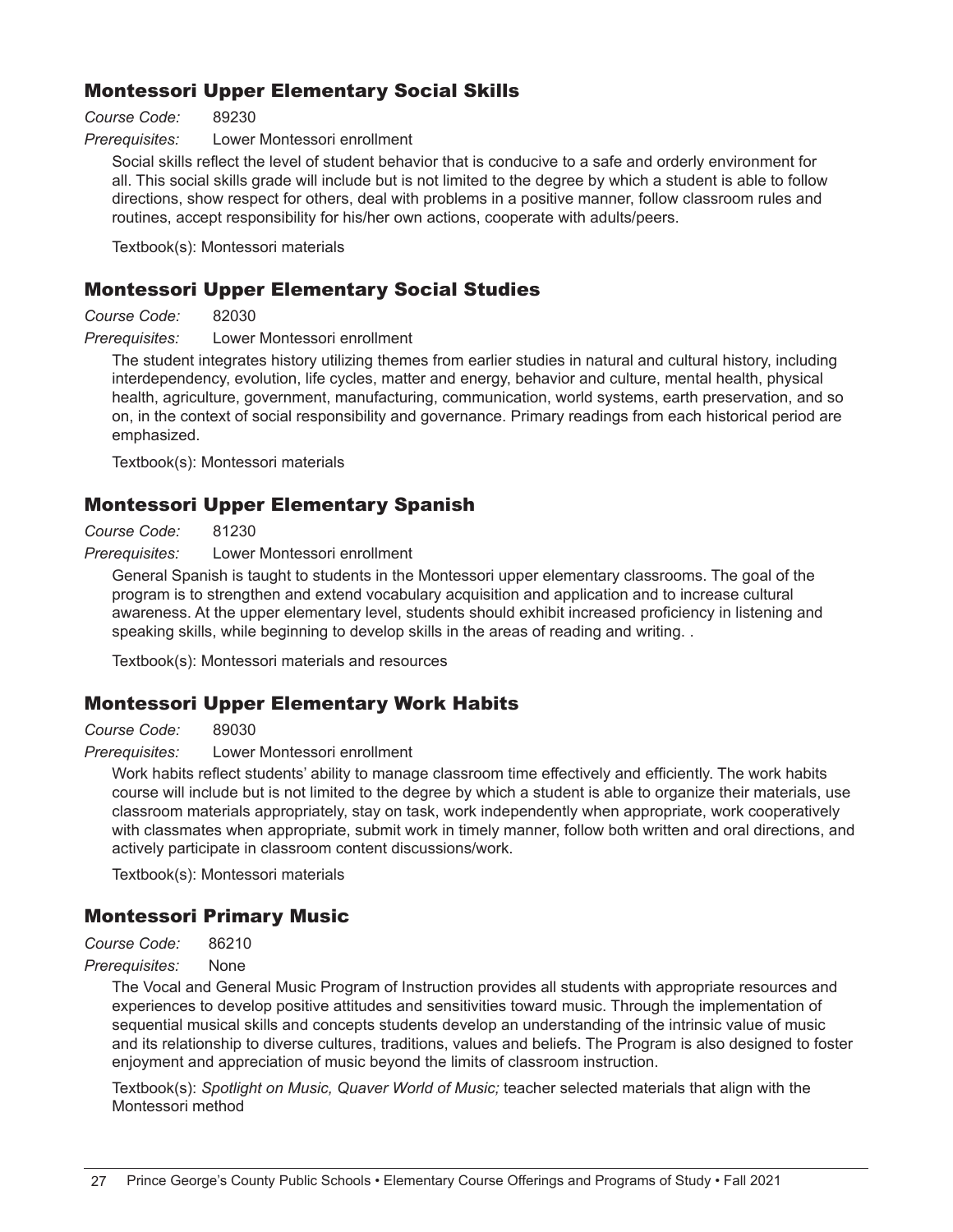## Montessori Lower Elementary Music

*Course Code:* 86220

*Prerequisites:* Montessori Primary Music

The Vocal and General Music Program of Instruction provides all students with appropriate resources and experiences to develop positive attitudes and sensitivities toward music. Through the implementation of sequential musical skills and concepts students develop an understanding of the intrinsic value of music and its relationship to diverse cultures, traditions, values and beliefs. The Program is also designed to foster enjoyment and appreciation of music beyond the limits of classroom instruction.

Textbook(s): *Spotlight on Music, Quaver World of Music;* teacher selected materials that align with the Montessori method

## PHYSICAL EDUCATION

## Physical Education Pre K

*Course Code:* 97070

#### *Prerequisites: None*

The emphasis is on general space awareness and self space awareness. Students will be introduced to and demonstrate locomotor and non-locomotor skills. Students will participate in a wide variety of activities in order to refine these skills. Students will be introduced to and participate in a variety of fitness development exercises. Students will learn playground rules and safety for self and others.

Textbook(s): None

## Physical Education Kindergarten

*Course Code:* 98070

#### *Prerequisites:* None

The emphasis is on how students move in their environment. Students learn fundamental locomotor (running, hopping, skipping, jumping, leading, sliding, galloping), nonlocomotor (bending, twisting, turning, rocking, swaying, balancing, stretching, pushing, and pulling), and manipulative (rolling, throwing, catching, bouncing, kicking) skills. Students participate in a wide variety of activities that involve locomotor, nonlocomotor and manipulative skills, fitness concepts and fitness development exercises. Students participate in a variety of movement activities leading to experiences of personal feelings of success.

Textbook(s): None

## Physical Education First Grade

*Course Code:* 71100

*Prerequisites:* None

The emphasis is on moving through space and time. Students learn to demonstrate the qualities of movement (space, time, force, flow, levels, directions, and pathways) as they perform a variety of fundamental locomotor (running, hopping, skipping, jumping, leading, sliding, galloping) and nonlocomotor (bending, twisting, turning, rocking, swaying, balancing, stretching, pushing, and pulling) skills. Students learn to manipulate objects with purposeful movement (throwing, catching, striking, kicking, bouncing, and rolling). Students participate in a variety of fitness development exercises. Students learn playground rules and safety for self and others.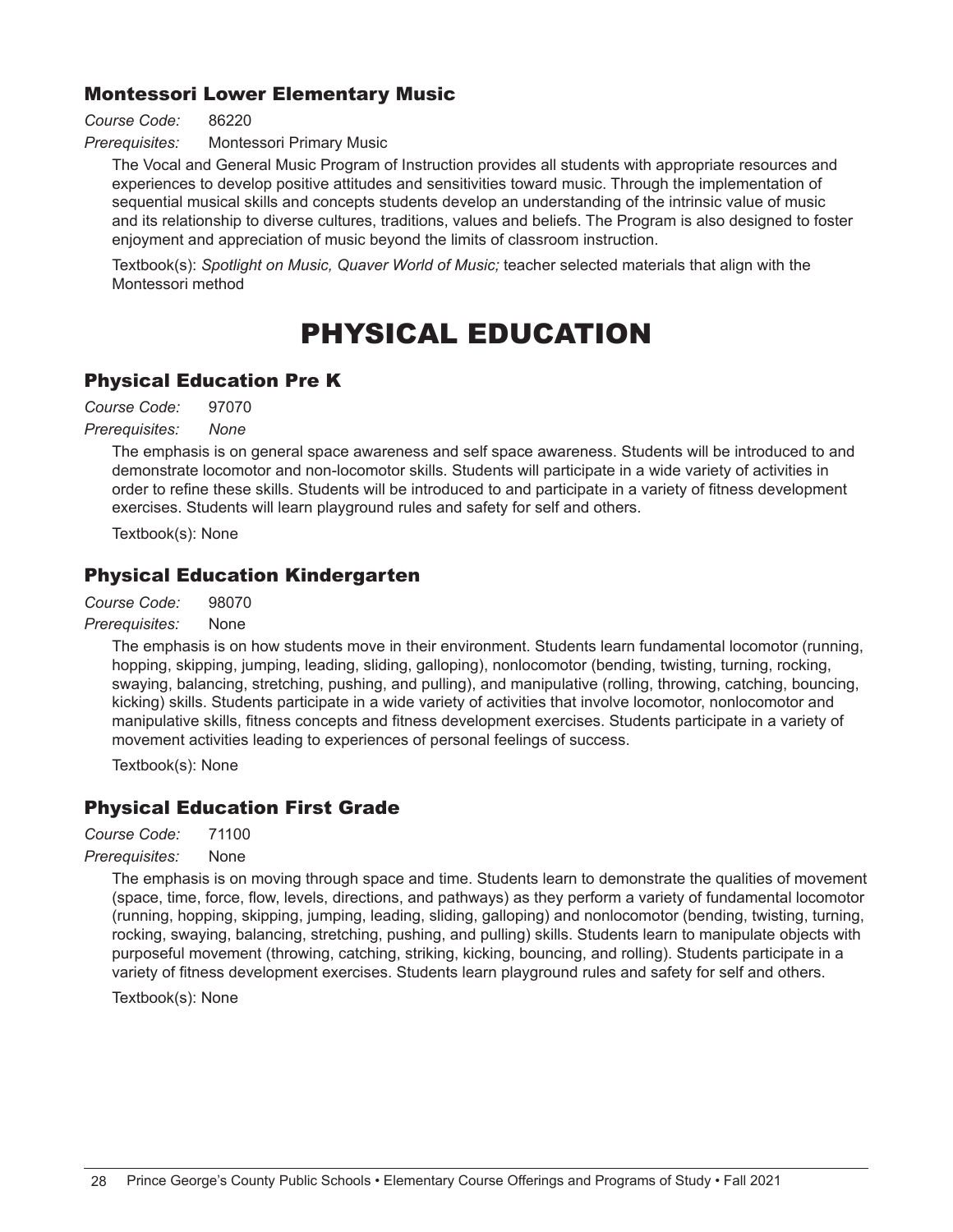## Physical Education Second Grade

*Course Code:* 71200 *Prerequisites:* None

> The emphasis is on how students move with one another in space. Students learn to work cooperatively with a partner. They learn to demonstrate the qualities of movement (space, time, force, flow, levels, directions, and pathways) as they perform a variety of fundamental locomotor (running, hopping, skipping, jumping, leading, sliding, galloping) and nonlocomotor (bending, twisting, turning, rocking, swaying, balancing, stretching, pushing, and pulling) skills. Students learn to manipulate objects with a partner (throwing, catching, striking, kicking, bouncing, and rolling), fitness concepts, a variety of fitness development exercises, and playground rules related to the use of equipment, safety and games.

Textbook(s): None

## Physical Education Third Grade

*Course Code:* 71300

*Prerequisites:* None

The emphasis is on how students react and respond to others and perform well-defined combinations of movements. Students learn to develop patterns and combinations of movements using locomotor and nonlocomotor skills. Students continue to learn to manipulate objects with a partner (throwing, catching, striking, and kicking). Students continue to learn fitness concepts and participate in a variety of fitness development exercises. Students learn playground rules related to the use of equipment, safety and games.

Textbook(s): None

## Physical Education Fourth Grade

*Course Code:* 71400

*Prerequisites:* None

The emphasis is on manipulating objects in and through space. Students learn to demonstrate the correct techniques for using manipulatives including throwing, catching, striking, kicking, trapping, and dribbling. Students learn to analyze their performance in order to learn or improve a movement skill. Students continue to learn fitness concepts, participate in a variety of fitness development exercises, and learn to assess their personal fitness. Working together as part of a group, students learn to appreciate personal differences and value the rights of others.

Textbook(s): None

## Physical Education Fifth Grade

*Course Code:* 71500

*Prerequisites:* None

The emphasis is on manipulating objects with accuracy and speed. Students continue to learn the correct techniques for using manipulatives including throwing, catching, striking, kicking, trapping, and dribbling. Students continue to learn fitness concepts, participate in a variety of fitness development exercises, assess their personal fitness, compare their scores to a health related standard, and set goals for improvement or maintenance. Working in small groups, students learn to accept personal differences (maturity levels, physical differences, physical abilities, cultures, and gender differences).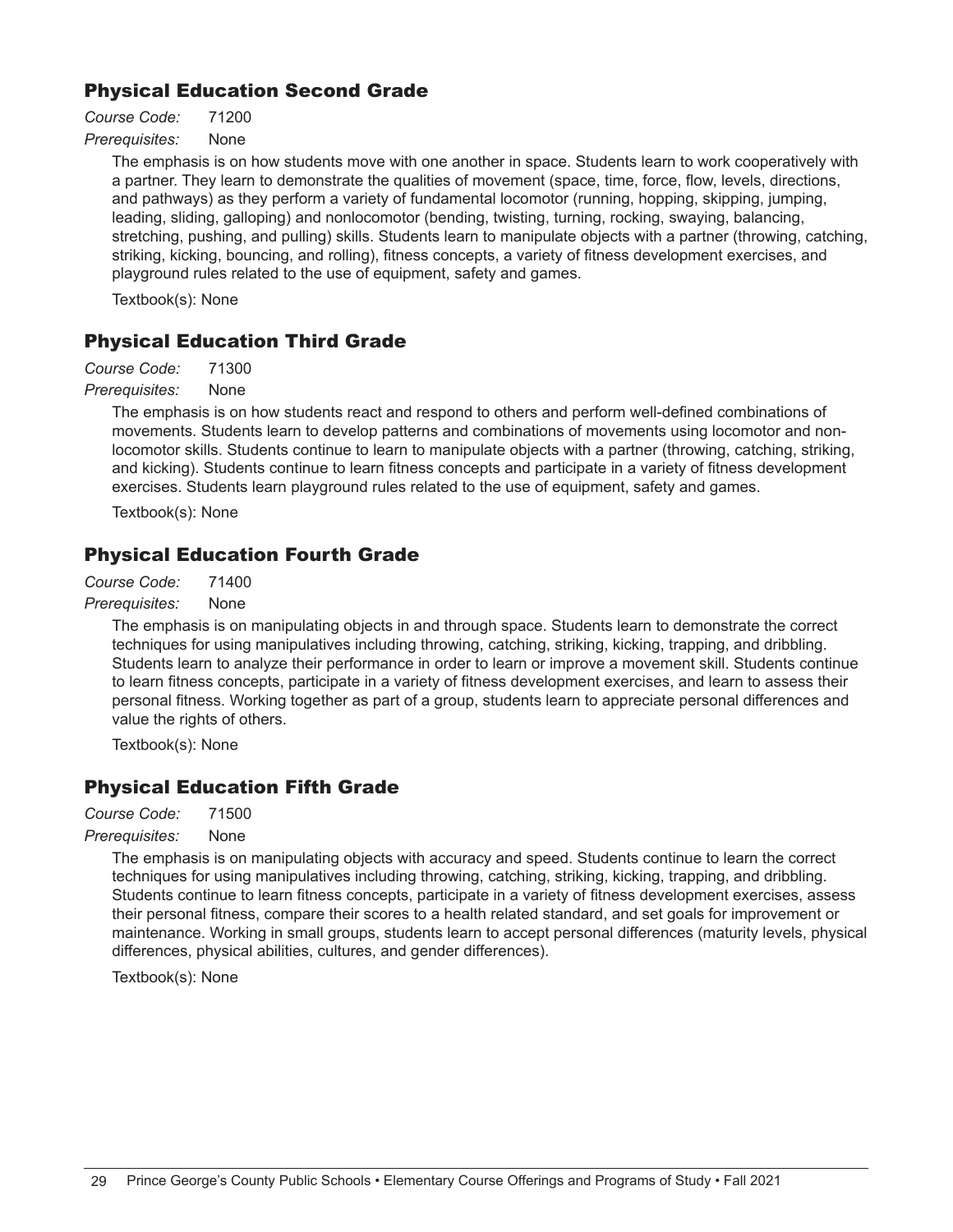## PREKINDERGARTEN

## Language & Literacy PreK

*Course Code:* 97010

*Prerequisites:* None

This domain focuses on early reading skills including but not limited to: listening for a variety of purposes, speaking distinctly in complete sentences, demonstrating book handling skills, oral language, vocabulary development, alphabet knowledge, phonological awareness, understanding that print conveys meaning and displaying an interest in using writing tools.

Textbook(s): None

## Mathematical Thinking PreK

*Course Code:* 97030

*Prerequisites:* None

This domain provides a mathematical foundation including but not limited to: recognizing and extending patterns, sorting and describing objects by attributes, counting objects with one to one correspondence, recognizing numerals, ordering and describing objects, using positional terms, using non-standard units to measure and making simple graphs.

Textbook(s): None

## Scientific Thinking PreK

*Course Code:* 97040

*Prerequisites:* None

This domain offers students a chance to gain and apply knowledge using the senses to explore, describe and learn, investigate, compare and contrast similarities and differences in their environment.

Textbook(s): None

## Social and Emotional Development PreK

*Course Code:* 97090

*Prerequisites:* None

This domain focuses on cooperating with classroom rules/routines, relating well with adults and peers, participating willingly in group situations, making transitions from one activity to another, resolving conflicts appropriately and showing appreciation, empathy and caring for others.

Textbook(s): None

## Social Studies PreK

*Course Code:* 97020

*Prerequisites:* None

This domain focuses on social development skills including but not limited to examining the need for rules, roles and responsibilities of workers, and recognizing similarities and differences in self and others.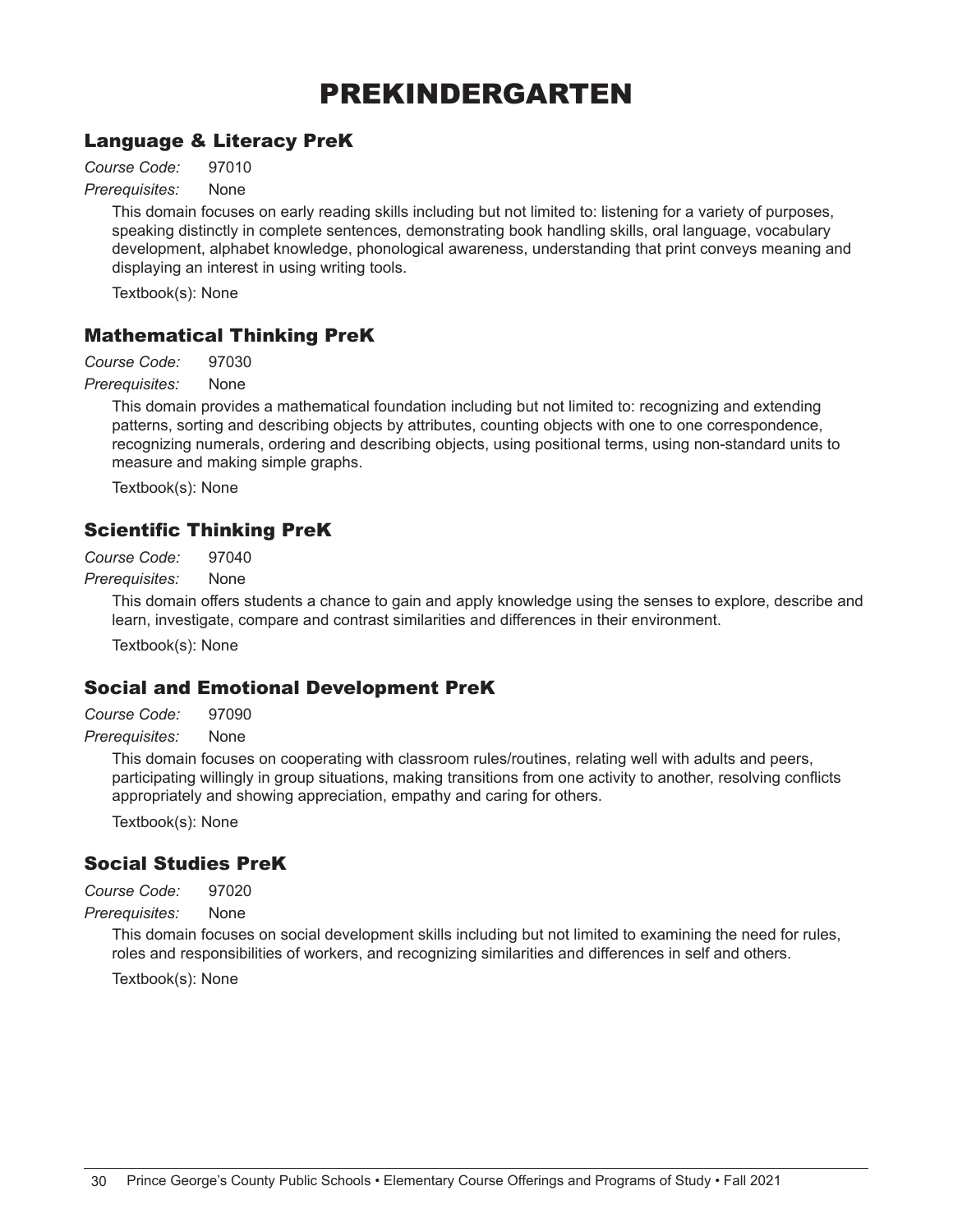## READING/ENGLISH LANGUAGE ARTS

## Literacy Kindergarten

*Course Code: 98010*

*Prerequisites: None*

Students engage in activities to develop their reading skills through reading, speaking, listening, and writing. Course content may emphasize storytelling or reading aloud and evoking a written, oral, or pictorial response. Students also engage in work with phonics and phonemic awareness.

Textbook(s): *Benchmark Advance 2021 (Gr. K), Benchmark Education ISBN 9781987349573*

## Oral and Written Language Kindergarten

*Course Code:* 98080

*Prerequisites:* None

Students learn to express thoughts and ideas through work with words and pictures. Students engage in activities to develop their writing skills including letter formation/handwriting, writing familiar words, and composing sentences. Clear and audible speech is taught, and students learn to participate in collaborative conversations.

Textbook(s): *Benchmark Advance 2021 (Gr. K), Benchmark Education ISBN 9781987349573*

## Oral & Written Communication 1

*Course Code:* 12100

*Prerequisites:* None

Writing in first grade focuses on writing skills and may emphasize recognition and creation of various types of text; extension of spelling, vocabulary and writing skills; and the connection of language to the expression of ideas. Students continue to develop the strategies used in the organization and delivery of oral presentation and collaborative conversations.

Textbook(s): *Benchmark Advance 2021 (Gr. 1), Benchmark Education ISBN 9781987349665*

## Oral & Written Communication 2

*Course Code:* 12200

*Prerequisites:* None

Writing in second grade focuses on writing skills and may build students' skills in independent writing by increasing writing fluency, vocabulary, and recognition of word and language patterns. The rules of grammar and spelling are reinforced through writing. Students continue learning the skills for oral presentation and collaborative conversations begun in Oral & Written Communication 1.

Textbook(s): *Into Reading (Gr.2), Houghton Mifflin Harcourt ISBN 9780544461154*

## Oral & Written Communication 3

*Course Code:* 12300

*Prerequisites:* None

Students are introduced to more sophisticated writing techniques and required to produce more complex writing that reflects more elaborate understanding of author's craft. Students continue to develop skills for oral presentation and collaborative conversation. In addition, students begin to routinely respond to texts in written form.

Textbook(s): *Into Reading (Gr.3) Hougton Mifflin Harcourt ISBN 978054461260*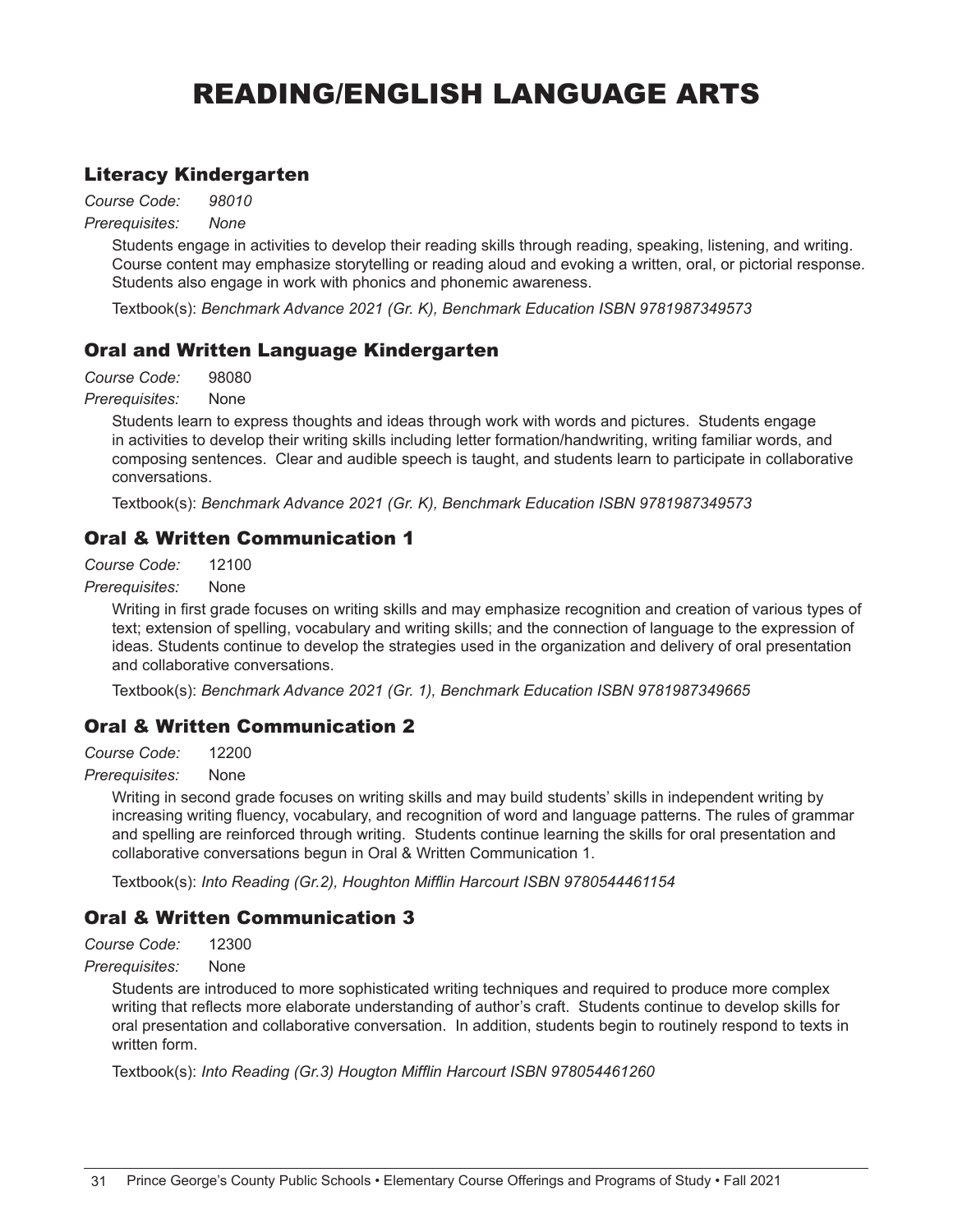## Oral & Written Communication 4

*Course Code:* 12400

*Prerequisites:* None

Students continue to practice and fine-tune writing techniques while producing writing of various text types. Students continue to develop skills for oral presentation and collaborative conversation. In addition to routinely responding to texts, students are required to draw evidence from text to support analysis, reflection, and research in their writing.

Textbook(s): *Into Reading (Gr. 4), Houghton Mifflin Harcourt, ISBN 9780544461352*

## Oral & Written Communication 5

*Course Code:* 12500

*Prerequisites:* None

Students writing should reflect all of the elements of effective writing taught previously. Deliberate organization, word choice, research, task, audience, and purpose should be evident in student writing. Students continue to routinely respond to texts and draw evidence from texts to support analysis, reflection, and research in their writing.

Textbook(s): *Into Reading (Gr. 5), Hougthon Mifflin Harcourt, ISBN 9780544461451*

### Reading 1

*Course Code:* 13100

*Prerequisites:* None

Reading in first grade focuses on reading strategies and skills and emphasizes recognition of and response to various types of text; extension of vocabulary; and the connection of language to the expression of ideas.

Textbook(s): *Benchmark Advance 2021 (Gr. 1), Benchmark Education ISBN 9781987349665*

## Reading 2

*Course Code:* 13200

*Prerequisites:* None

Reading in second grade focuses on reading strategies and skills and may build students' skills in independent reading by increasing reading fluency, vocabulary, and recognition of word and language patterns.

Textbook(s): *Into Reading (Gr.2), Houghton Mifflin Harcourt ISBN 9780544461154*

## Reading 3

*Course Code:* 13300

*Prerequisites:* None

Students continue to read a variety of appropriately leveled texts across genres and text types. Reading strategies are reinforced to aid in comprehension. Students analyze the key ideas and details, craft and structure, and integration of knowledge and ideas in a wide range of literature and informational texts of increasing grade-appropriate complexity.

Textbook(s): *Into Reading (Gr.3) Hougton Mifflin Harcourt ISBN 978054461260*

## Reading 4

*Course Code:* 13400

*Prerequisites:* None

Students continue to read a variety of appropriately leveled texts across genres and text types. Reading strategies are reinforced to aid in comprehension. Students analyze the key ideas and details, craft and structure, and integration of knowledge and ideas in a wide range of literature and informational texts of increasing grade-appropriate complexity.

Textbook(s): *Into Reading (Gr. 4), Houghton Mifflin Harcourt, ISBN 9780544461352*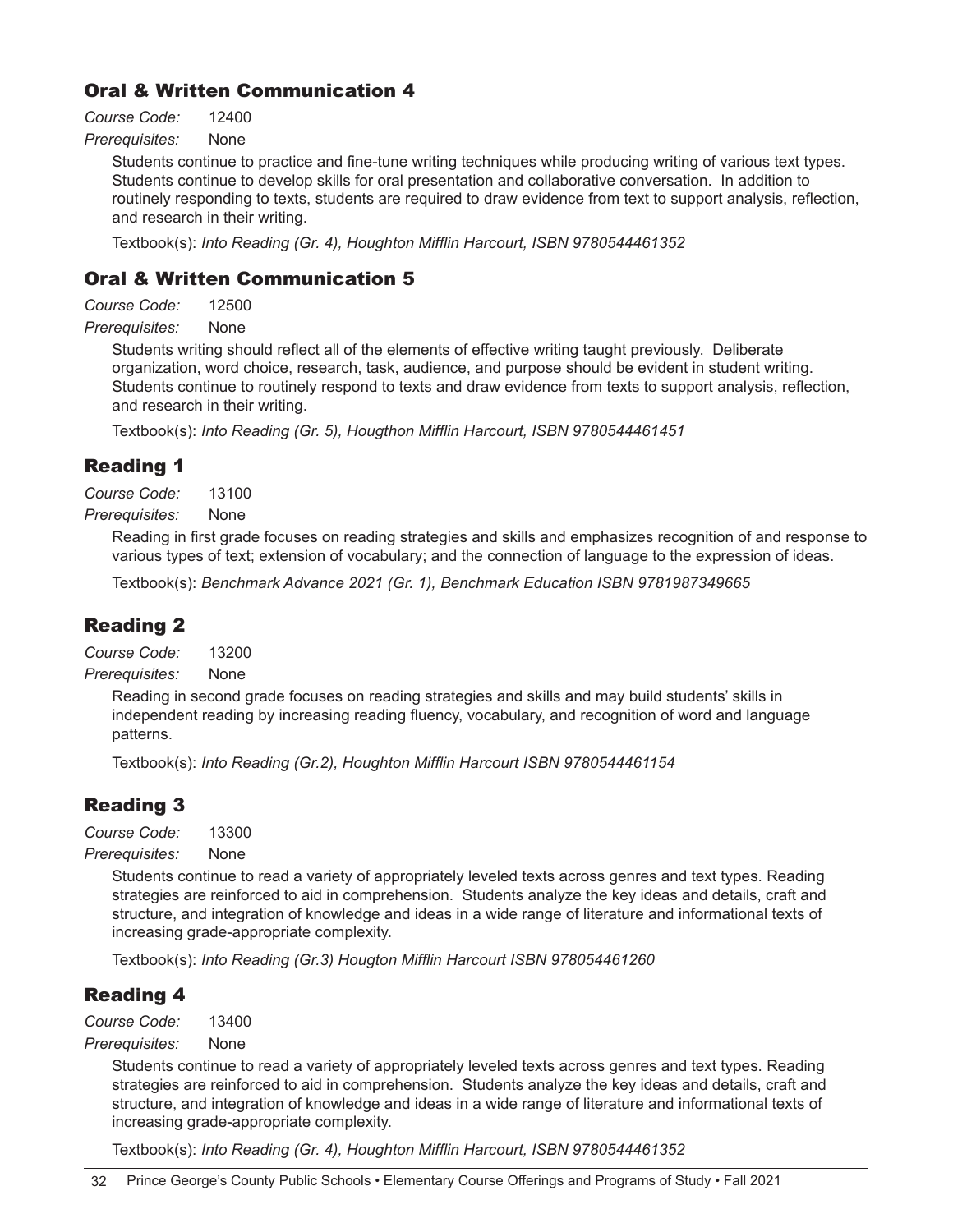## Reading 5

*Course Code:* 13500

*Prerequisites:* None

Students continue to read a variety of appropriately leveled texts across genres and text types. Reading strategies are reinforced to aid in comprehension. Students analyze the key ideas and details, craft and structure, and integration of knowledge and ideas in a wide range of literature and informational texts of increasing grade-appropriate complexity.

Textbook(s): *Into Reading (Gr. 5), Hougthon Mifflin Harcourt, ISBN 9780544461451*

#### ESOL

Course Code: 13530

*Prerequisites: Qualify for ESOL as determined by Language Proficiency Placement Course for English Language Learners receiving English for Speakers of Other Languages Instruction.* 

Textbook(s): Supplemental support in reading, writing, listening and speaking

## Reading Instructional Level

*Course Code:* 13000

*Prerequisites:* None

Students are grouped and instructed according to their reading levels. Designations are used to reflect student reading levels: BGL below grade level, OGL for on grade level, AGL for above grade level. Textbook(s): None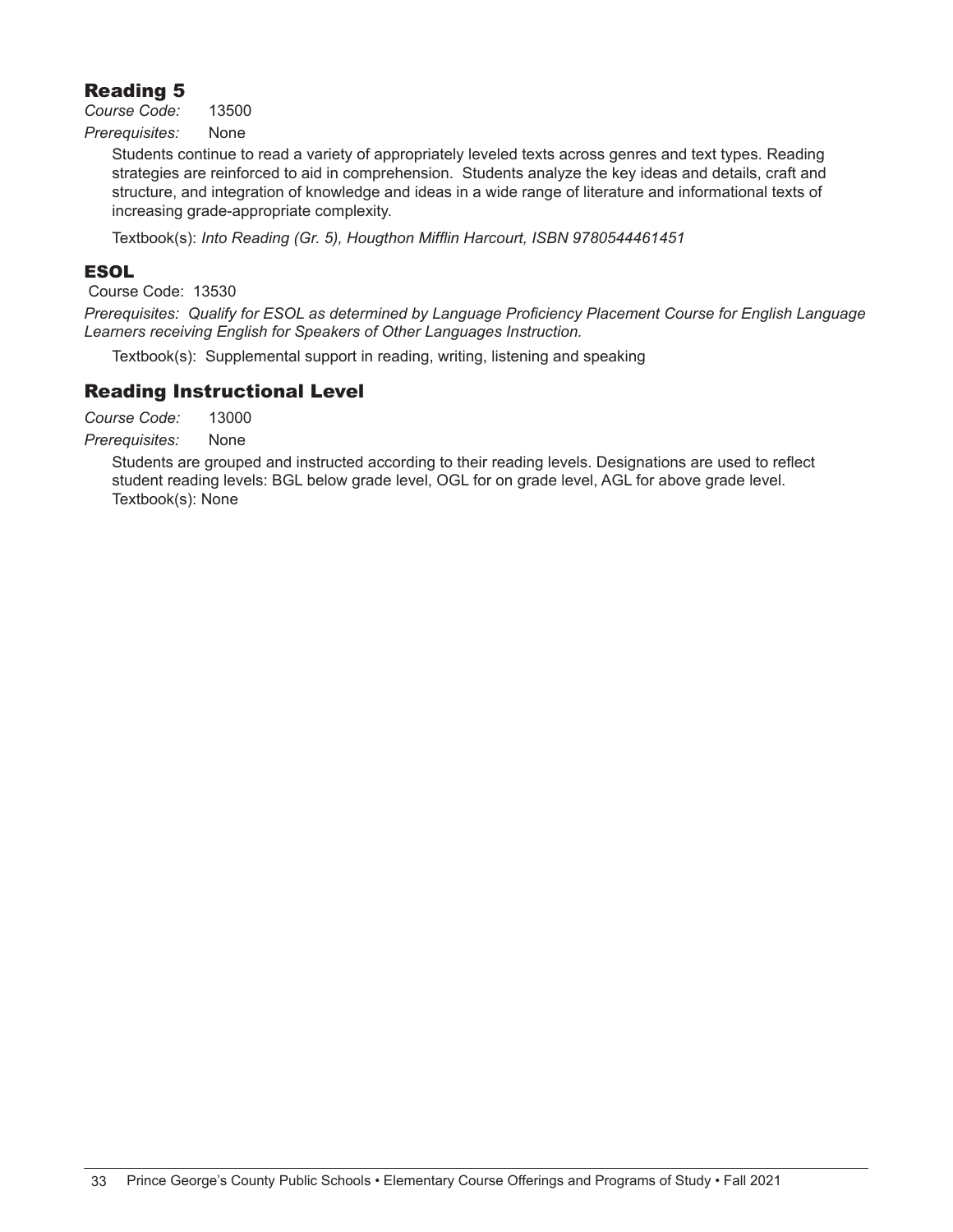## SCIENCE

## Science Kindergarten

#### *Course Code: 98040*

#### *Prerequisites: None*

This comprehensive science course is aligned to the Next Generation Science Standards. Students will gain understanding of grade-appropriate Disciplinary Core Ideas, (Life Science, Physical Science, Earth and Space Science). Students will develop an understanding of weather patterns, forces and motion, plants and animals survival. Students will interact with phenomenon-based instruction in to order to share their thinking through scientific modeling activities using claim, evidence and reasoning. Additionally, students will engage in hands-on investigations and digital simulations to support their learning. In this course the student will consistently apply Science and Engineering Practices and demonstrate understanding of the correlation among the Crosscutting Concepts in order to make sense of and connect Disciplinary Core Ideas across disciplines.

Textbook(s): *Science Dimensions. (2017). Orlando, FL: Houghton Mifflin Harcourt*

## Science 1

#### *Course Code: 40100*

#### *Prerequisites: Grade K Student*

This comprehensive science course is aligned to the Next Generation Science Standards. Students will gain understanding of grade-appropriate Disciplinary Core Ideas, (Life Science, Physical Science, Earth and Space Science). Students will develop an understanding of the relationship between sound and light, external parts of plants, survival of animals and their offspring offspring and the patterns of objects in the sky. Students will interact with phenomenon-based instruction in to order to share their thinking through scientific modeling activities using claim, evidence and reasoning. Additionally, students will engage in hands-on investigations and digital simulations to support their learning. In this course the student will consistently apply Science and Engineering Practices and demonstrate understanding of the correlation among the Crosscutting Concepts in order to make sense of and connect Disciplinary Core Ideas across disciplines.

Textbook(s): *Science Dimensions. (2017). Orlando, FL: Houghton Mifflin Harcourt*

## Science 2

#### *Course Code: 40200*

#### *Prerequisites: Grade 1 Student*

This comprehensive science course is aligned to the Next Generation Science Standards. Students will gain understanding of grade-appropriate Disciplinary Core Ideas, (Life Science, Physical Science, Earth and Space Science). Students will understand plant growth, diversity of life and habitats, wind and water changes to the land and locations of water on Earth. Students will interact with phenomenon-based instruction in to order to share their thinking through scientific modeling activities using claim, evidence and reasoning. Additionally, students will engage in hands-on investigations and digital simulations to support their learning. In this course the student will consistently apply Science and Engineering Practices and demonstrate understanding of the correlation among the Crosscutting Concepts in order to make sense of and connect Disciplinary Core Ideas across disciplines.

Textbook(s): *Science Dimensions. (2017). Orlando, FL: Houghton Mifflin Harcourt*

## Science 3

#### *Course Code: 40300*

#### *Prerequisites: Grade 2 Student*

This comprehensive science course is aligned to the Next Generation Science Standards. Students will gain understanding of grade-appropriate Disciplinary Core Ideas, (Life Science, Physical Science, Earth and Space Science). Students will understand weather conditions, weather-related hazards, life cycles, inherited traits, and environmental changes, balanced and unbalanced forces, and electric or magnetic interactions. Students will interact with phenomenon-based instruction in to order to share their thinking through scientific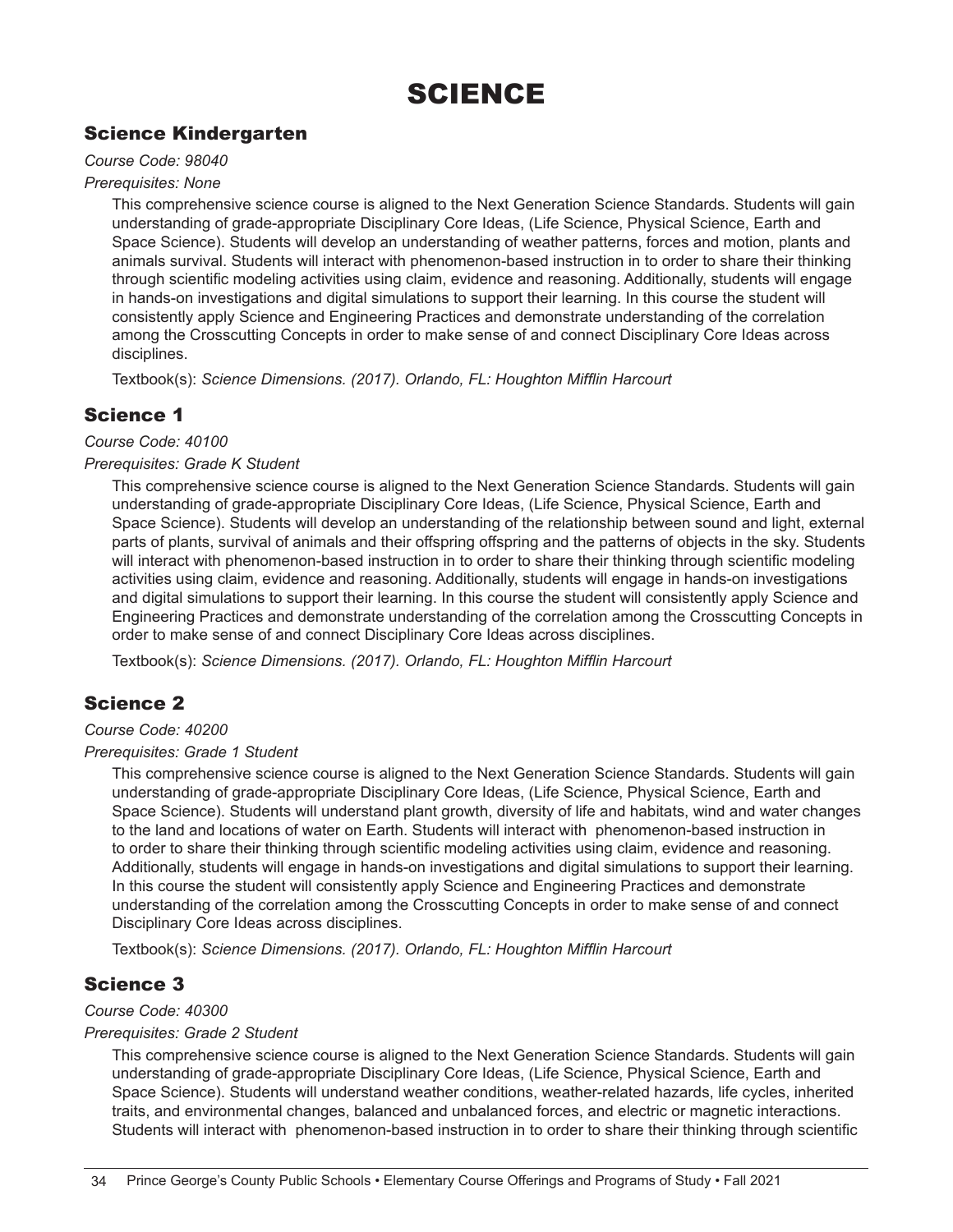modeling activities using claim, evidence and reasoning. Additionally, students will engage in hands-on investigations and digital simulations to support their learning. In this course the student will consistently apply Science and Engineering Practices and demonstrate understanding of the correlation among the Crosscutting Concepts in order to make sense of and connect Disciplinary Core Ideas across disciplines.

Textbook(s): *Science Dimensions. (2017). Orlando, FL: Houghton Mifflin Harcourt.*

## Science 4

*Course Code: 40400* 

#### *Prerequisites: Grade 3 Student*

This comprehensive science course is aligned to the Next Generation Science Standards. Students will gain understanding of grade-appropriate Disciplinary Core Ideas, (Life Science, Physical Science, Earth and Space Science). Students will understand properties of waves, weathering, erosion, human impact and the environment, maps, structures of plants and animals, light reflection, speed, energy and energy transfer. Students will interact with phenomenon-based instruction in to order to share their thinking through scientific modeling activities using claim, evidence and reasoning. Additionally, students will engage in hands-on investigations and digital simulations to support their learning. In this course the student will consistently apply Science and Engineering Practices and demonstrate understanding of the correlation among the Crosscutting Concepts in order to make sense of and connect Disciplinary Core Ideas across disciplines.

Textbook(s): *Science Dimensions. (2017). Orlando, FL: Houghton Mifflin Harcourt.*

## Science 5

### *Course Code: 40500*

#### *Prerequisites: Grade 4 student*

This comprehensive science course is aligned to the Next Generation Science Standards. Students will gain understanding of grade-appropriate Disciplinary Core Ideas, (Life Science, Physical Science, Earth and Space Science). Students will understand changes in matter and substances, the geosphere, biosphere, hydrosphere, and atmosphere, plant and animal life, energy from the sun, sky patterns and distribution of water on Earth. Students will interact with phenomenon-based instruction in to order to share their thinking through scientific modeling activities using claim, evidence and reasoning. Additionally, students will engage in hands-on investigations and digital simulations to support their learning. In this course the student will consistently apply Science and Engineering Practices and demonstrate understanding of the correlation among the Crosscutting Concepts in order to make sense of and connect Disciplinary Core Ideas across disciplines. The new Maryland Integrated Science Assessment (MISA) will be administered in the 5th grade. Concepts and content from grades 3-5 will be assessed on the 5th grade MISA.

Textbook(s): *Science Dimensions. (2017). Orlando, FL: Houghton Mifflin Harcourt.*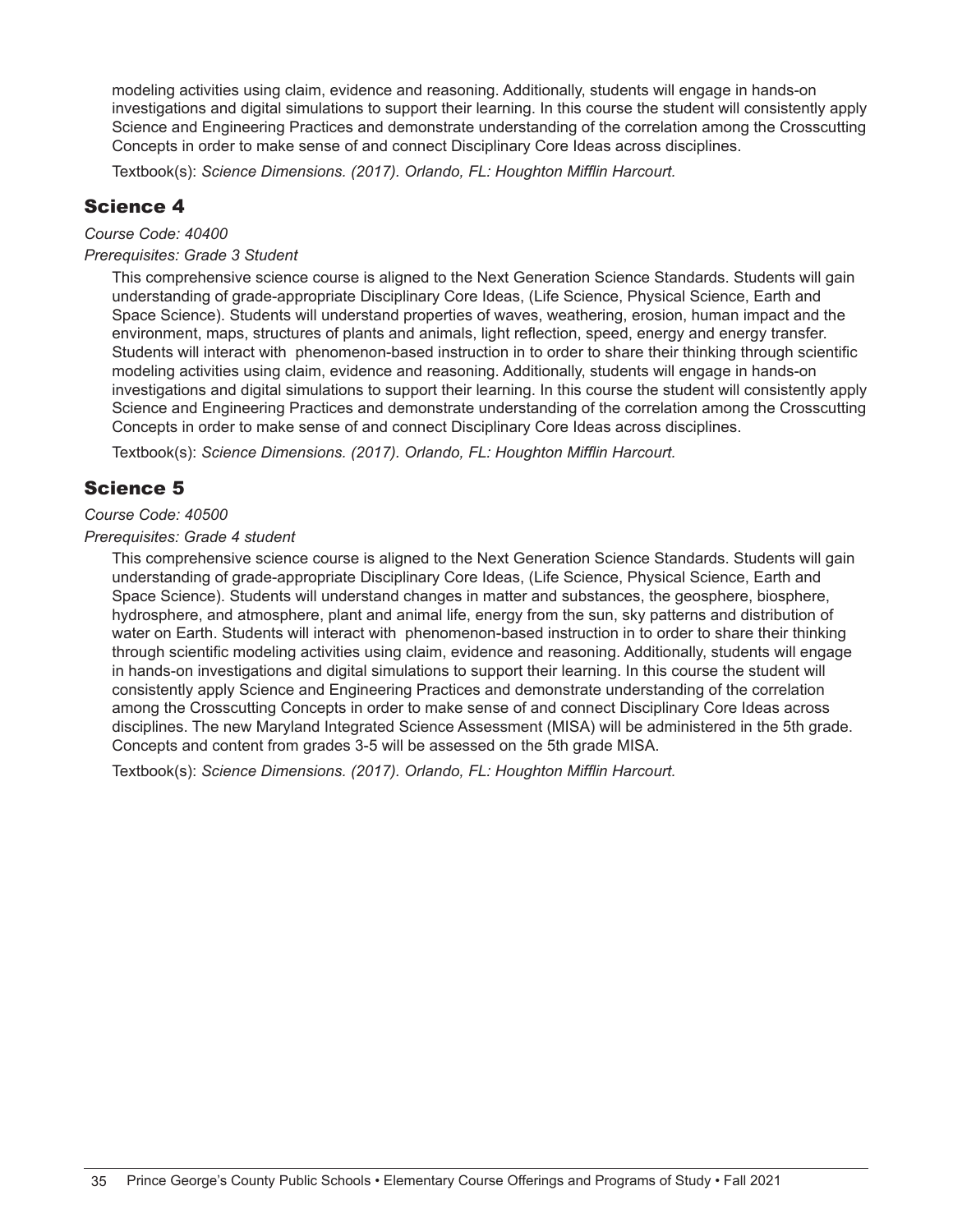## SOCIAL SKILLS

## Personal & Social Development Kindergarten

*Course Code:* 98090

### *Prerequisites:* None

This course emphasizes emotional and social competence. The teacher learns about students' sense of responsibility to themselves and others, how they feel about themselves and view themselves as learners, through the use of ongoing observations, conversations with children, and input from family members. The social competence of the student is determined through interaction with the student, observing their interactions with other adults and peers, and watching how they make decisions and solve social problems.

Textbook(s): None

## Social Skills 1

*Course Code:* 92100

#### *Prerequisites:* None

Social skills reflect the level of student behavior that is conducive to a safe and orderly environment for all. The social skills grade will include, but is not limited to the degree by which a student is able to follow directions, show respect for others, deal with problems in a positive manner, follow classroom rules and routines, accept responsibility for his/her own actions, cooperate with adults/peers.

Textbook(s): None

## Social Skills 2

*Course Code:* 92200

#### *Prerequisites:* None

Social skills reflect the level of student behavior that is conducive to a safe and orderly environment for all. The social skills grade will include, but is not limited to the degree by which a student is able to follow directions, show respect for others, deal with problems in a positive manner, follow classroom rules and routines, accept responsibility for his/her own actions, cooperate with adults/peers.

Textbook(s): None

## Social Skills 3

*Course Code:* 92300

#### *Prerequisites:* None

Social skills reflect the level of student behavior that is conducive to a safe and orderly environment for all. The social skills grade will include, but is not limited to the degree by which a student is able to follow directions, show respect for others, deal with problems in a positive manner, follow classroom rules and routines, accept responsibility for his/her own actions, cooperate with adults/peers.

Textbook(s): None

## Social Skills 4

*Course Code:* 92400

*Prerequisites:* None

Social skills reflect the level of student behavior that is conducive to a safe and orderly environment for all. The social skills grade will include, but is not limited to the degree by which a student is able to follow directions, show respect for others, deal with problems in a positive manner, follow classroom rules and routines, accept responsibility for his/her own actions, cooperate with adults/peers.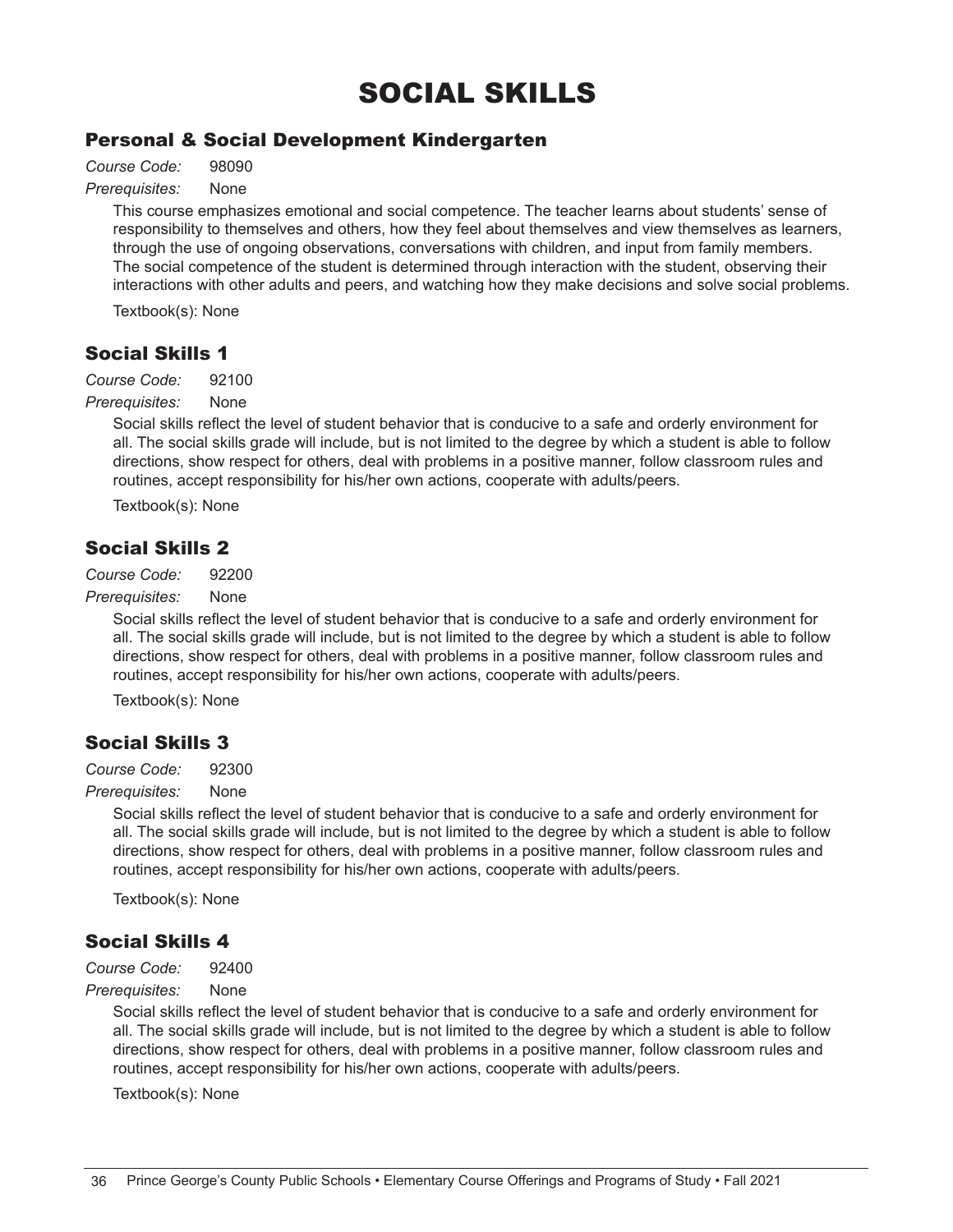## Social Skills 5

*Course Code:* 92500

*Prerequisites:* None

Social skills reflect the level of student behavior that is conducive to a safe and orderly environment for all. The social skills grade will include, but is not limited to the degree by which a student is able to follow directions, show respect for others, deal with problems in a positive manner, follow classroom rules and routines, accept responsibility for his/her own actions, cooperate with adults/peers.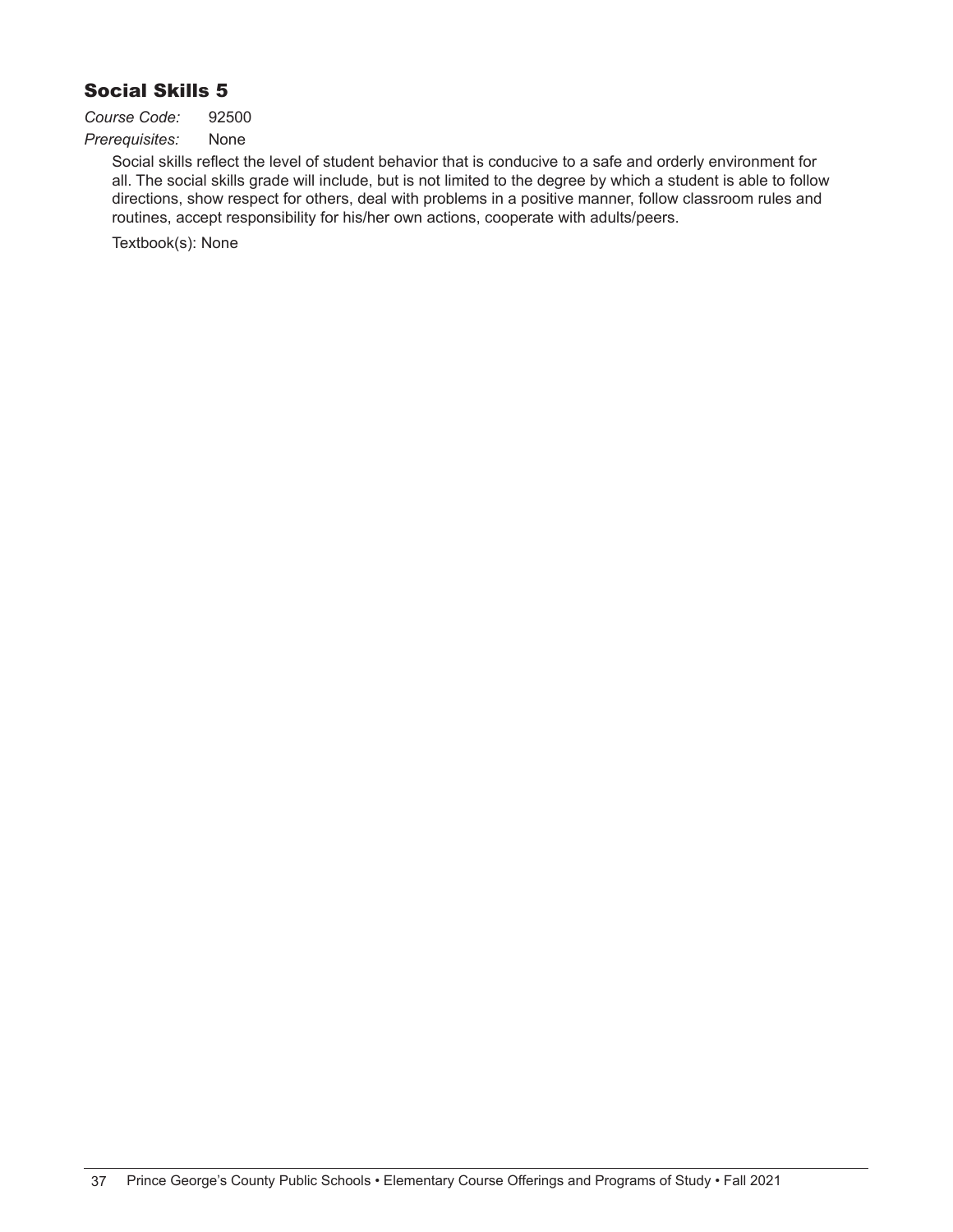## SOCIAL STUDIES

## Social Studies Kindergarten

*Course Code:* 98020

*Prerequisites:* None

Students begin to learn the basic concepts of Social Studies. Using their observations in school and in their community, students describe how people of different cultural backgrounds interact cooperatively, meet human needs and contribute to the community. Students begin to use geographic tools to locate places in their community. They learn about geographic characteristics used to describe places and how these characteristics influence how people live and work. Students describe how economic choices, tools, and products affect people's daily lives, work, and leisure activities. Students also examine events, photographs, objects, and written text to describe differences between the past and present and how individuals and societies change over time.

Textbook(s): *My World Social Studies We Are Here,* ISBN 9780328703371

## Social Studies 1

*Course Code:* 20100

#### *Prerequisites:* None

Students continue to learn Social Studies around the big ideas. Students learn about America and expand their understanding of the purpose and function of government, including people who contributed to the political system, symbols related to the United States of America, and the importance of national holidays. Using their observations in school and in their community, students describe how people of different cultural backgrounds interact cooperatively, meet human needs and contribute to the community. Students begin to use geographic tools to locate places in their community. They learn about geographic characteristics used to describe places and how these characteristics influence how people live and work. Students describe how economic choices, tools, and products affect people's daily lives, work, and leisure activities. Students also examine events, photographs, objects, and written text to describe differences between the past and present and how individuals and societies change over time.

Textbook(s): *My World Social Studies Making Our Way,* ISBN 9780328639168

## Social Studies 2

*Course Code:* 20200

#### *Prerequisites:* None

Students continue to learn Social Studies around the big ideas or cultural universals. Students continue to learn about government and how it maintains order and protects citizens. Through these understandings, students expand their knowledge of democratic skills and how people participate and contribute to the political system. Students also explore their own family's history and stories about distinctive individuals, achievements, tradition, and customs. Students also learn modes and limitations of communication and transportation. They study why transportation is necessary and how it affects the lives of consumers and their communities. Students expand their understanding of economic concepts by identifying producers, consumers, buyers, and sellers in their own communities. Students examine personal and community events, artifacts, photographs, and written text to describe differences between the past and present and how individuals and societies change over time.

Textbook(s): *My World Social Studies We Do Our Part,* ISBN 9780328639274

## Social Studies 3

*Course Code:* 20300

#### *Prerequisites:* None

Students continue to focus on elements of culture both here and around the world. Students continue to learn about government and democratic principles such as individual rights and responsibilities, patriotism, common good, justice and equality. Through these understandings, students expand their knowledge of how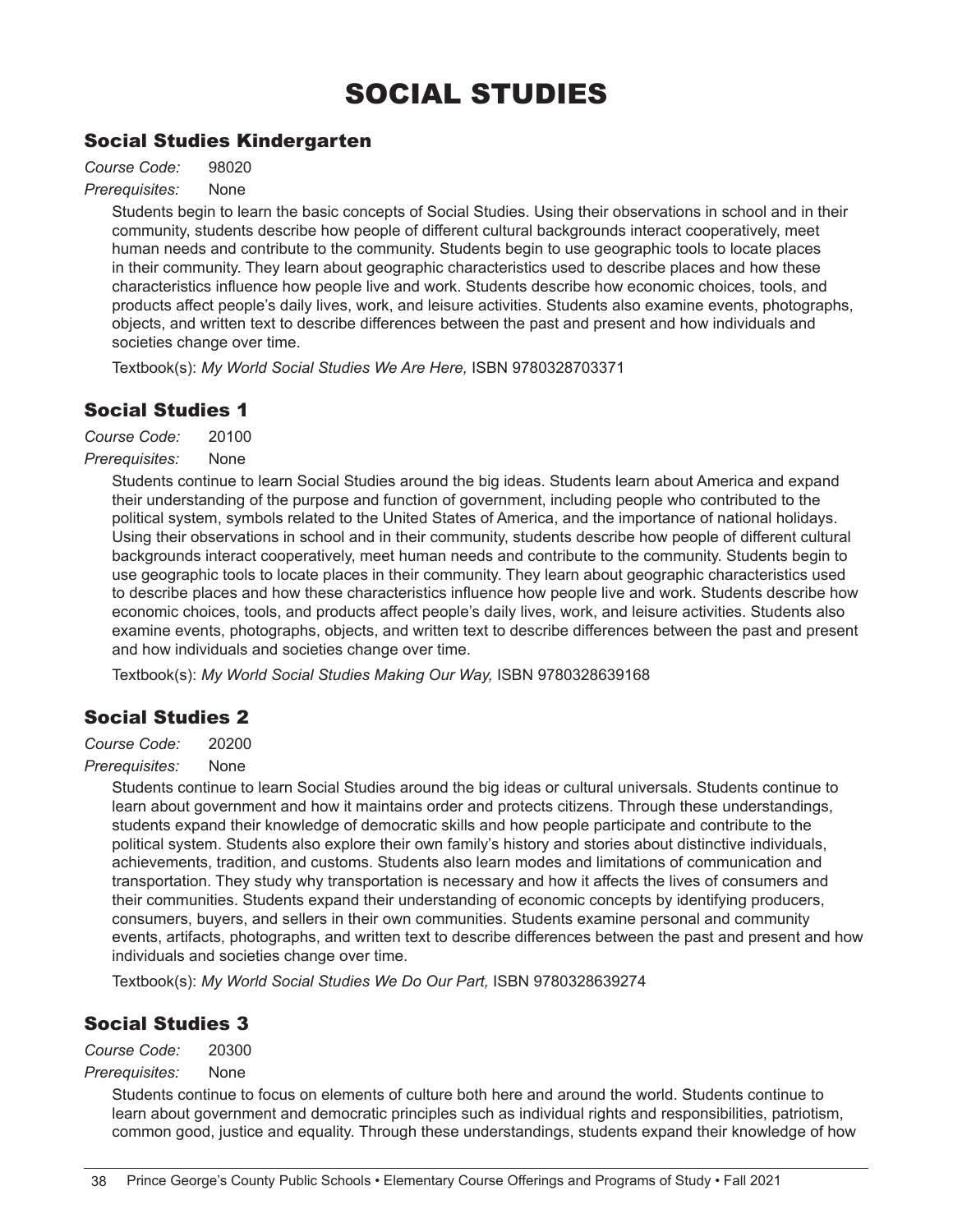government works and how citizens participate in a democracy. Students also learn about the benefits of living in a diverse community and the commonalities and differences of communities and cultures around the world using non-fiction text and classroom discussions. Students continue to develop geographic awareness and identify, locate, and compare places around the world using geographic characteristics. Students expand their understanding of economic concepts by learning about the production and consumption of goods and services. They also learn about how some services are provided by the government and are paid for by the people through taxes. Students examine primary and secondary sources to learn about how people lived in the past.

Textbook(s): *My World Social Studies We Are Connected,* ISBN 9780328639397

## Social Studies 4

*Course Code:* 20400

#### *Prerequisites:* None

Students focus on the geography and people of Maryland past to present. Students learn about the political foundations of Maryland and research the contributions made by Marylanders. They explore the cultural characteristics and traditions of the various groups of people who inhabited the state. Students use geographic tools to locate, describe, and compare the natural/physical features of Maryland and study how transportation and communication networks contributed to its development. Students also learn cultural and physical geography by using geographic tools to locate and construct meaning about places, identify the movement of people and ideas, and explain how people modify and adapt their environment. They examine regional economic specialization and the impact on people's lives. Students also analyze the chronology and significance of key events throughout Maryland's history and their effect on diversity and tolerance today.

Textbook(s): My World Social Studies Regions of Our Country, Prince George's County, MD ISBN 9781323212585

## Social Studies 5

*Course Code:* 20500

#### *Prerequisites:* None

Students learn United States history from the early colonial period to 1790. Students examine the early development of democratic institutions and ideas, including the people and events that led to the independence of the original thirteen colonies and the formation of a national government under the United States Constitution. They learn about political, economic, and social consequences of migration among the colonies, Europe, and Africa. Students use geographic tools to locate regions and geographic characteristics to investigate how people lived and worked in colonial America. They examine interdependence, trade, and economic growth in the colonies and how changes in technology affected production and consumption. Students use historical investigations to analyze the chronology and significance of historical events leading to early settlements and the growth and development of colonial America.

Textbook(s): *My World Social Studies Building Our Country,* ISBN 9780328639298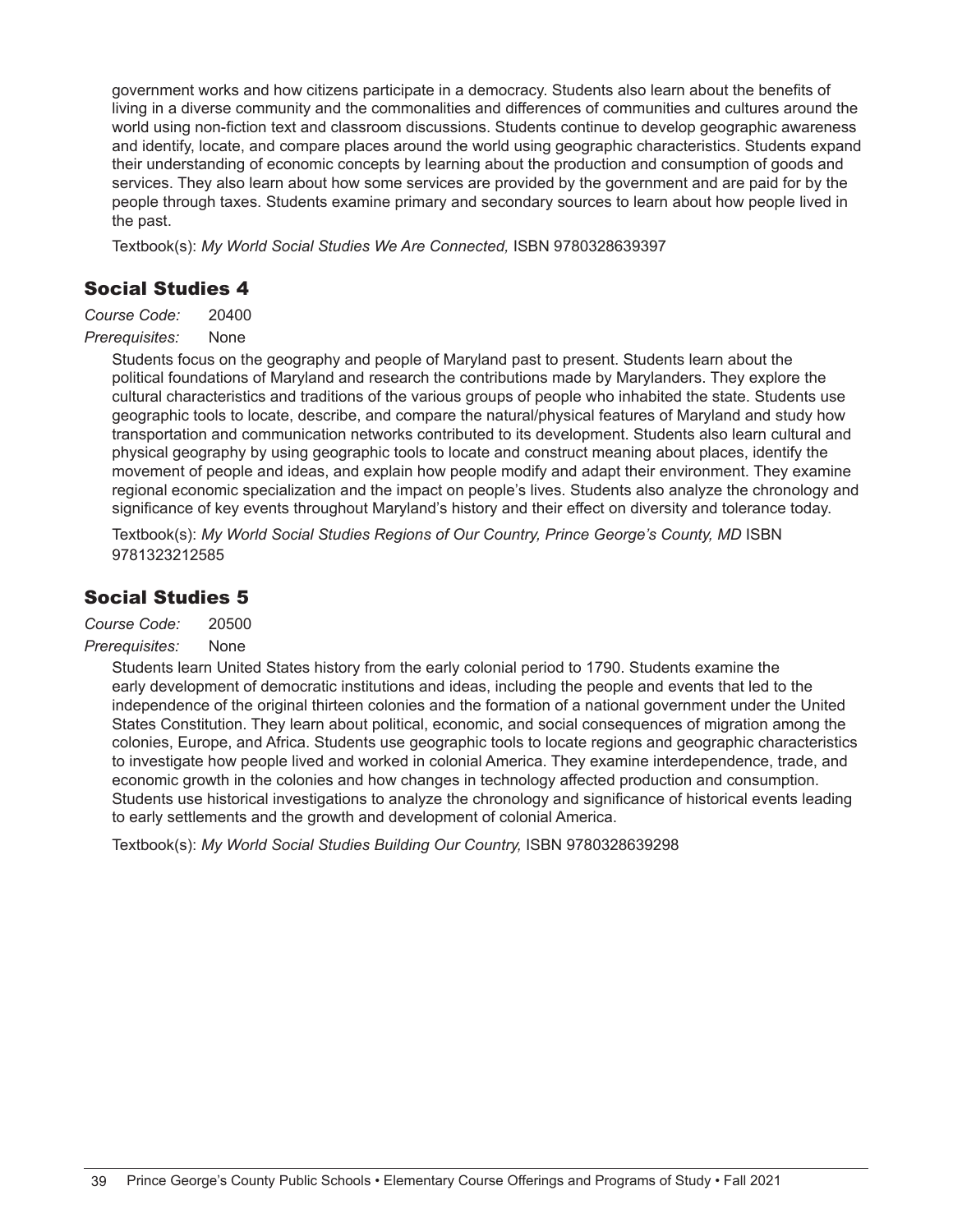## SPECIAL EDUCATION

## SPECIAL EDUCATION - FINE ARTS

## Art Alt

*Course Code: 60210*

#### *Prerequisites: IEP and Participation in Alternate Academic Outcomes*

The curriculum provides various art experiences that allow students to identify, describe and interpret observed forms. Students have opportunities to create images and forms from observation, memory, imagination and feelings. Students also observe and describe artworks using art vocabulary to express personal responses. Group activities are a part of this course. This course is designed to facilitate alternate academic learning outcomes appropriate to the instructional needs of the student, as documented in the Individualized Education Program (IEP). This course is linked to the general education curriculum; however, the student will require a different scope and sequence, adapted and modified materials.

Textbook(s): None

## Music Alt

#### *Course Code: 62310*

#### *Prerequisites: Participation based on Alternate Academic Learning Outcomes*

The Vocal and General Music Program of Instruction provides all students with appropriate resources and experiences to develop positive attitudes and sensitivities toward music. Through the implementation of sequential musical skills and concepts students develop an understanding of the intrinsic value of music and its relationship to diverse cultures, traditions, values and beliefs. The Program is also designed to foster enjoyment and appreciation of music beyond the limits of classroom instruction. This course is designed to facilitate alternate academic learning outcomes appropriate to the instructional needs of the student, as documented in the Individualized Education (IEP). This course is linked to the general education curriculum; however, the student will require a different scope and sequence, adapted and modified materials.

Textbook(s): *Spotlight on Music, Quaver World of Music,* teacher selected materials

## SPECIAL EDUCATION - HEALTH AND PHYSICAL EDUCATION

## Health Education Kindergarten Alt

#### *Course Code: 74700*

#### *Prerequisites: IEP and Instruction based on Alternate Academic Learning Outcomes*

Health education for young students focuses on what they can do to promote good health and well-being, making clear connections to their immediate environment and health information, concepts, skills, and behaviors. This course is designed to facilitate alternate academic learning outcomes appropriate to the instructional needs of the student, as documented in the Individualized Education Program (IEP). This course is linked to the general education curriculum; however, the student will require a different scope and sequence, adapted and modified materials.

Textbook(s): None

## Health Education 1 Alt

#### *Course Code: 74710*

#### *Prerequisites: IEP*

Health education for young students focuses on what they can do to promote good health and well-being, making clear connections to their immediate environment and health information, concepts, skills, and behaviors. Central themes in first grade Health Education are the acceptance of personal responsibility for lifelong health, respect for and promotion of the health of others, an understanding of the process of growth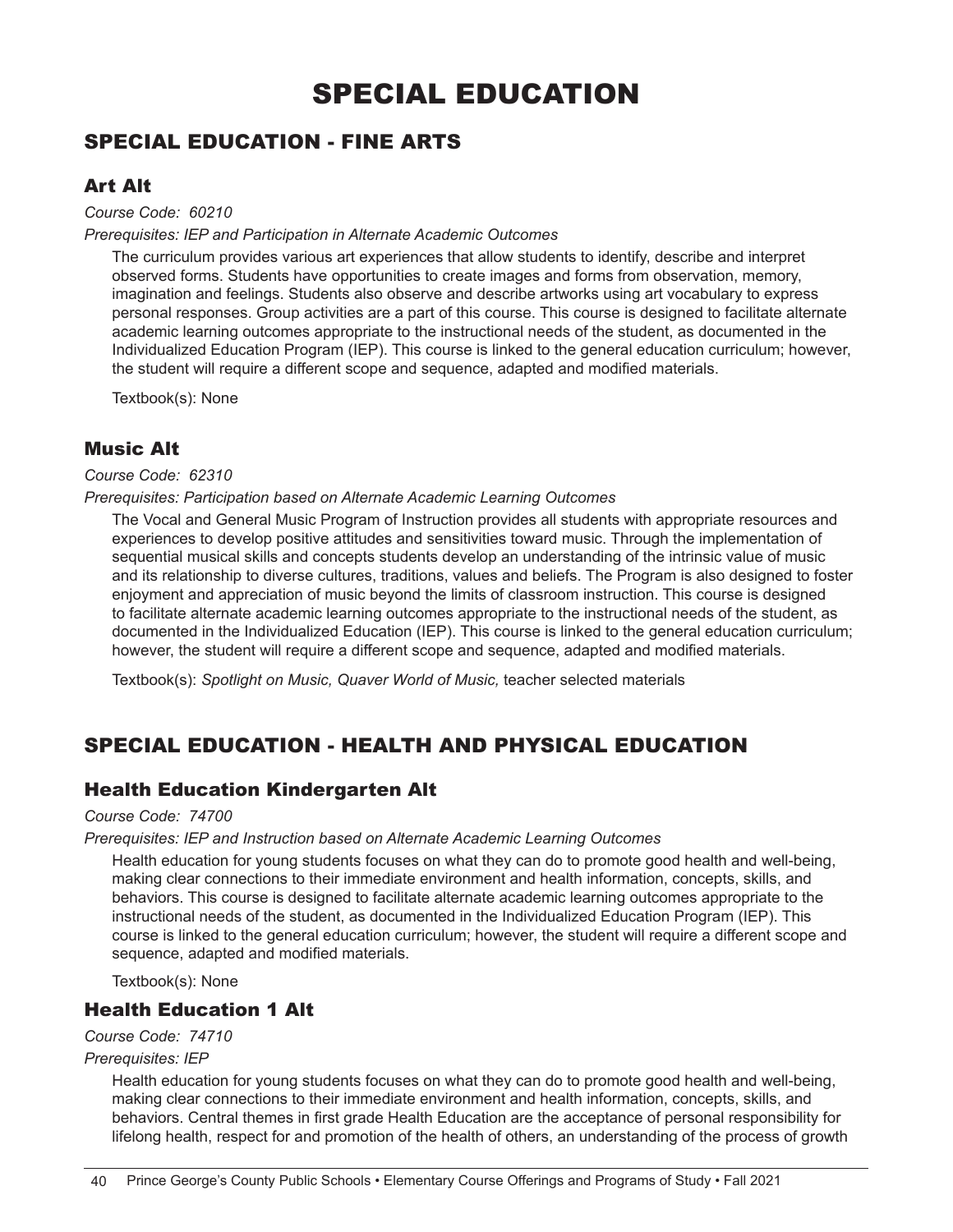and development, and informed use of health-related information, products, and services. This course is designed to facilitate alternate academic learning outcomes appropriate to the instructional needs of the student, as documented in the Individualized Education Program (IEP). This course is linked to the general education curriculum; however, the student will require a different scope and sequence, adapted and modified materials.

Textbooks(s): None

## Health Education 2 Alt

#### *Course Code: 74720*

#### *Prerequisites: IEP and Instruction based on Alternate Academic Learning Outcomes*

Health education for young students focuses on what they can do to promote good health and well-being, making clear connections to their immediate environment and health information, concepts, skills, and behaviors. In second grade Health Education, students learn how to care for their bodies, communicate effectively, and positively contribute as members of their classroom and families, practice safe behaviors, prevent common accidents, respond to emergencies; distinguish between helpful and harmful substances; know how to make healthy food choices, participate in active play, and get sufficient sleep; understand the stages of the life cycle; recognize symptoms of common illnesses; and practice good personal hygiene to prevent the spread of disease. This course is designed to facilitate alternate academic learning outcomes appropriate to the instructional needs of the student, as documented in the Individualized Education Program (IEP). This course is linked to the general education curriculum; however, the student will require a different scope and sequence, adapted and modified materials.

Textbook(s): None

## Health Education 3 Alt

#### *Course Code: 74730*

#### *Prerequisites: IEP and Instruction based on Alternate Academic Learning Outcomes*

Health Education for intermediate students focuses on how they can assume more responsibility for their health, develop positive health behaviors, and prevent negative, unhealthy behaviors. In grade three Health Education, building upon earlier learning, students learn how to identify health resources in the community; practice safe behaviors, identify hazards and actions to remove those hazards from their surroundings; respond to emergencies and develop conflict resolution skills; learn to make healthy food choices, set personal fitness goals, and meet the sleep needs of a growing body. This course is designed to facilitate alternate academic learning outcomes appropriate to the instructional needs of the student, as documented in the Individualized Education Program (IEP). This course is linked to the general education curriculum; however, the student will require a different scope and sequence, adapted and modified materials.

Textbook(s): None

## Health Education 4 Alt

#### *Course Code: 74740*

#### *Prerequisites: IEP and Instruction based on Alternate Academic Learning Outcomes*

Health Education for intermediate students focuses on how they can assume more responsibility for their health, develop positive health behaviors, and prevent negative, unhealthy behaviors. In grade four students learn to practice safe behaviors, identify hazards and actions to remove those hazards from their surroundings, respond to emergencies and develop conflict resolution skills; identify effects of drugs on the body, understand influences that promote drug use, and develop the skills needed to resist those influences. This course is designed to facilitate alternate academic learning outcomes appropriate to the instructional needs of the student, as documented in the Individualized Education Program (IEP). This course is linked to the general education curriculum; however, the student will require a different scope and sequence, adapted and modified materials.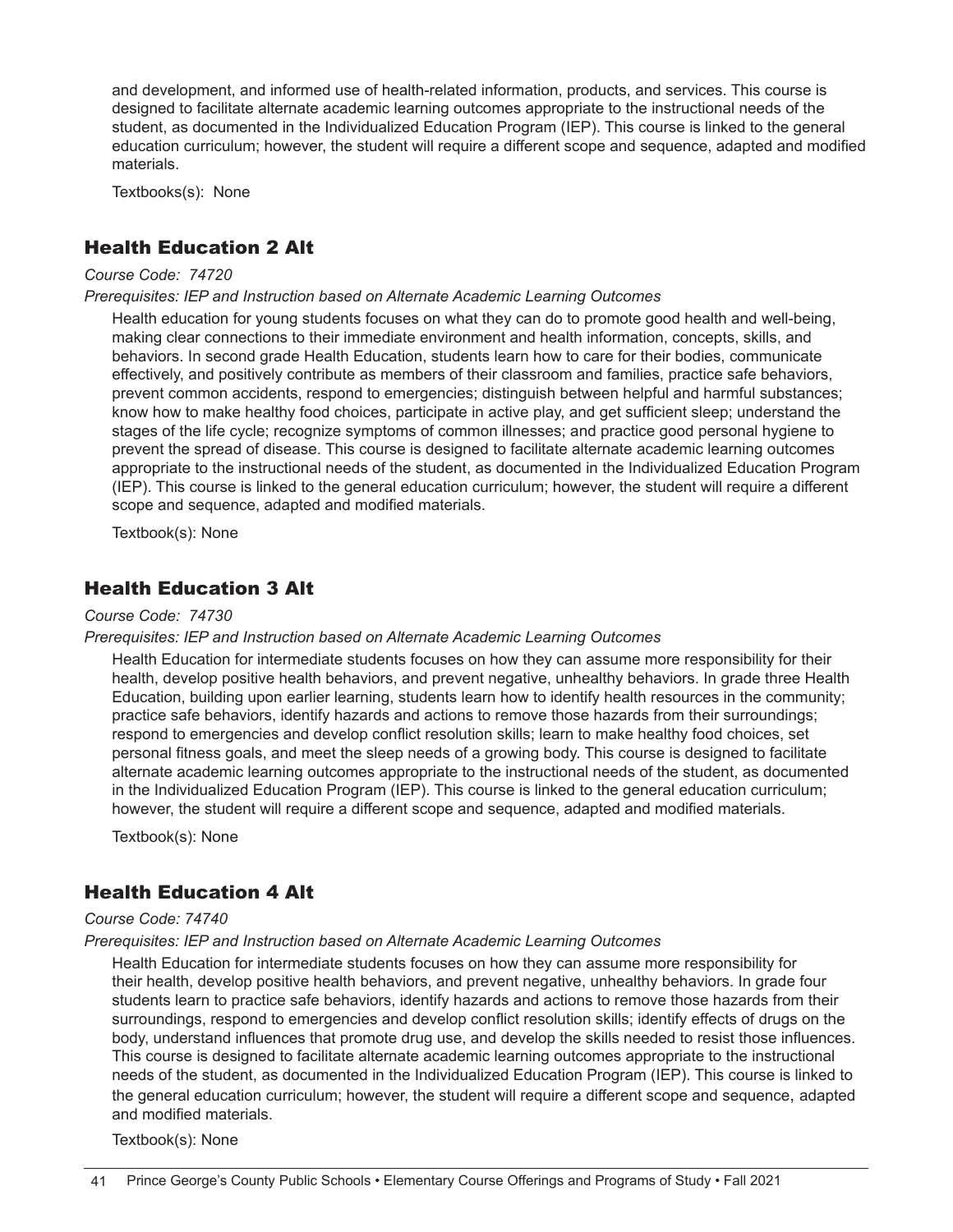## Health Education 5 Alt

*Course Code: 74750*

#### *Prerequisites: IEP and Instruction based on Alternate Academic Learning Outcomes*

Health Education, acceptance of differences in individual growth and development as well as strategies to prevent the use of alcohol, tobacco, and other drugs is woven throughout the curriculum. Students recognize treatments of major communicable and non-communicable diseases and learn to practice appropriate personal hygiene practices to prevent the spread of disease. The anatomy and physiology of the reproductive system are introduced. This course is designed to facilitate alternate academic learning outcomes appropriate to the instructional needs of the student, as documented in the Individualized Education Program (IEP). This course is linked to the general education curriculum; however, the student will require a different scope and sequence, adapted and modified materials.

Textbook(s): None

## Adpated Physical Education

#### *Course Code: 71210*

#### *Prerequisites: IEP and Instruction based on Alternate Academic Learning Outcomes*

The adapted physical education program is based on the Maryland Physical Education Content Standards delivered through adapted physical education services as documented in an individual student's IEP. The program components develop physically literate students in the acquisition of motor skills and movement patterns as well as the application of knowledge of concepts, principles, strategies and tactics related to movement and performance. Students will demonstrate their knowledge and skills in order to achieve and maintain a health-enhancing level of physical activity and fitness with the recognition of the value of physical activity for health, enjoyment, challenge, self-expression and/or social interaction. Students will be introduced to an array of components, themes, and activities which address each of the content standards aligned to the grade level general education curriculum; however, the student will require a different scope and sequence, adapted and modified, instruction, materials and equipment.

Texbook(s): None

## SPECIAL EDUCATION - MATHEMATICS

## Mathematics Thinking-Kindergarten Alt

#### *Course Code: 30700*

#### *Prerequisites: IEP and Instruction based on Alternate Academic Learning Outcomes*

Students are provided access to instruction that promotes mathematical processes/thinking, as detailed in the Common Core Standards for Mathematical Practice as well as content standards for numeration, algebra, geometry, measurement, and data are taught. Skills and concepts will include but are not limited to representing, comparing, and ordering whole numbers and joining and separating sets; describing shapes and space; and ordering objects by measurable attributes. This course is designed to facilitate alternate academic learning outcomes appropriate to the instructional needs of the student, as documented in the Individualized Education Progra(IEP). This course is linked to the general education curriculum; however, the student will require a different scope and sequence, adapted and modified materials.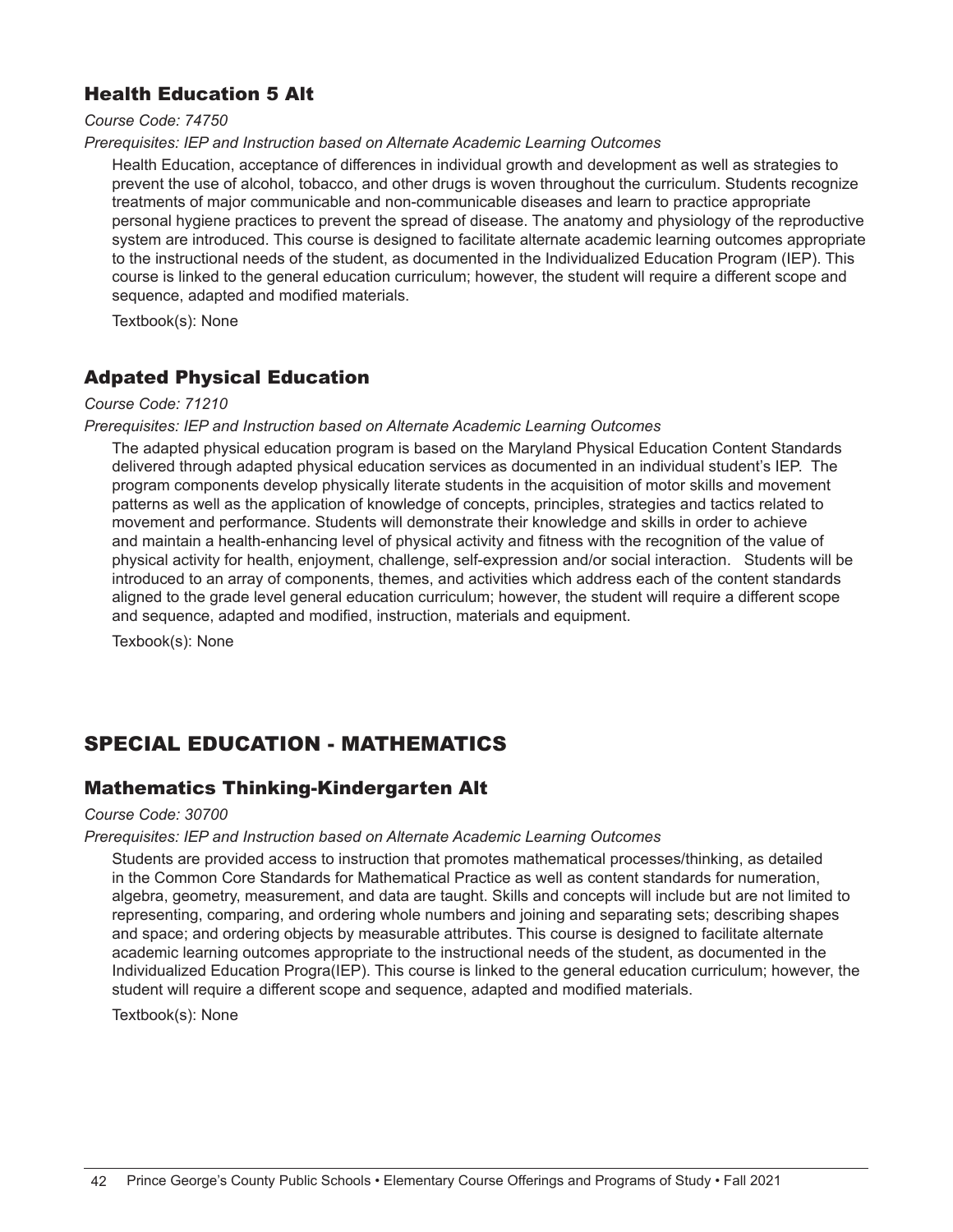## Mathematics 1 Alt

*Course Code: 30710*

#### *Prerequisites: IEP and Instruction based on Alternate Academic Learning Outcomes*

Students are provided access to instruction that promotes mathematical processes/thinking, as detailed in the Common Core Standards for Mathematical Practice as well as content standards for numeration, algebra, geometry, measurement, and data are taught. Skills and concepts will include but are not limited to developing understandings of addition and subtraction and strategies for basic addition facts and related subtraction facts, developing an understanding of whole number relationships and place value, including grouping in tens and ones, developing and understanding linear measurement, and reasoning about attributes of, and composing and decomposing geometric shapes. This course is designed to facilitate alternate academic learning outcomes appropriate to the instructional needs of the student, as documented in the Individualized Education Program (IEP). This course is linked to the general education curriculum; however, the student will require a different scope and sequence, adapted and modified materials.

Textbook(s): None

### Mathematics 2 Alt

#### *Course Code: 30720*

#### *Prerequisites: IEP and Instruction based on Alternate Academic Learning Outcomes*

Students are provided access to instruction that promotes mathematical processes/thinking, as detailed in the Common Core Standards for Mathematical Practice as well as content standards for numeration, algebra, geometry, measurement, and data are taught. Skills and concepts will include but are not limited to understanding the base-ten numeration system, building fluency with addition and subtraction, using standard units of measure, and describing and analyzing shapes. This course is designed to facilitate alternate academic learning outcomes appropriate to the instructional needs of the student, as documented in the Individualized Education Program(IEP). This course is linked to the general education curriculum; however, the student will require a different scope and sequence, adapted and modified materials.

Textbook(s): None

## Mathematics 3 Alt

#### *Course Code: 30730*

#### *Prerequisites: IEP and Participation in an Alternate Assessment*

Students are provided access to instruction that promotes mathematical processes/thinking, as detailed in the Common Core Standards for Mathematical Practice as well as content standards for numeration, algebra, geometry, measurement, and data are taught as appropriate for the grade level. Skills and concepts will include but are not limited to developing an understanding of basic multiplication and division, fractions and unit fractions and related division facts, understanding the structure of rectangular arrays and describing properties of two-dimensional shapes. This course is designed to facilitate alternate academic learning outcomes appropriate to the instructional needs of the student, as documented in the Individualized Education Program (IEP). This course is linked to the general education curriculum; however, the student will require a different scope and sequence, adapted and modified materials.

Textbook(s): None

## Mathematics 4 Alt

#### *Course Code: 30740*

#### *Prerequisites: IEP and Participation in an Alternate Assessment*

Students are provided access to instruction that promote mathematical processes/thinking, as detailed in the Common Core Standards for Mathematical Practice as well as content standards for numeration, algebra, geometry, measurement, and data are taught as appropriate for the grade level. Skills and concepts will include but are not limited to developing understanding and fluency for multi-digit multiplication and division, developing an understanding of fraction equivalence, computing with fractions and analyzing geometric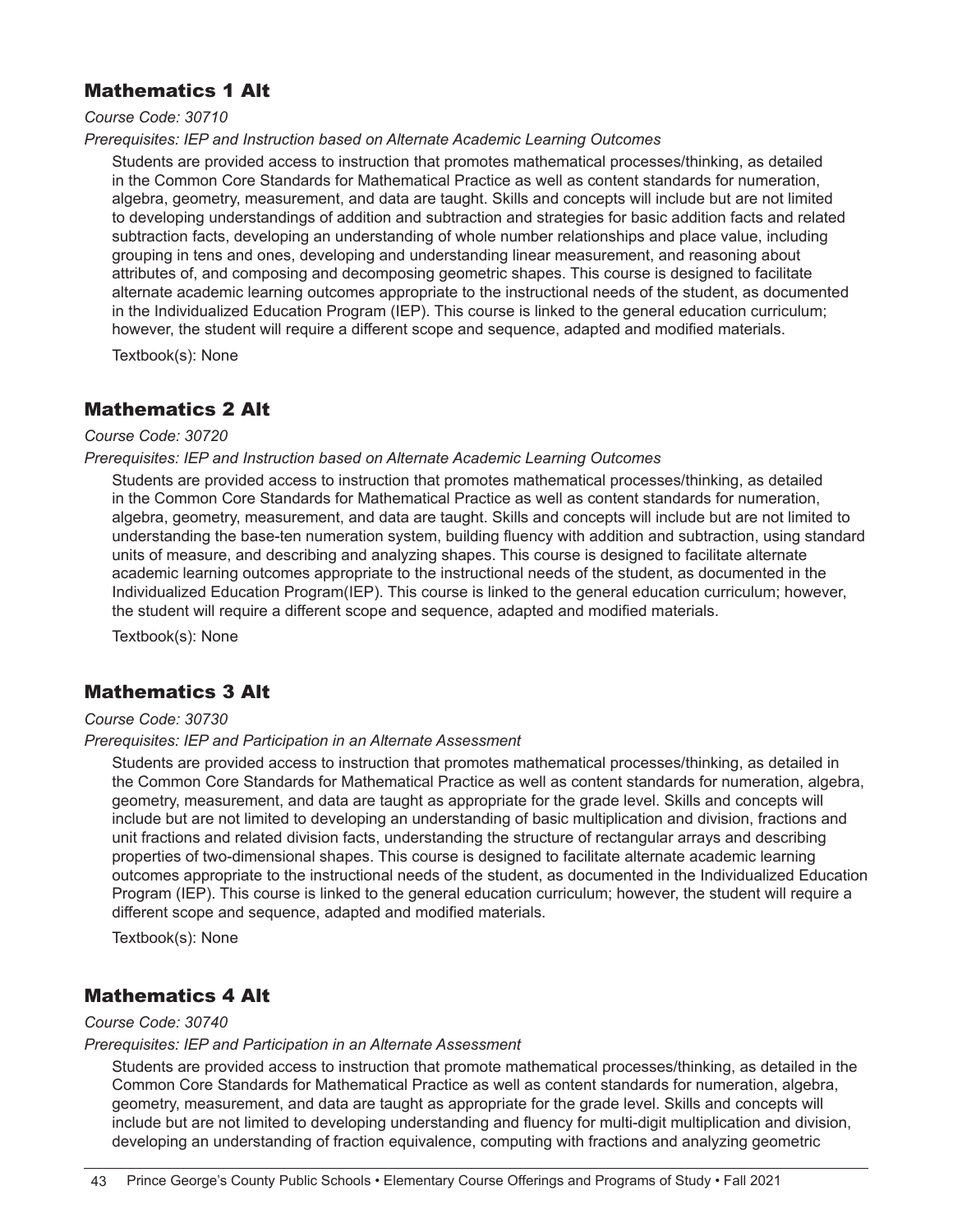properties. This course is designed to facilitate alternate academic learning outcomes appropriate to the instructional needs of the student, as documented in the Individualized Education Program (IEP). This course is linked to the general education curriculum; however, the student will require a different scope and sequence, adapted and modified materials.

Textbook(s): None

### Mathematics 5 Alt

#### *Course Code: 30750*

*Prerequisites: IEP and Participation in Alternate Assessments*

Students are provided access to instruction will promote mathematical processes/thinking, as detailed in the Common Core Standards for Mathematical Practice as well as content standards for numeration, algebra, geometry, measurement, and data are taught as appropriate for the grade level. Skills and concepts will include but are not limited to developing fluency with adding and subtracting fractions, developing an understanding of multiplication and division of fractions, extending computation to include decimal numbers, and developing an understanding of volume. This course is designed to facilitate alternate academic learning outcomes appropriate to the instructional needs of the student, as documented in the Individualized Education (IEP). This course is linked to the general education curriculum; however, the student will require a different scope and sequence, adapted and modified materials.

Textbook(s): None

## SPECIAL EDUCATION - READING/LANGUAGE ARTS

#### Literacy Kindergarten Alt

#### *Course Code: 13900*

#### *Prerequisites: IEP and Instruction based on Alternate Academic Learning Outcomes*

Students are provided access to strategies for comprehension of literature and information texts. Letters are identified along with the sounds they make. This course is designed to facilitate alternate academic learning outcomes appropriate to the instructional needs of the student, as documented in the Individualized Education Program (IEP). This course is linked to the general education curriculum; however, the student will require a different scope and sequence, adapted and modified materials.

Textbook(s): None

## Reading 1 Alt

#### *Course Code: 13910*

#### *Prerequisites: IEP and Instruction based on Alternate Academic Learning Outcomes*

Students are provided access to a variety of leveled texts across genres and text types. Letters are identified along with the sounds they make. Students are also provided access to the Maryland College and Career-Ready Standards in the area of Foundational Skills to include phonemic awareness and phonics. Reading strategies are reinforced to aid in comprehension. This course is designed to facilitate alternate academic learning outcomes appropriate to the instructional needs of the student, as documented in the Individualized Education Program (IEP). This course is linked to the general education curriculum; however, the student will require a different scope and sequence, adapted and modified materials.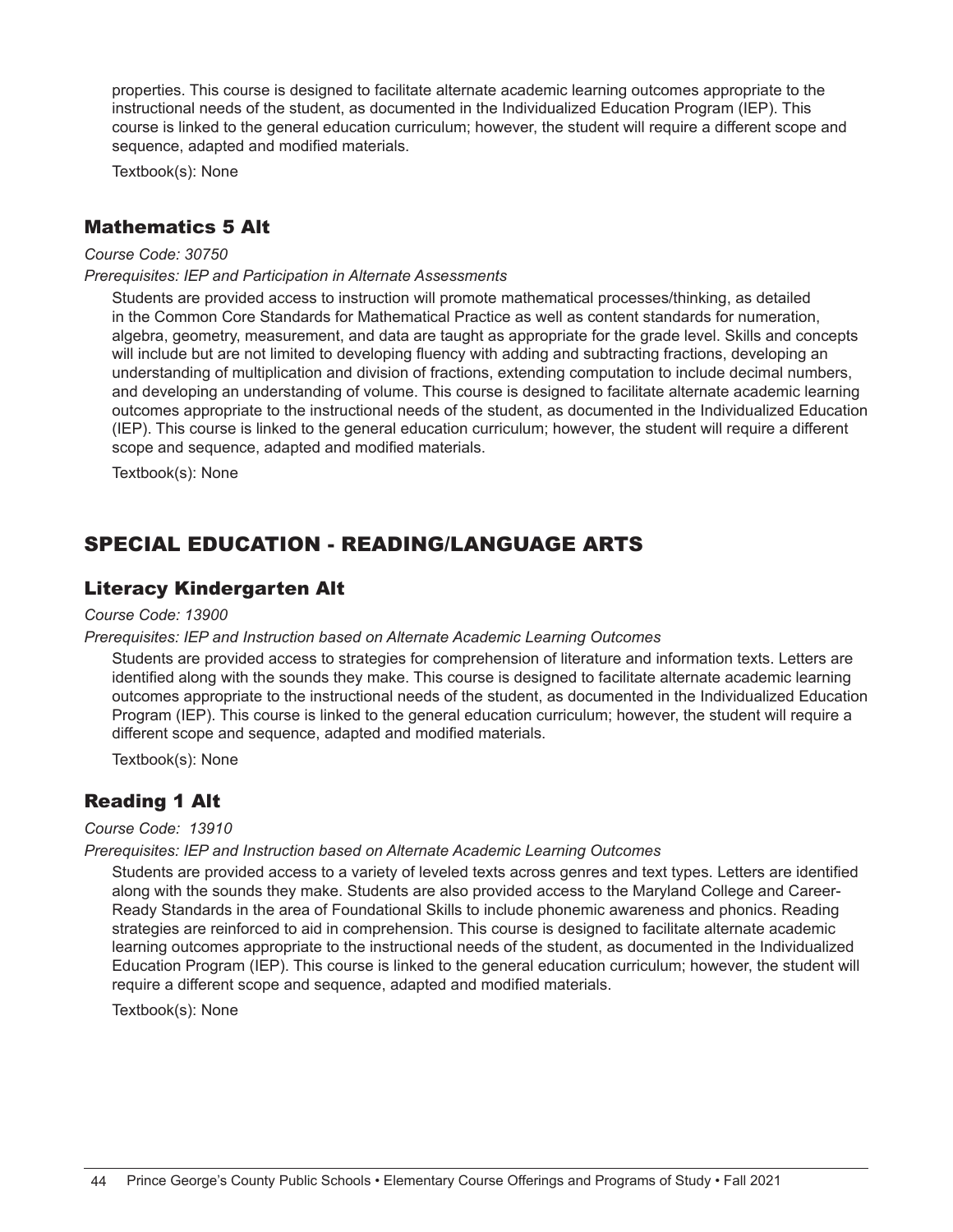## Reading Alt 2

*Course Code: 13920*

#### *Prerequisites: IEP and Instruction based on Alternate Academic Learning Outcomes*

Students are provided access to a variety of leveled texts across genres and text types. Students are also provided access to the Maryland College and Career-Ready Standards in the area of Foundational Skills to include phonemic awareness and phonics. Reading strategies are reinforced to aid in comprehension. This course is designed to facilitate alternate academic learning outcomes appropriate to the instructional needs of the student, as documented in the Individualized Education Program (IEP). This course is linked to the general education curriculum; however, the student will require a different scope and sequence, adapted and modified materials.

Textbook(s): None

## Reading 3 Alt

#### *Course Code: 13930*

#### *Prerequisites: IEP and Participation in an Alternate Assessment*

Students are provided access to a variety of leveled texts across genres and text types. Students are also provided access to the Maryland College and Career-Ready Standards in the area of Foundational Skills to include phonemic awareness and phonics. Reading strategies are reinforced to aid in comprehension. Students analyze the key ideas and details, and integration of knowledge and ideas in a wide range of literature and informational texts. This course is designed to facilitate alternate academic learning outcomes appropriate to the instructional needs of the student, as documented in the Individualized Education Program (IEP). This course is linked to the general education curriculum; however, the student will require a different scope and sequence, adapted and modified materials.

Textbook(s): None

## Reading 4 Alt

#### *Course Code: 13940*

#### *Prerequisites: IEP and Participation in an Alternate Assessment*

Students are provided access to a variety of leveled texts across genres and text types. Students are also provided access to the Maryland College and Career-Ready Standards in the area of Foundational Skills to include phonemic awareness and phonics. Reading strategies are reinforced to aid in comprehension. Students analyze the key ideas and details, and integration of knowledge and ideas in a wide range of literature and informational texts. This course is designed to facilitate alternate academic learning outcomes appropriate to the instructional needs of the student, as documented in the Individualized Education Program (IEP). This course is linked to the general education curriculum; however, the student will require a different scope and sequence, adapted and modified materials.

Textbook(s): None

## Reading 5 Alt

#### *Course Code: 13950*

#### *Prerequisites: IEP and Participation in an Alternate Assessment*

Students are provided access to a variety of leveled texts across genres and text types. Students are also provided access to the Maryland College and Career-Ready Standards in the area of Foundational Skills to include phonemic awareness and phonics. Reading strategies are reinforced to aid in comprehension. Students analyze the key ideas and details, and integration of knowledge and ideas in a wide range of literature and informational texts. This course is designed to facilitate alternate academic learning outcomes appropriate to the instructional needs of the student, as documented in the Individualized Education Program (IEP). This course is linked to the general education curriculum; however, the student will require a different scope and sequence, adapted and modified materials.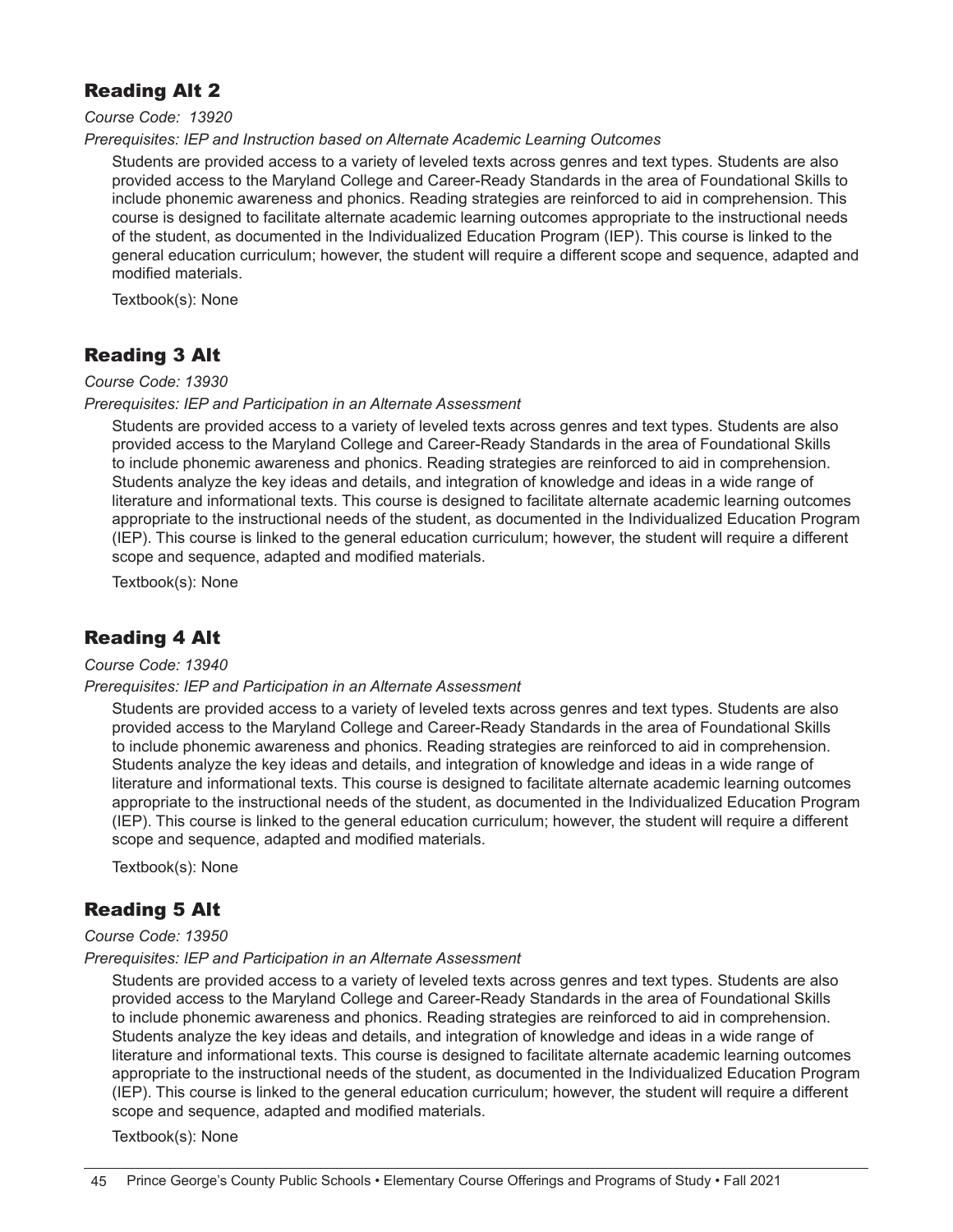## SPECIAL EDUCATION - SCIENCE

## Science K Alt

*Course Code: 41800*

*Prerequisites: IEP and Instruction based on Alternate Academic Learning Outcomes*

Students are provided access to actively engage in learning to view the world scientifically. Teachers will ask questions about nature and students will collect things, count and measure things, observe, and classify using pictures, oral or written language. Students have multiple experiences applying and practicing science skills and processes in life, earth, and physical sciences aligned to the Next Generation Science Standards (NGSS). This course is designed to facilitate alternate academic learning outcomes appropriate to the instructional needs of the student, as documented in the Individualized Education Program (IEP). This course is linked to the general education curriculum; however, the student will require a different scope and sequence, adapted and modified materials.

Textbook(s): None

## Science 1 Alt

#### *Course Code: 41810*

#### *Prerequisites: IEP and Instruction based on Alternate Academic Learning Outcomes*

Students are provided access to understand the view of the world scientifically. Teachers will ask questions about nature and students will collect things, count and measure things, observe, classify, organize collections, and discuss findings using simple diagrams, pictures, oral or written language. Students have multiple experiences applying and practicing science skills and processes in life, earth, and physical sciences aligned to the Next Generation Science Standards (NGSS). This course is designed to facilitate alternate academic learning outcomes appropriate to the instructional needs of the student, as documented in the Individualized Education Program (IEP). This course is linked to the general education curriculum; however, the student will require a different scope and sequence, adapted and modified materials.

Textbook(s): None

## Science 2 Alt

#### *Course Code: 41820*

#### *Prerequisites: IEP and Instruction based on Alternate Academic Learning Outcomes*

Students will ask questions about nature and students will collect things, count and measure things, observe, classify, organize collections, and discuss findings using simple diagrams, pictures, oral or written language. Students have multiple experiences applying and practicing science skills and processes in life, earth, and physical sciences aligned to the Next Generation Science Standards (NGSS). This course is designed to facilitate alternate academic learning outcomes appropriate to the instructional needs of the student, as documented in the Individualized Education Program (IEP). This course is linked to the general education curriculum; however, the student will require a different scope and sequence, adapted and modified materials.

Textbook(s):None

## Science 3 Alt

#### *Course Code: 41830*

#### *Perquisites: IEP and Participation in Alternate Assessments*

Students are provided access to discover more about their surroundings while conducting simple investigations with the teacher. With assistance, students observe carefully, measure things with increasing accuracy, record data in science notebooks and communicate their results in charts and simple graphs. Students have multiple experiences applying and practicing science skills and processes in life, earth, and physical sciences aligned to the Next Generation Science Standards (NGSS). This course is designed to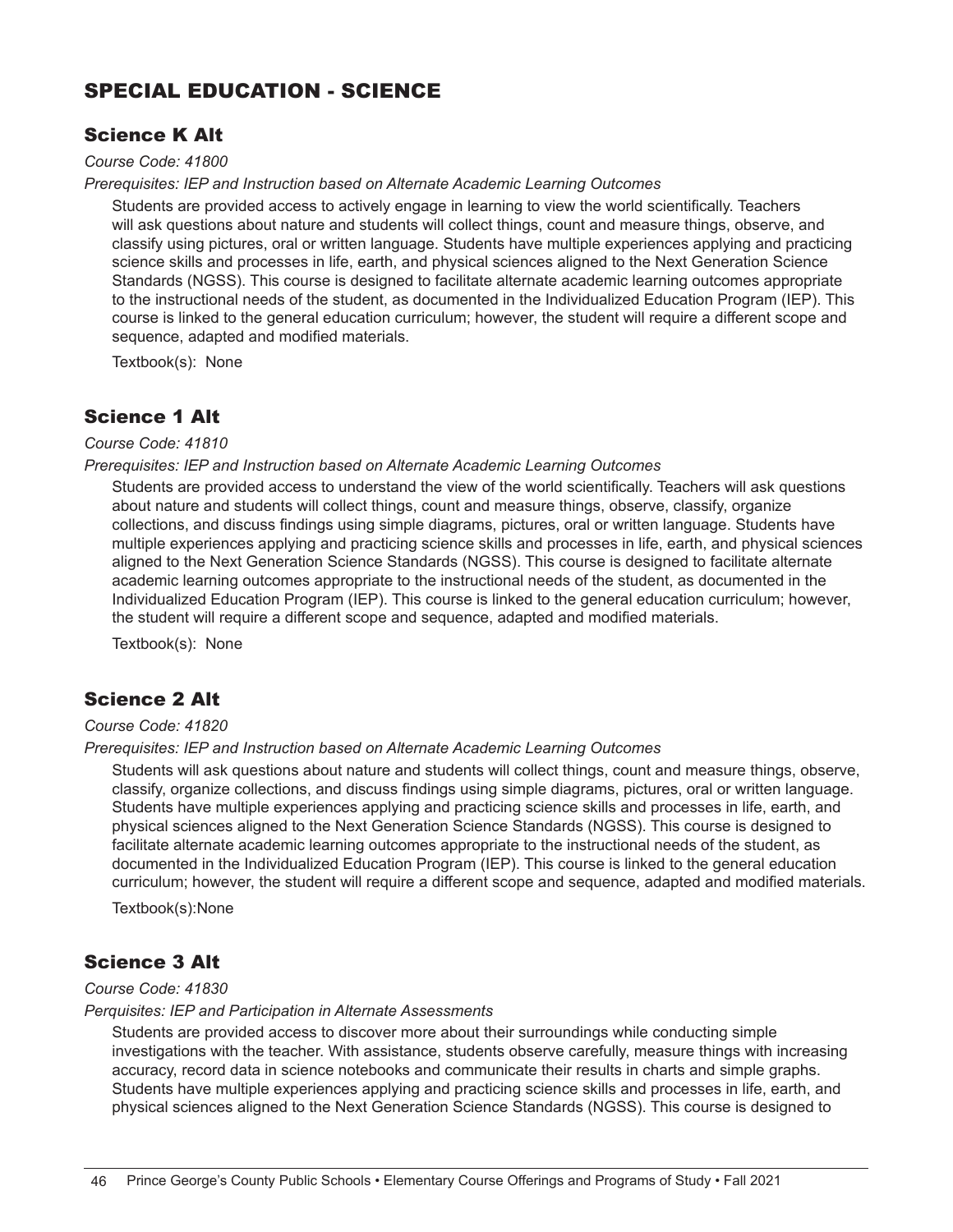facilitate alternate academic learning outcomes appropriate to the instructional needs of the student, as documented in the Individualized Education Program (IEP). This course is linked to the general education curriculum; however, the student will require a different scope and sequence, adapted and modified materials.

Textbook(s): None

### Science 4 Alt

*Course Code: 41840*

*Prerequisites: IEP and Participation in Alternate Assessments*

Students are provided access to understand more about their surroundings while conducting simple investigations with the teacher. With assistance, students observe carefully, measure things with more accuracy, record data in science notebooks and communicate their results in charts and simple graphs. Students have multiple experiences applying and practicing science skills and processes in life, earth, and physical sciences aligned to the Next Generation Science Standards (NGSS). This course is designed to facilitate alternate academic learning outcomes appropriate to the instructional needs of the student, as documented in the Individualized Education Program (IEP). This course is linked to the general education curriculum; however, the student will require a different scope and sequence, adapted and modified materials.

Textbook(s): None

## Science 5 Alt

#### *Course Code: 41850*

#### *Prerequisites: IEP and Participation in Alternate Assessments*

Students are provided access to build on the discoveries about their surroundings while conducting simple investigations with the teacher. With assistance, students observe carefully, measure things with accuracy, record data in science notebooks and communicate their results in charts and simple graphs. Students have multiple experiences applying and practicing science skills and processes in life, earth, and physical sciences aligned to the Next Generation of Science Standards (NGSS). This course is designed to facilitate alternate academic learning outcomes appropriate to the instructional needs of the student, as documented in the Individualized Education Program (IEP). This course is linked to the general education curriculum; however, the student will require a different scope and sequence, adapted and modified materials.

Textbook(s): None

## SPECIAL EDUCATION - SOCIAL STUDIES

## Social Studies K Alt

#### *Course Code: 20700*

#### *Prerequisites: IEP and Instruction based on Alternate Academic Learning Outcomes*

Students begin to learn the basic concepts of Social Studies. Using their observations in school and in their community, students describe how people of different cultural backgrounds interact cooperatively, meet human needs and contribute to the community. Students begin to use geographic tools to locate places in their community. They learn about geographic characteristics used to describe places and how these characteristics influence how people live and work. Students describe how economic choices, tools, and products affect people's daily lives, work, and leisure activities. Students also examine events, photographs, objects, and written text to describe differences between the past and present and how individuals and societies change over time. This course is designed to facilitate alternate academic learning outcomes appropriate to the instructional needs of the student, as documented in the Individualized Education Program (IEP). This course is linked to the general education curriculum; however, the student will require a different scope and sequence, adapted and modified materials.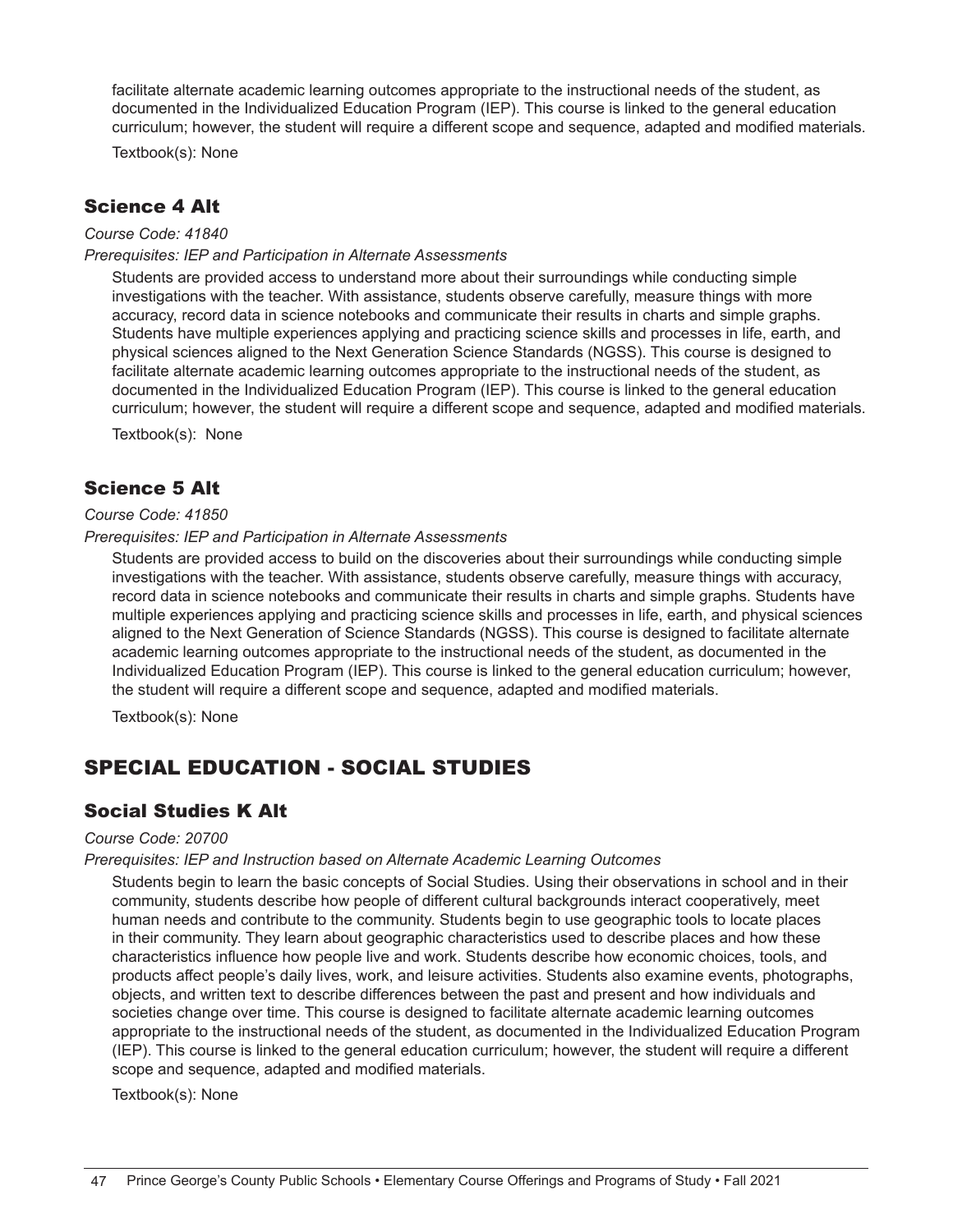## Social Studies 1 Alt

#### *Course Code: 20710*

*Prerequisites: IEP and Instruction based on Alternate Academic Learning Outcomes*

Students continue to learn Social Studies around the big ideas or cultural universals. Students learn about America and expand their understanding of the purpose and function of government, including people who contributed to the political system, symbols related to the United States of America, and the importance of national holidays. Using their observations in school and in their community, students describe how people of different cultural backgrounds interact cooperatively, meet human needs and contribute to the community. Students begin to use geographic tools to locate places in their community. They learn about geographic characteristics used to describe places and how these characteristics influence how people live and work. Students describe how economic choices, tools, and products affect people's daily lives, work, and leisure activities. Students also examine events, photographs, objects, and written text to describe differences between the past and present and how individuals and societies change over time. This course is designed to facilitate alternate academic learning outcomes appropriate to the instructional needs of the student, as documented in the Individualized Education (IEP). This course is linked to the general education curriculum; however, the student will require a different scope and sequence, adapted and modified materials.

Textbook(s): None

## Social Studies 2 Alt

#### *Course Code: 20720*

#### *Prerequisites: IEP and Instruction based on Alternate Academic Learning Outcomes*

Students continue to learn Social Studies around the big ideas or cultural universals. Students continue to learn about government and how it maintains order and protects citizens. Through these understandings, students expand their knowledge of democratic skills and how people participate and contribute to the political system. Students also explore their own family's history and stories about distinctive individuals, achievements, tradition, and customs. Students also learn modes and limitations of communication and transportation. They study why transportation is necessary and how it affects the lives of consumers and their communities. Students expand their understanding of economic concepts by identifying producers, consumers, buyers, and sellers in their own communities. Students examine personal and community events, artifacts, photographs, and written text to describe differences between the past and present and how individuals and societies change over time. This course is designed to facilitate alternate academic learning outcomes appropriate to the instructional needs of the student, as documented in the Individualized Education Program (IEP). This course is linked to the general education curriculum; however, the student will require a different scope and sequence, adapted and modified materials.

Textbook(s): None

#### Social Studies 3 Alt

#### *Course Code: 20730*

#### *Prerequisites: IEP and Instruction based on Alternate Academic Learning Outcomes*

Students continue to focus on elements of culture both here and around the world. Students continue to learn about government and democratic principles such as individual rights and responsibilities, patriotism, common good, justice and equality. Through these understandings, students expand their knowledge of how government works and how citizens participate in a democracy. Students also learn about the benefits of living in a diverse community and the commonalities and differences of communities and cultures around the world using non-fiction text and classroom discussions. Students continue to develop geographic awareness and identify, locate, and compare places around the world using geographic characteristics. Students expand their understanding of economic concepts by learning about the production and consumption of goods and services. They also learn about how some services are provided by the government and are paid for by the people through taxes. Students examine primary and secondary sources to learn about how people lived in the past. This course is designed to facilitate alternate academic learning outcomes appropriate to the instructional needs of the student, as documented in the Individualized Education Program (IEP). This course is linked to the general education curriculum; however, the student will require a different scope and sequence, adapted and modified materials.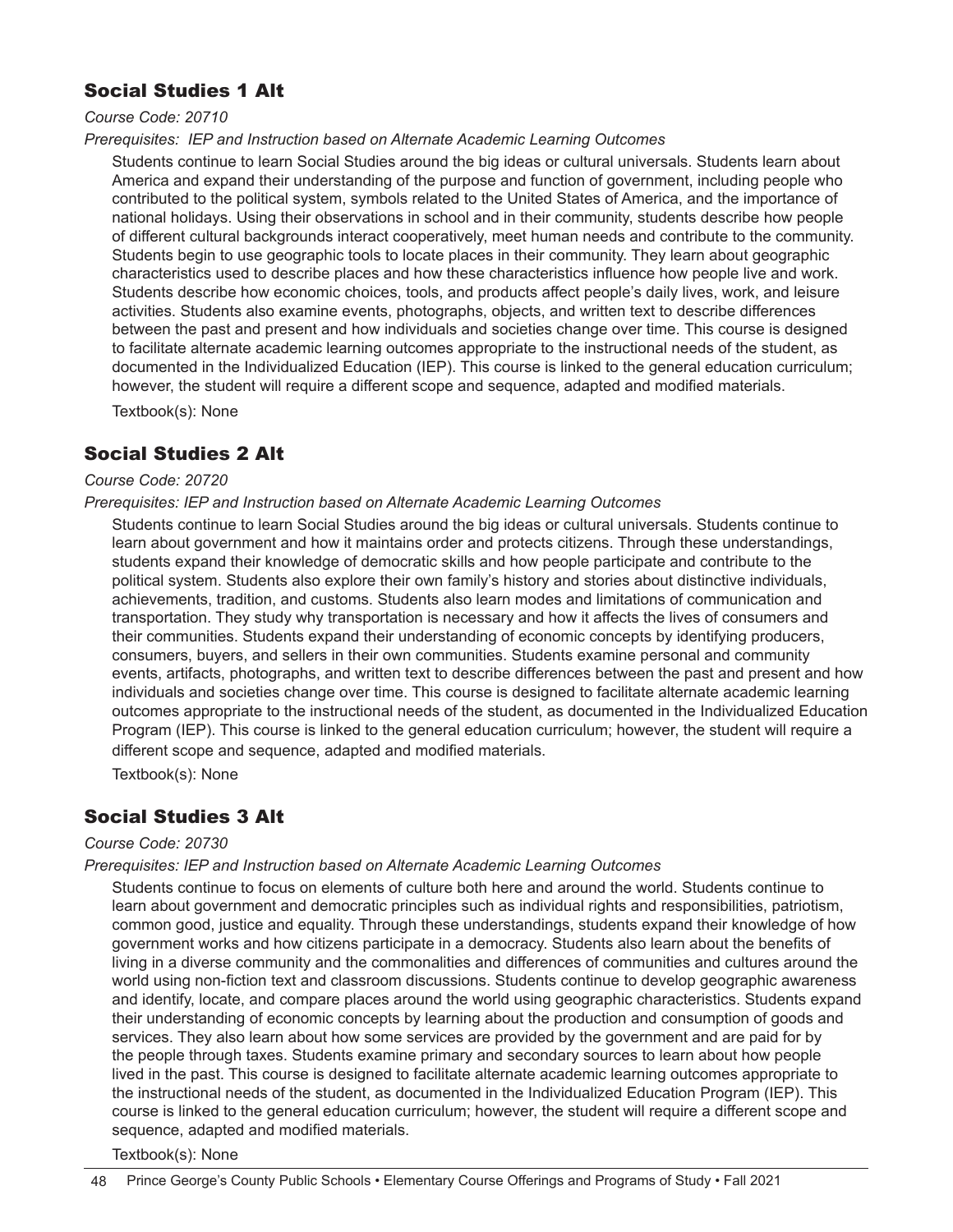## Social Studies 4 Alt

#### *Course Code: 20740*

*Prerequisites: IEP and Instruction based on Alternate Academic Learning Outcomes*

Students focus on the geography and people of Maryland past to present. Students learn about the political foundations of Maryland and research the contributions made by Marylanders. They explore the cultural characteristics and traditions of the various groups of people who inhabited the state. Students use geographic tools to locate, describe, and compare the natural/physical features of Maryland and study how transportation and communication networks contributed to its development. Students also learn cultural and physical geography by using geographic tools to locate and construct meaning about places, identify the movement of people and ideas, and explain how people modify and adapt their environment. They examine regional economic specialization and the impact on people's lives. Students also analyze the chronology and significance of key events throughout Maryland's history and their effect on diversity and tolerance today. This course is designed to facilitate alternate academic learning outcomes appropriate to the instructional needs of the student, as documented in the Individualized Education Program (IEP). This course is linked to the general education curriculum; however, the student will require a different scope and sequence, adapted and modified materials.

Textbook(s): None

## Social Studies 5 Alt

#### *Course Code: 20750*

#### *Prerequisites: IEP and Instruction based on Alternate Academic Learning Outcomes*

Students focus on the geography and people of Maryland past to present. Students learn about the political foundations of Maryland and research the contributions made by Marylanders. They explore the cultural characteristics and traditions of the various groups of people who inhabited the state. Students use geographic tools to locate, describe, and compare the natural/physical features of Maryland and study how transportation and communication networks contributed to its development. Students also learn cultural and physical geography by using geographic tools to locate and construct meaning about places, identify the movement of people and ideas, and explain how people modify and adapt their environment. They examine regional economic specialization and the impact on people's lives. Students also analyze the chronology and significance of key events throughout Maryland's history and their effect on diversity and tolerance today. This course is designed to facilitate alternate academic learning outcomes appropriate to the instructional needs of the student, as documented in the Individualized Education (IEP). This course is linked to the general education curriculum; however, the student will require a different scope and sequence, adapted and modified materials.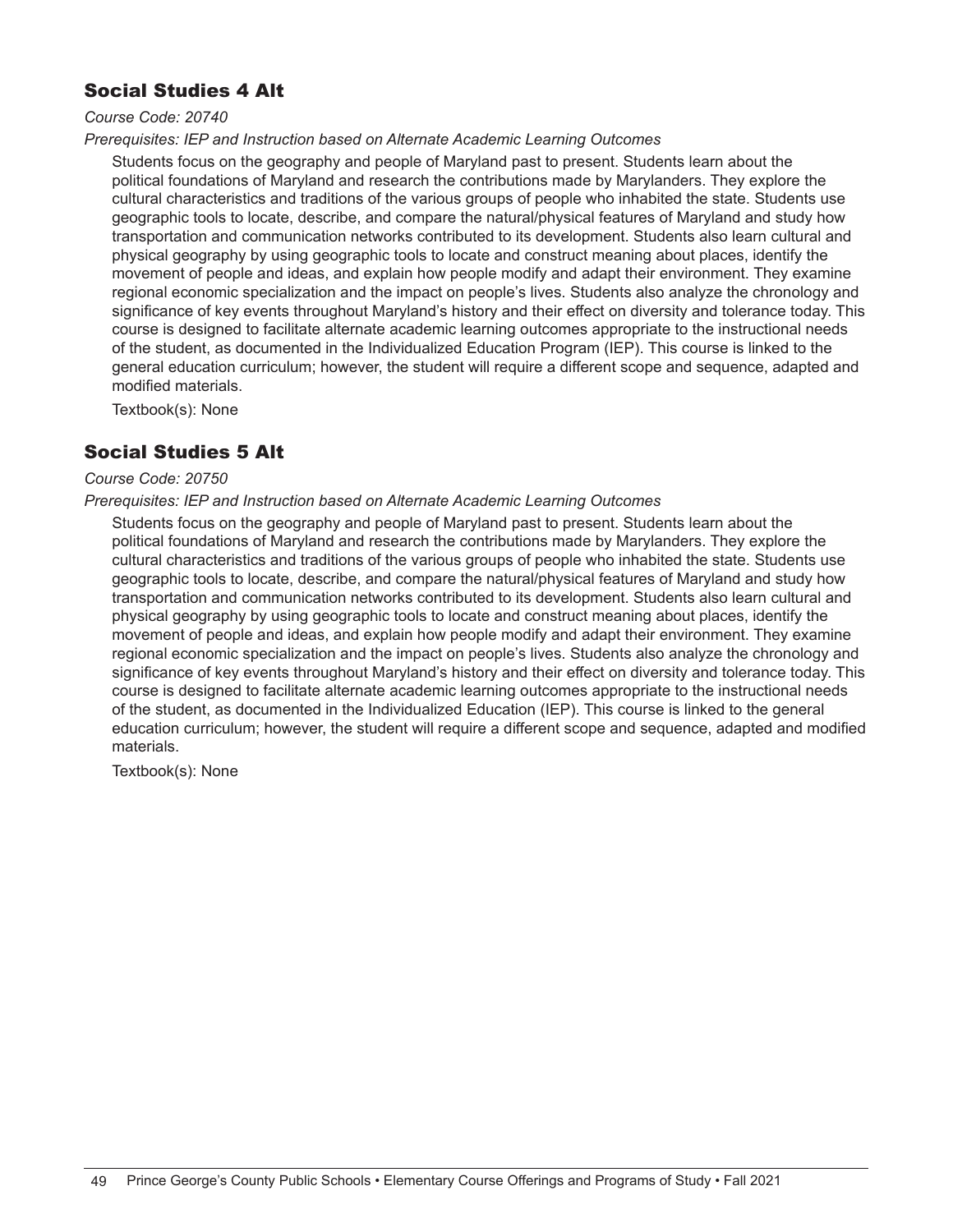## WORK HABITS

## Work Habits 1

*Course Code:* 90100

*Prerequisites:* None

Work habits reflect students' ability to manage classroom time effectively. The work habits grade will include but is not limited to the degree by which a student is able to organize their materials, use classroom materials appropriately, stay on task, work independently when appropriate, work cooperatively with classmates when appropriate, submit work in timely manner, follow both written and oral directions, and actively participate in classroom content discussions/work.

Textbook(s): None

## Work Habits 2

*Course Code:* 90200

*Prerequisites:* None

Work habits reflect students' ability to manage classroom time effectively. The work habits grade will include but is not limited to the degree by which a student is able to organize their materials, use classroom materials appropriately, stay on task, work independently when appropriate, work cooperatively with classmates when appropriate, submit work in timely manner, follow both written and oral directions, and actively participate in classroom content discussions/work.

Textbook(s): None

## Work Habits 3

*Course Code:* 90300

*Prerequisites:* None

Work habits reflect students' ability to manage classroom time effectively. The work habits grade will include but is not limited to the degree by which a student is able to organize their materials, use classroom materials appropriately, stay on task, work independently when appropriate, work cooperatively with classmates when appropriate, submit work in timely manner, follow both written and oral directions, and actively participate in classroom content discussions/work.

Textbook(s): None

## Work Habits 4

*Course Code:* 90400

*Prerequisites:* None

Work habits reflect students' ability to manage classroom time effectively. The work habits grade will include but is not limited to the degree by which a student is able to organize their materials, use classroom materials appropriately, stay on task, work independently when appropriate, work cooperatively with classmates when appropriate, submit work in timely manner, follow both written and oral directions, and actively participate in classroom content discussions/work.

Textbook(s): None

## Work Habits 5

*Course Code:* 90500

*Prerequisites:* None

Work habits reflect students' ability to manage classroom time effectively. The work habits grade will include but is not limited to the degree by which a student is able to organize their materials, use classroom materials appropriately, stay on task, work independently when appropriate, work cooperatively with classmates when appropriate, submit work in timely manner, follow both written and oral directions, and actively participate in classroom content discussions/work.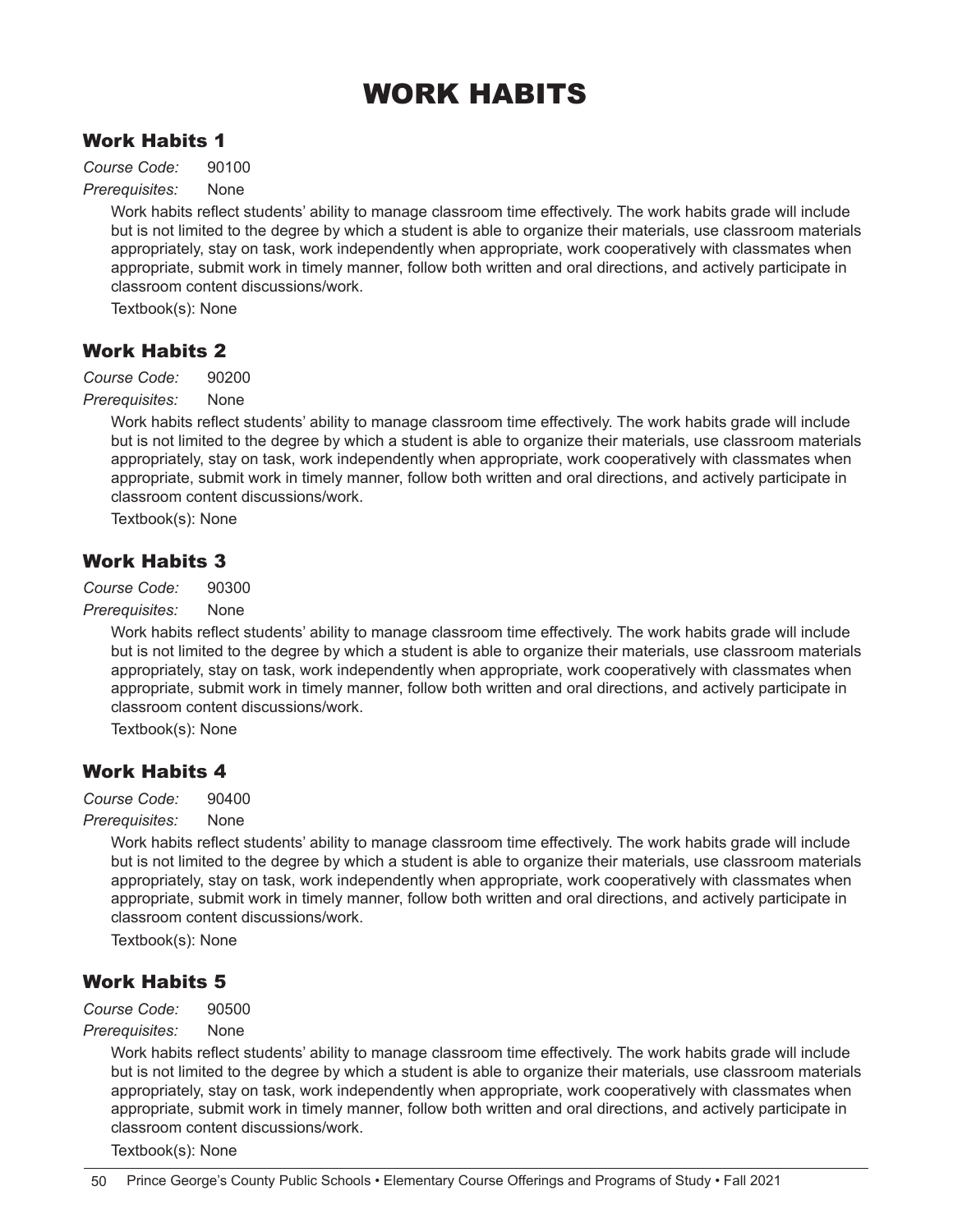## WORLD LANGUAGES

## ICAL 2

*Course Code:* 18920

*Prerequisites:* None

International Culture and Language (ICAL) is taught to all Talented and Gifted (TAG) students and some comprehensive students at the TAG centers. Each ICAL unit consists of approximately 15 lessons introducing students to the target language and culture. The student activity packets serve as a guide for students to learn basic vocabulary to be used in short conversations and relevant geographical and cultural information. In second grade the languages studied are Japanese and French.

Textbook(s): Japanese Student Activity Sheets, French Student Activity Sheets

## ICAL 3

*Course Code:* 18930

*Prerequisites:* None

International Culture and Language (ICAL) is taught to all Talented and Gifted (TAG) students and some comprehensive students at the TAG centers. Each ICAL unit consists of approximately 15 lessons introducing students to the target language and culture. The student activity packets serve as a guide for students to learn basic vocabulary to be used in short conversations and relevant geographical and cultural information. In third grade the languages studied are Italian and Chinese.

Textbook(s): Italian ICAL Packet, Chinese ICAL Packet and Italian Forte 1, ISBN 9789606632655

## ICAL 4

*Course Code:* 18940

*Prerequisites:* None

International Culture and Language (ICAL) is taught to all Talented and Gifted (TAG) students and some comprehensive students at the TAG centers. Each ICAL unit consists of approximately 15 lessons introducing students to the target language and culture. The student activity packets serve as a guide for students to learn basic vocabulary to be used in short conversations and relevant geographical and cultural information. In the fourth grade the languages studied are Spanish and Russian.

Textbook(s): Spanish ICAL Packet , Russian ICAL Packet

## ICAL 5

*Course Code:* 18950

*Prerequisites:* None

International Culture and Language (ICAL) is taught to all Talented and Gifted (TAG) students and some comprehensive students at the TAG centers. Each ICAL unit consists of approximately 15 lessons introducing students to the target language and culture. The student activity packets serve as a guide for students to learn basic vocabulary to be used in short conversations and relevant geographical and cultural information. In the fifth grade the languages studied are French, Spanish, and Japanese.

Textbook(s): Discovering Languages: Spanish, Discovering Languages: French, Amsco; French Packet, Spanish Packet, Japanese Packet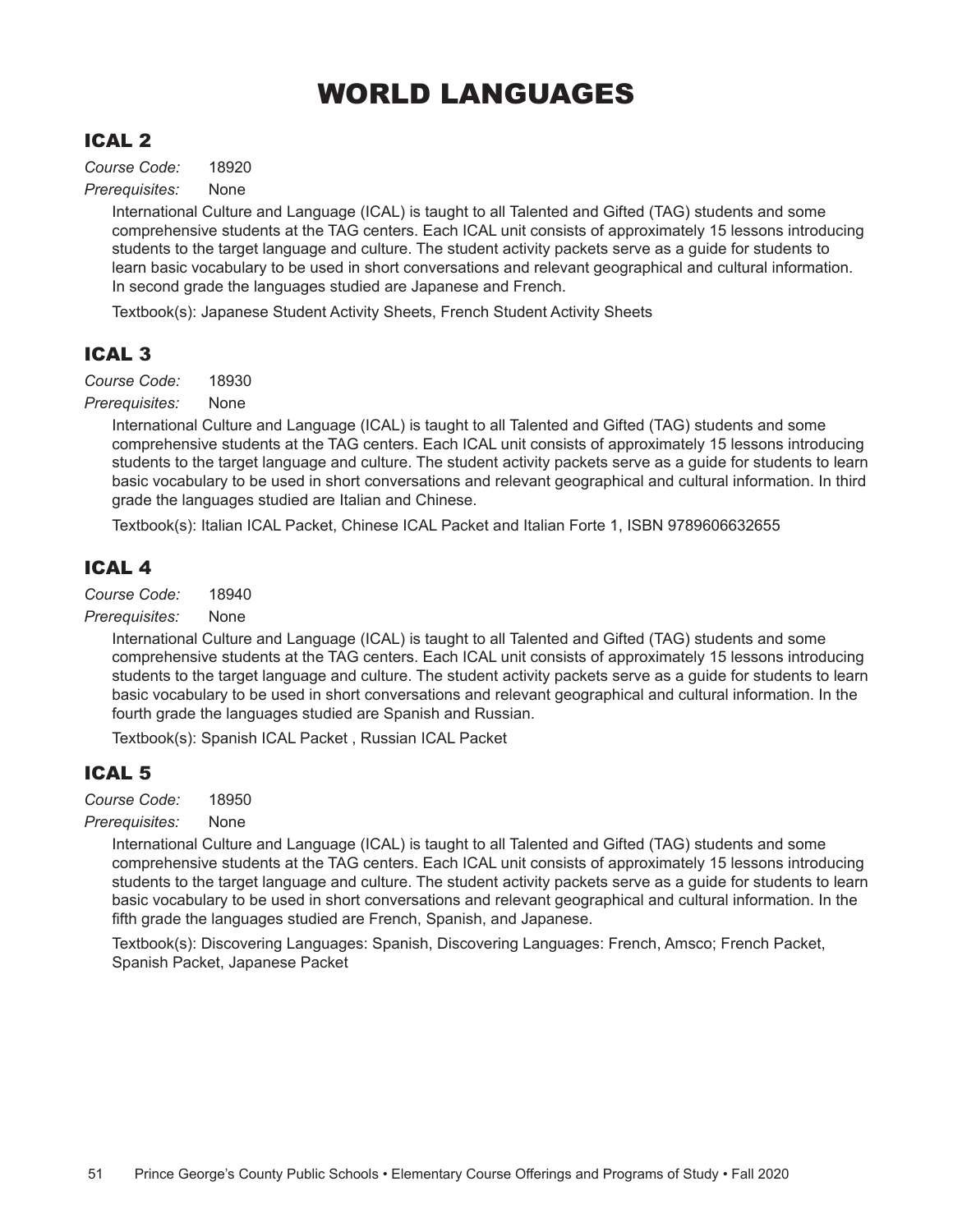## Elementary Chinese Grade K

*Course Code:* 17100

*Prerequisites:* None

The purpose of this course is to introduce students to the Chinese language. Students will learn to briefly introduce themselves and their family members in Chinese.make simple greetings, express basic courtesy, ask basic questions and express basic needs in simplified Chinese. Student will explore major holidays and learn to count.

Textbook(s): *My First Chinese Words set A+ B Simplified,* Publisher - Better Chinese ISBN 9789629782283

## Elementary Chinese Grade 1

*Course Code:* 17110

*Prerequisites:* None

The purpose of this course is to introduce students to the Chinese Language. Students will learn to introduce themselves, family and friends in the target language, make simple greetings, express courtesy, ask basic questions, and express basis needs and personal likes and dislikes. They will learn about Chinese culture including Chinese holidays and costumes. They will learn Chinese simplified.

Textbook(s): *My First Chinese Reader Volume 1 Textbook Simplified,* Publisher - Better Chinese

## Elementary Chinese Grade 2

*Course Code:* 17120

*Prerequisites:* None

This course continues with the Chinese elementary sequence. During this course students will study about clothes and animals and review greetings, daily routines, and vocabulary. They will practice to write vocabulary in Chinese Simplified. Students will participate in cultural activities.

Textbook(s): *My First Chinese Reader Volume 2,* Publisher - Better Chinese

## Elementary Chinese Grade 3

*Course Code:* 17130

*Prerequisites:* None

The purpose of this course is to continue teaching Chinese through the scope and sequencing of the third grade curriculum and the series My First Chinese Reader. In third grade, students will learn about family and friends, explore the writing in Chinese Simplified, and continue reviewing vocabulary. They will compare the Chinese culture with United States.

Textbook(s): *My First Chinese Reader Volume 3,* Publisher - Better Chinese

## Elementary Chinese Grade 4

*Course Code:* 17140

*Prerequisites:* None

During this course students will study numbers, clothes, color, objects and people. They will study Chinese customs and traditions and practice writing.

Textbook(s): *My First Chinese Reader Volume 4,* Publisher - Better Chinese

## Elementary Chinese Grade 5

*Course Code:* 17150

*Prerequisites:* Elementary Chinese Grade 4

During this course the students will continue to study formal and informal greetings, clothes, colors food, feelings, and animals. They will create cultural projects and research old customs and traditions from China. Textbook(s): *My First Chinese Reader Volume 4,* Publisher - Better Chinese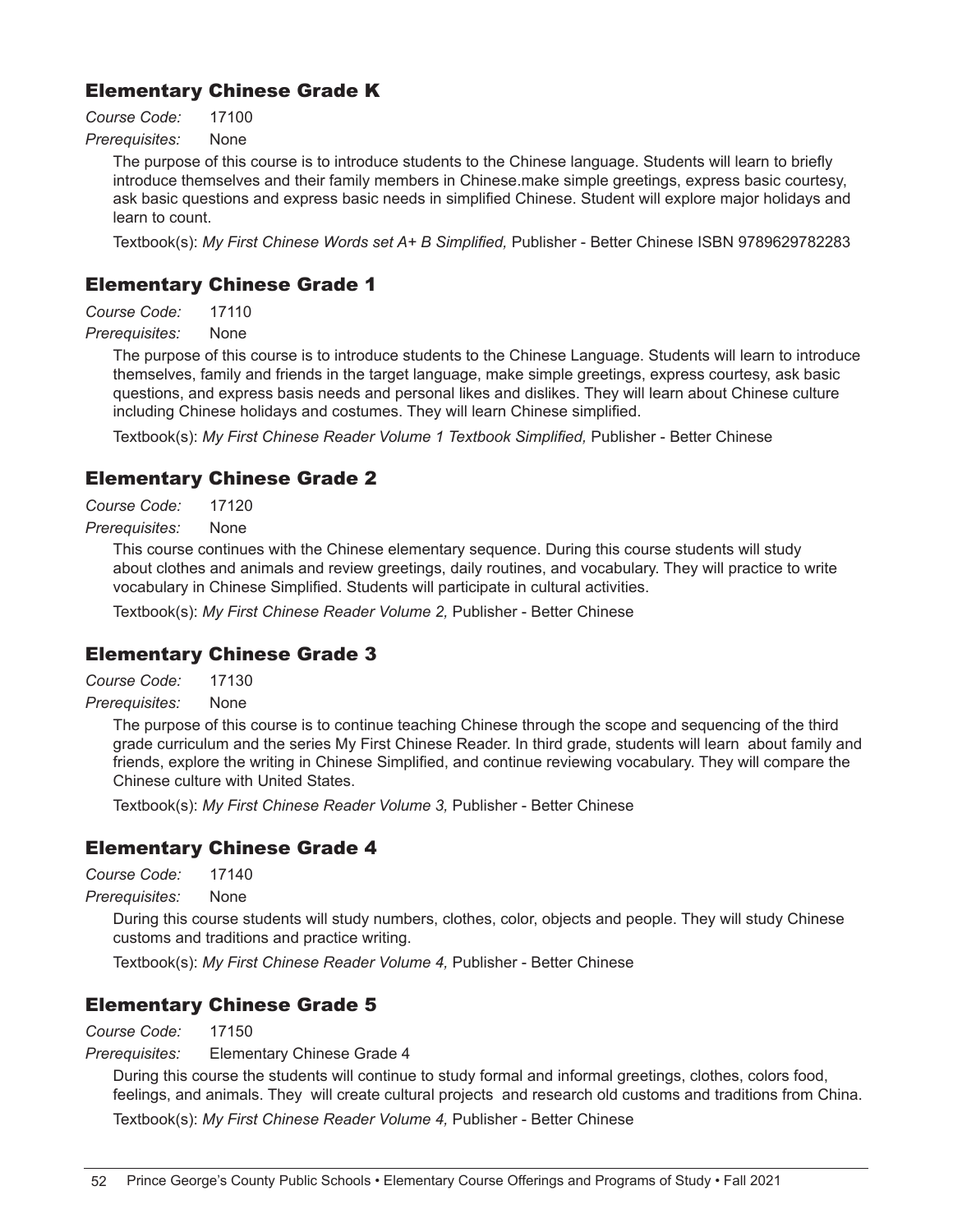## Introduction to Chinese

*Course Code:* 187003

*Prerequisites:* None

This introductory course offers students the opportunity to communicate in the target language and to develop world language skills in listening, speaking, reading, and writing. The program focuses on functional language in selected situations. Appropriate pacing is a key element of the course that allows students to understand linguistic, cultural, and grammatical concepts in second language study. Students do not earn a high school credit.

Textbook(s): *Ni-Hao*, China Soft ISBN 9781876739065

## Introduction to Chinese Kindergarten

*Course Code:* 17000

*Prerequisites:* None

This introductory course offers students the opportunity to communicate in the target language and to develop world language skills.

Textbook(s): *Flying With Chinese K,* ISBN 9789812803207

## Introduction to Chinese Grade 1

*Course Code:* 17010

*Prerequisites:* None

This introductory course offers students the opportunity to communicate in the target language and to develop world language skills.

Textbook(s): *Flying With Chinese Grade 1,* ISBN 9789812803214

## Introduction to Chinese Grade 2

*Course Code:* 17020

*Prerequisites:* None

This introductory course offers students the opportunity to communicate in the target language and to develop world language skills.

Textbook(s): *Flying With Chinese 2,* ISBN 9789810167134

## Introduction to Chinese Grade 3

*Course Code:* 17030

*Prerequisites:* None

This introductory course offers students the opportunity to communicate in the target language and to develop world language skills.

Textbook(s): *Flying With Chinese Level 3,* ISBN 9789620425882

## Introduction to Chinese Grade 4

*Course Code:* 17040

*Prerequisites:* None

This introductory course offers students the opportunity to communicate in the target language and to develop world language skills.

Textbook(s): *Flying With Chinese Level 4,* ISBN 9789620425905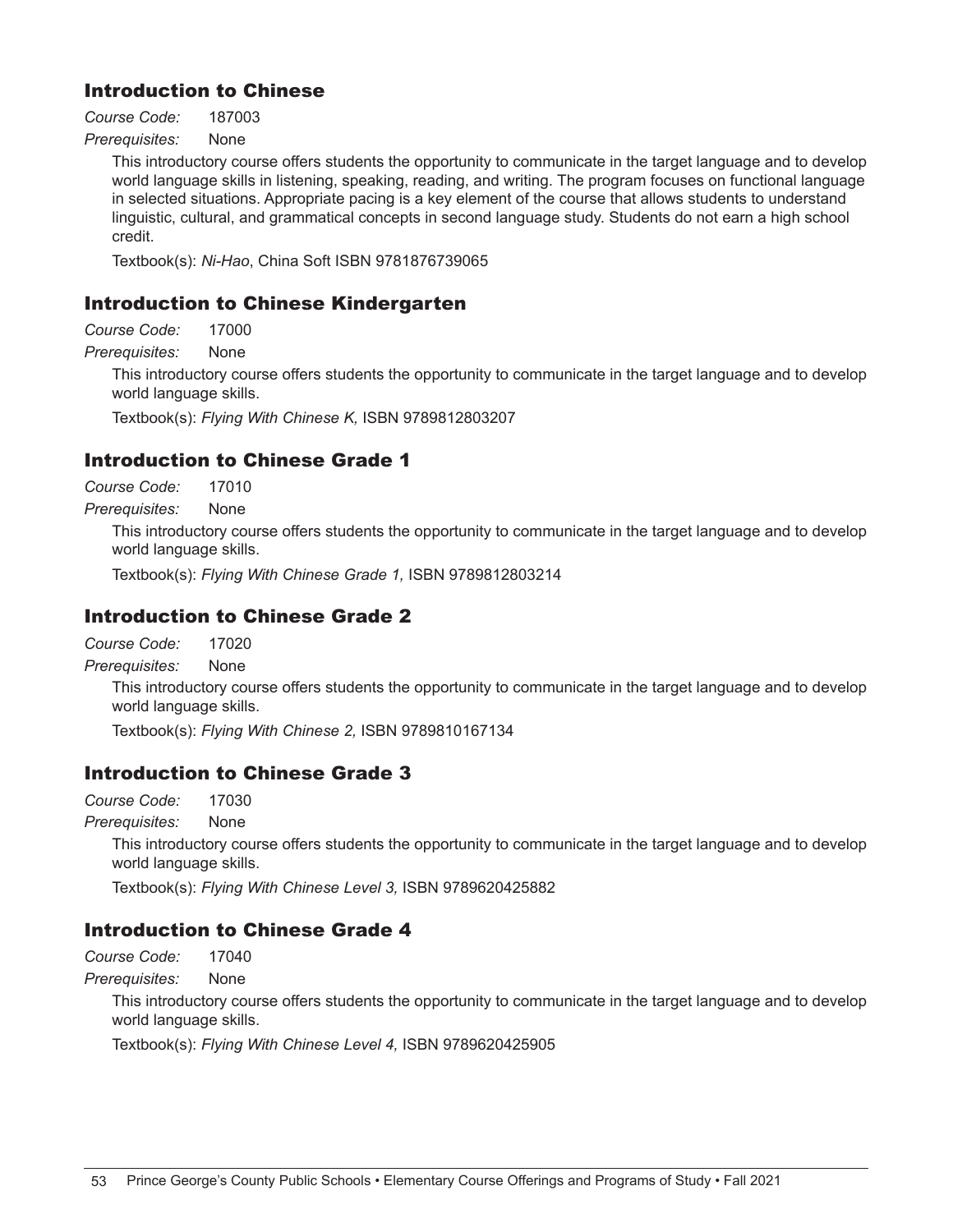## Introduction to Chinese Grade 5

*Course Code:* 17050

*Prerequisites:* None

This introductory course offers students the opportunity to communicate in the target language and to develop world language skills.

Textbook(s): *Flying With Chinese Level 5,* ISBN 9789620425929

## Elementary Italian K

*Course Code:* 19000

*Prerequisites:* None

The purpose of this course is to introduce students to the Italian language. Students will learn to briefly introduce themselves and their family members in Italian. They will make simple greetings, express basic courtesy, ask basic questions and express basic needs. Students will explore major Italian holidays and learn to count.

Textbook(s): *Grandi amici,* Publisher - ELi*; Applause Forte 1, ISBN 9789606632655*

## Elementary Italian Grade 1

*Course Code:* 19010

*Prerequisites:* None

The purpose of this course is to continue with the World Languages Elementary sequencing for the Italian language. The students will learn about numbers, the time, weather, and seasons, and review previous vocabulary about greetings and family. Students will express basic courtesy and ask basic questions based on learning scenarios.

Textbook(s): *Grandi amici,* Publisher - ELi*; Applause Forte 1, ISBN 9789606632655*

## Elementary Italian Grade 2

*Course Code:* 19020

*Prerequisites:* None

During this course students will study the class, numbers, the school, the Time, the animals, clothes and food. They will learn about customs and traditions in Italy. They will complete cultural projects in the classroom.

Textbook(s): *Grandi amici 2,* Publisher - ELi*; Applause Forte 2, ISBN 9789606930447*

## Elementary Italian Grade 3

*Course Code:* 19030

*Prerequisites:* None

During this course students will write short sentences in the target language and introduce themselves and others. Students will recognize and identify objects, clothes and food, ask short questions, and study major holidays in Italy and prepare cultural projects.

Textbook(s): *Grandi amici 2,* Publisher - ELi*; Applause Forte 2, ISBN 9789606930447*

## Elementary Italian Grade 4

*Course Code:* 19040

*Prerequisites:* None

In this course the student will learn to briefly describe others, complete sentences, read short poems, answer questions briefly, complete phrases, prepare projects, and complete cultural activities.

Textbook(s): *Grandi amici 3,* Publisher - ELi*; Applause Forte 3, ISBN 9789606930720*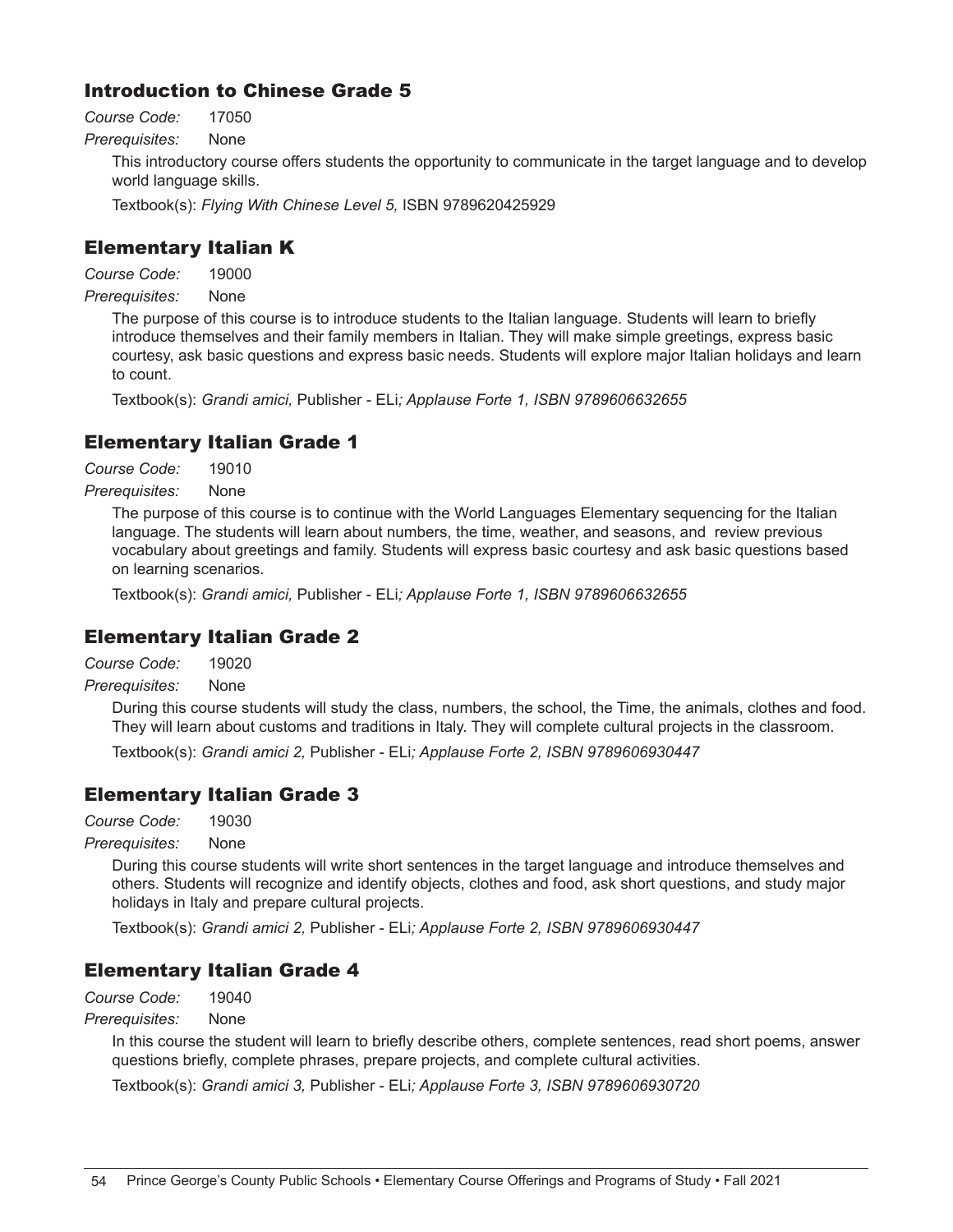## Elementary Italian Grade 5

#### *Course Code:* 19050

*Prerequisites:* Elementary Italian Grade 4

This is the last course from the World Languages Elementary sequence. The student's pACTFL proficiency level should be between Novice High- Intermediate low. They will apply grammar concepts in writing, maintain a brief conversation in the target language, review previous vocabulary in content, and review previous topics.

Textbook(s): *Grandi amici 3,* Publisher - ELi*; Applause Forte 3, ISBN 9789606930720*

## Russian W.L. Elementary K

*Course Code: 18300*

#### *Prerequisites: None*

The purpose of this course is to introduce students to the Russian language. Students will learn to briefly introduce themselves and their family members, make simple greetings, express courtesy and explore major Russian Holidays.

Textbook(s): Learn Russian The Fast and Fun Way, ISBN 9780764142147

## Russian W.L. Elementary 1

*Course Code: 18310*

*Prerequisites: None*

During this course the students in first grade will learn about greetings, family members, daily expressions, and countinig in the Russian language.

They will be exposing to culture, traditions, customs and holidays.

Textbook(s): Learn Russian The Fast and Fun Way, ISBN 9780764142147

## Russian W.L. Elementary 2

*Course Code: 18320* 

*Prerequisites: None*

In Second Grade the students will study clothing, weather, and food and review greetings, numbers and daily routines vocabulary and phrases. They will be able to ask basic questions and express their needs in phrases. Students will participate in cultural activities.

Textbook(s): Learn Russian The Fast and Fun Way, ISBN 9780764142147

## Russian W.L. Elementary 3

*Course Code: 18330* 

*Prerequisites: None*

The purpose of this course is to continue teaching Russian through the scope and sequence of the third grade curriculum and the book Learn Russian The fast and Fun Way. In the third grade the students will learn about family, friends in the Rusia country for the cultural component. Students will be ready to write short sentences and they will continue reviewing and learning new vocabulary.

Textbook(s): Learn Russian The Fast and Fun Way, ISBN 9780764142147

## Russian W.L. Elementary 4

*Course Code: 18340* 

*Prerequisites: None*

The purpose of this course is to follow the sequencing of the Russian program. In fourth grade the students will study about costumes and traditions, reviewing previous vocabulary, talk about likes and dislikes, and be able to introduce themselves and others. They will study Russia as their cultural topics.

Textbook(s): Learn Russian The Fast and Fun Way, ISBN 9780764142147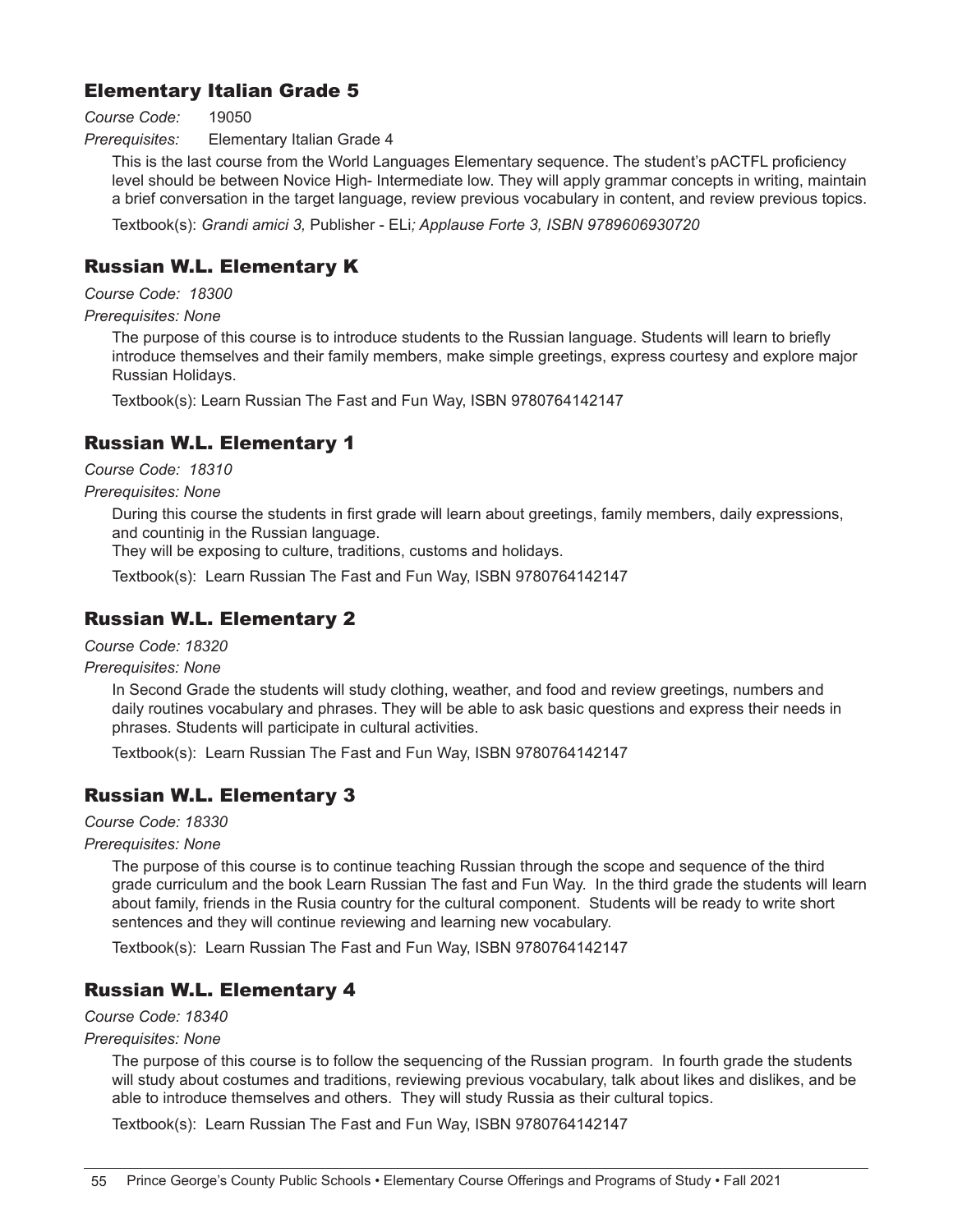## Russian Fifth Grade Elementary

*Course Code:18350* 

*Prerequisites: Fourth Grade Russian*

*Credits: 1.0*

The purpose of this course is to follow the sequencing of the Russian Program in the elementary school. In fifth grade the students will study and enhance their vocabulary in different topics ,and talk about feelings in the Russian language. They will continue study Russian as their cultural topics.

Textbook(s): Learn Russian The Fast and Fun Way, ISBN 9780764142147

## FLES Spanish Grade K

*Course Code:* 16500

*Prerequisites:* None

The purpose of Foreign Language in the Elementary School (FLES) Spanish Grade K is to introduce students to the Spanish Language. Students will learn to briefly introduce themselves and their family members in Spanish, make simple greetings, express basic courtesy, ask basic questions, express basic needs and personal likes and dislikes. Students will explore major Spanish holidays and learn to count.

Textbook(s): *Descubre - Kindergarten Level A , ISBN 9781616055783*

## FLES Spanish Grade 1

*Course Code:* 16510

*Prerequisites:* None

 The purpose of this course is to introduce students to the Spanish language .Students will learn to briefly introduce themselves and their family members in Spanish, make simple greetings, express basic courtesy, ask basic questions, express basic needs, and personal likes and dislikes. They will learn about Spanish culture including Spanish holidays.

Textbook(s): *Descubre El Español Level B, ISBN 9781616055912*

## FLES Spanish Grade 2

*Course Code:* 16520

*Prerequisites:* None

The purpose of this course is to introduce students to the Spanish language. In second grade students will study about clothes, animals, and the school. They will keep reviewing greetings and daily routine vocabulary and phrases. They will ask basic questions, express their needs in short sentences. Students will participate in cultural activities.

Textbook(s): *Descubre El Español Level C, ISBN 9781616056018*

## FLES Spanish Grade 3

*Course Code:* 16530

*Prerequisites:* None

The purpose of this course is to continue teaching Spanish through the scope and sequence of the third grade curriculum and the series Descubre. In third grade the students will learn about family, friends and the country of Argentina for the cultural component. Students will be ready to write short sentences and they will continue reviewing and learning new vocabulary.

Textbook(s): *Descubre El Español Level D, ISBN 9781616056216*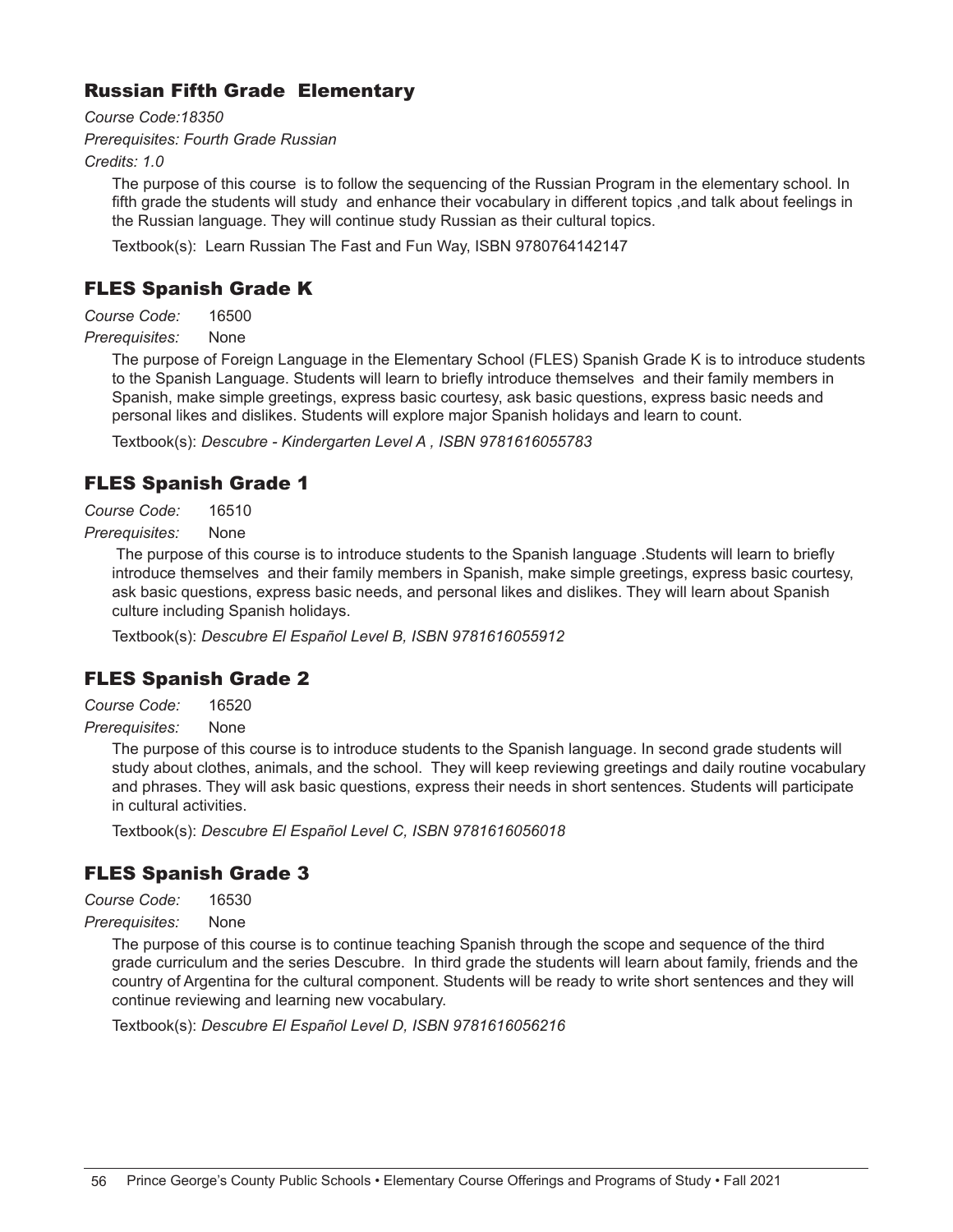## FLES Spanish Grade 4

*Course Code:* 16540

*Prerequisites:* None

The purpose of this course is to follow the sequencing of the FLES program. In fourth grade the students will study about costumes and traditions , review previous vocabulary, talk about likes and dislikes, and be able to introduce themselves and others. They will study Chile and Spain as their cultural topics.

Textbook(s): *Descubre El Español Level E, ISBN 9781616056315*

## FLES Spanish Grade 5

*Course Code:* 16550

*Prerequisites:* FLES Spanish Grade 4

During this course the students will continue to study the following topics : Greetings formal and informal, clothes and colors,animals from Puerto Rico, food, feelings, and transportation. The country of cultural activities will be Bolivia, Puerto Rico, Spain, and Ecuador. This is the last FLES course for the Elementary program. Students will be ready for the Middle school sequence.

Textbook(s): *Descubre El Español Level F, ISBN 9781616056414*

## Introduction to Spanish Kindergarten

*Course Code: 16400* 

*Prerequisites: None*

This introductory course offers students the opportunity to communicate in the target language.

Textbook(s): *Mui Bien!* 2006, Double R Publishing Level A

## Introduction to Spanish Grade 1

*Course Code: 16410* 

*Prerequisites: None*

This introductory course offers students the opportunity to communicate in the target language. Textbook(s): *Mui Bien!* 2006, Double R Publishing Level B

## Introduction to Spanish Grade 2

*Course Code: 16420* 

*Prerequisites: None*

This introductory course offers students the opportunity to communicate in the target language. Textbook(s): *Mui Bien!* 2006, Double R Publishing Level C

## Introduction to Spanish Grade 3

*Course Code: 16430* 

*Prerequisites: None*

This introductory course offers students the opportunity to communicate in the target language. Textbook(s): *Mui Bien!* 2006, Double R Publishing Level D

## Introduction to Spanish Grade 4

*Course Code: 16440* 

*Prerequisites: None*

This introductory course offers students the opportunity to communicate in the target language. Textbook(s): *Mui Bien!* 2006, Double R Publishing Level E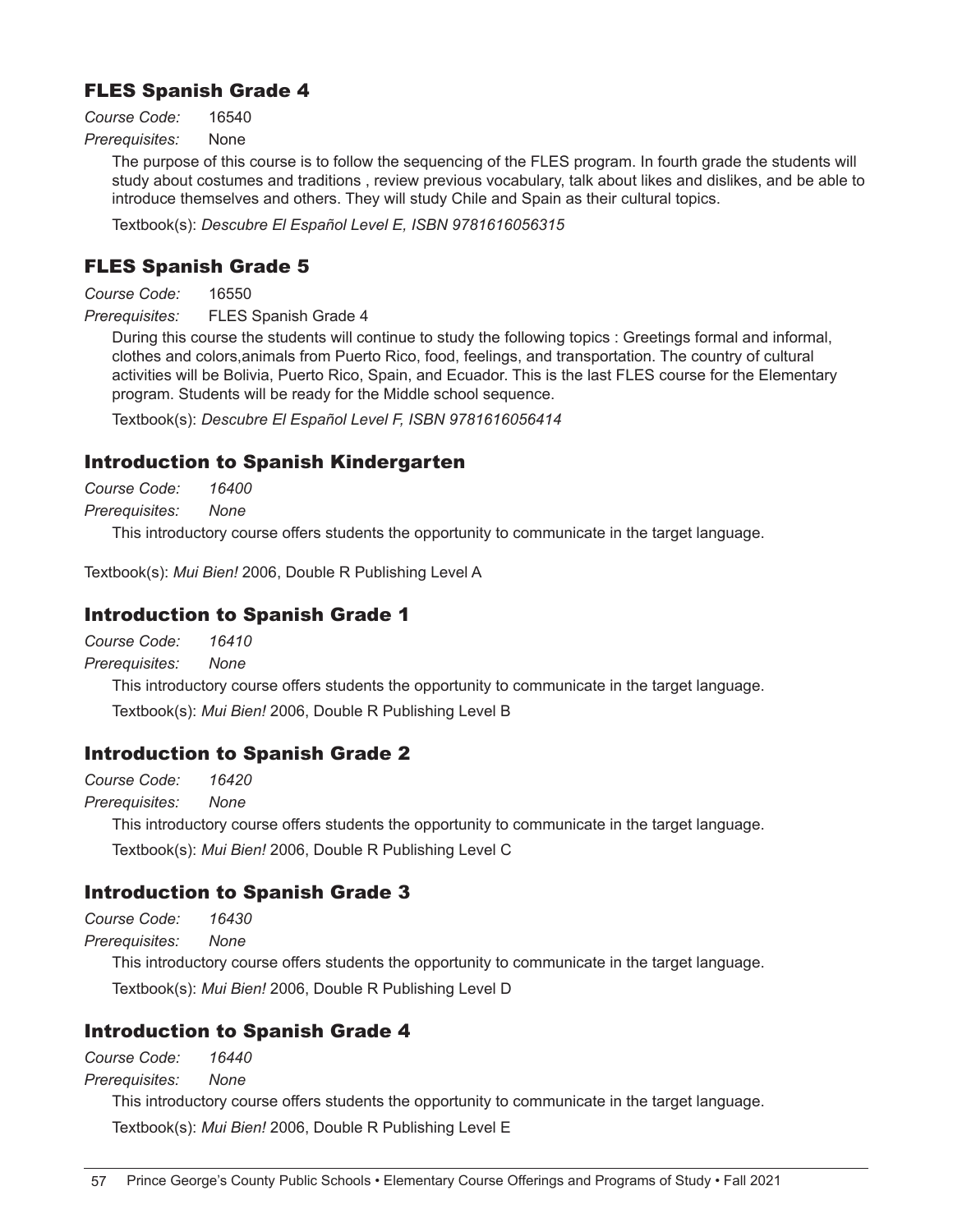## Introduction to Spanish Grade 5

*Course Code: 16450* 

*Prerequisites: None*

This introductory course offers students the opportunity to communicate in the target language.

Textbook(s): *Mui Bien!* 2006, Double R Publishing Level E

## Spanish for Native Speakers K

*Course Code:* 16900

*Prerequisites:* Spanish background

In this course students will focus on reading and writing strategies in order to read and write in the target language and discuss topics related to their home cultures. The course will provide rubrics that clearly communicates expectations for students, taking into account the prior knowledge of Spanish that they bring to class.

Spanish World Languages Textbook(s): *Descubre* 

## Spanish for Native Speakers 1

*Course Code:* 16910

*Prerequisites:* Spanish background

This course is designed for students in elementary schools with a Spanish background. The students will be literate in reading and writing using the native language Spanish.

Spanish World Languages Textbook(s): *Descubre*

## Spanish for Native Speakers 2

*Course Code:* 16920

*Prerequisites:* Spanish background

This course is designed for students in elementary schools with a Spanish background. The students will be literate in reading and writing using the native language Spanish.

Spanish World Languages Textbook(s): *Descubre*

## IMMERSION

## Chinese Immersion K

#### *Course Code:17200*

*Prerequisites: Chinese Immersion Kindergarten Student*

Chinese Immersion courses prepare students to communicate authentically in Chinese by interpreting (reading, listening, viewing), exchanging (speaking and listening; reading and writing), and presenting (speaking, writing) information about standards-based academic content and incorporate the relationships among the products, practices, and perspectives of Chinese-speaking cultures.

Textbook(s): My First Chinese Words (Set A & B) Simplified, ISBN 9629783592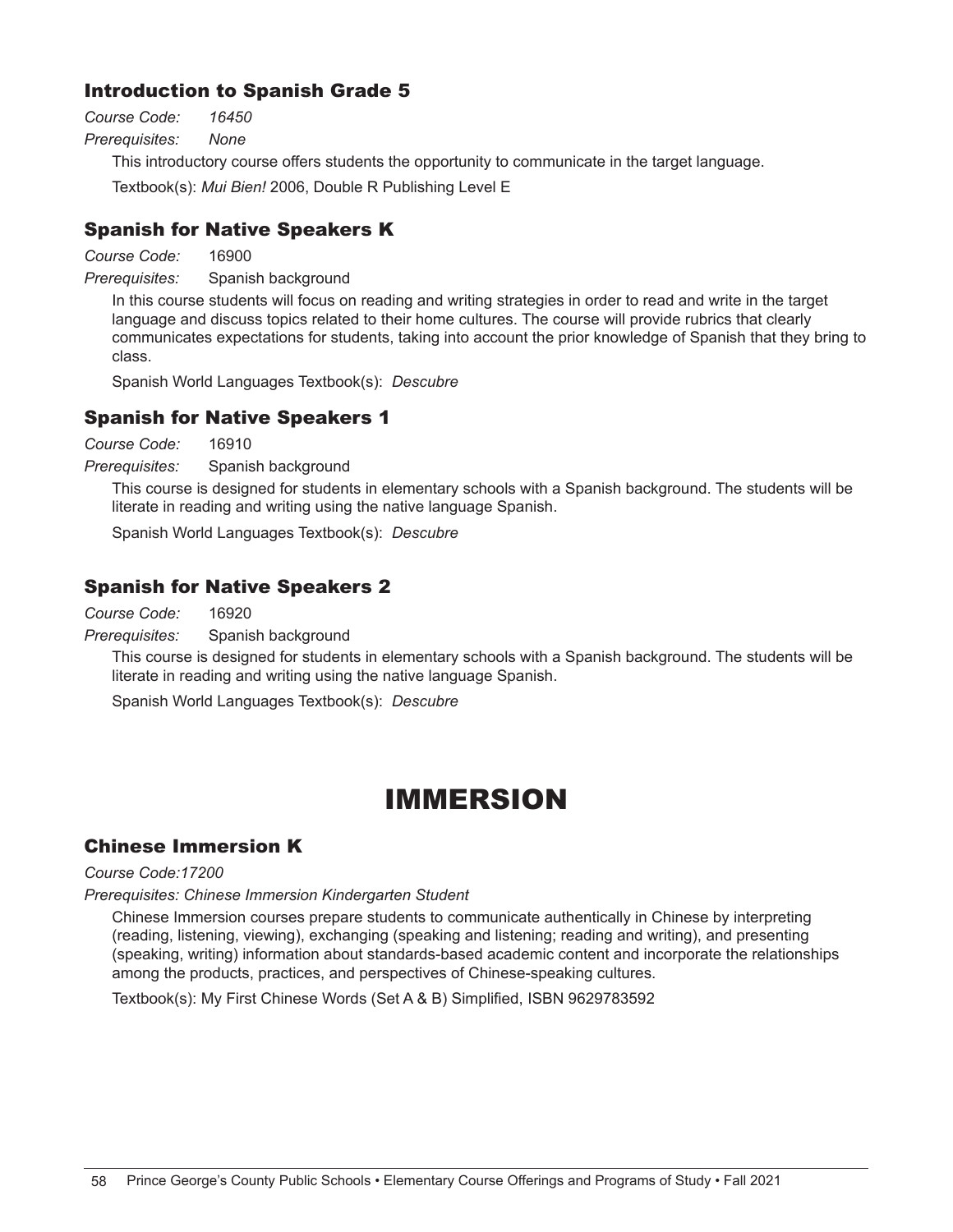## Chinese Immersion 1

*Course Code:* 17210

*Prerequisites:* Chinese Immersion Grade 1 student

Chinese Immersion courses prepare students to communicate authentically in Chinese by interpreting (reading, listening, viewing), exchanging (speaking and listening; reading and writing), and presenting (speaking, writing) information about standards-based academic content and incorporate the relationships among the products, practices, and perspectives of Chinese-speaking cultures.

Textbook(s): Better Immersion Level 1, ISBN 9781606038093

### Chinese Immersion 2

*Course Code:* 17220

*Prerequisites: C*hinese Immersion Grade 2 student

Chinese Immersion courses prepare students to communicate authentically in Chinese by interpreting (reading, listening, viewing), exchanging (speaking and listening; reading and writing), and presenting (speaking, writing) information about standards-based academic content and incorporate the relationships among the products, practices, and perspectives of Chinese-speaking cultures.

Textbook(s): Better Immersion Level 2, ISBN 9781606038437

## Chinese Immersion 3

*Course Code:*17230

*Prerequisites:* Grade 3 Chinese Immersion student

Chinese Immersion courses prepare students to communicate authentically in Chinese by interpreting (reading, listening, viewing), exchanging (speaking and listening; reading and writing), and presenting (speaking, writing) information about standards-based academic content and incorporate the relationships among the products, practices, and perspectives of Chinese-speaking cultures.

Textbook(s): Better Immersion Level 3, ISBN 9781681947389

## Chinese Immersion 4

*Course Code:* 17240

*Prerequisites:* Chinese Immersion Grade 4 Student

Chinese Immersion courses prepare students to communicate authentically in Chinese by interpreting (reading, listening, viewing), exchanging (speaking and listening; reading and writing), and presenting (speaking, writing) information about standards-based academic content and incorporate the relationships among the products, practices, and perspectives of Chinese-speaking cultures.

Textbook(s): Better Immersion Level 4, ISBN 9781681947396

## Chinese Immersion 5

#### *Course Code:* 17250

*Prerequisites:* Grade 5 Chinese Immersion Student

Chinese Immersion courses prepare students to communicate authentically in Chinese by interpreting (reading, listening, viewing), exchanging (speaking and listening; reading and writing), and presenting (speaking, writing) information about standards-based academic content and incorporate the relationships among the products, practices, and perspectives of Chinese-speaking cultures.

Textbook(s): Better Immersion Level 5, ISBN 9781681947396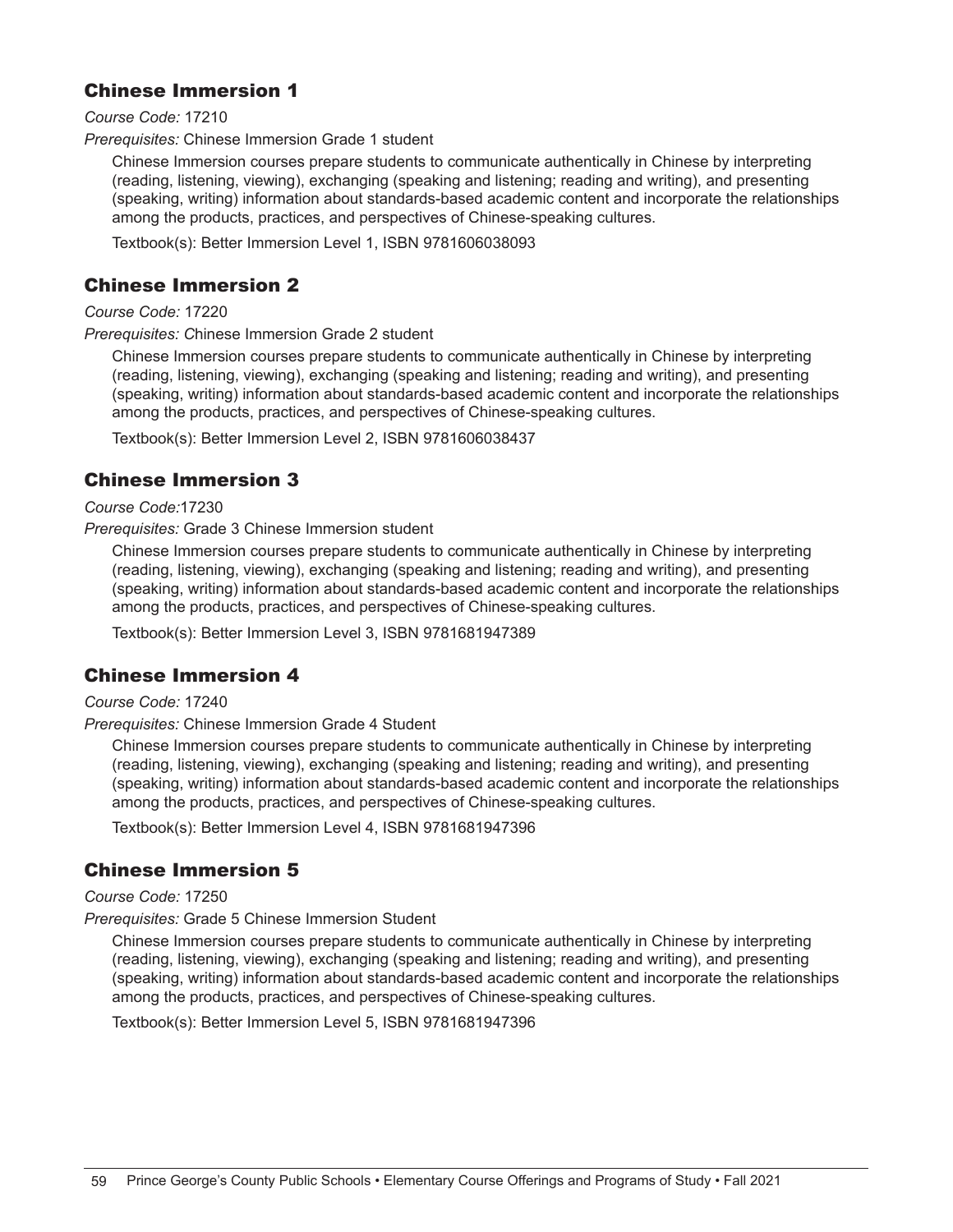## French Instructional Level Immersion

*Course Code:* 15480

## *Prerequisites:* None

Students are grouped and instructed according to their reading levels. Designations are used to reflect student reading levels: BGL for below grade level, OGL for on grade level, AGS for above grade level. Textbook(s): None

## French Oral & Written K

*Course Code:* 15300

*Prerequisites:* Kindergarten French Immersion student

In this course, designed for Kindergarten students in the French Immersion program, students learn to express thoughts and ideas through the work with words and pictures. Basic rules of grammar are introduced. Clear and audible speech is taught, and students learn to participate in collaborative conversations.

Textbook(s): *Alphabétik 1, ISBN 9782761391863*

## French Reading K

*Course Code:* 15400

*Prerequisites:* Kindergarten French Immersion student

In this course, designed for Kindergarten students in the French Immersion program, strategies for comprehension are taught to students. Understanding is facilitated through the listening to and reading of literature and informational texts. Letters are identified along with the sounds they make.

Textbook(s): *Alphabétik 1, ISBN 9782761391863*

### French Reading 1 Immersion

*Course Code:* 15410

*Prerequisites:* First Grade French Immersion student

French Immersion courses prepare students to communicate authentically in French by interpreting (reading, listening, viewing), exchanging (speaking and listening; reading and writing), and presenting (speaking, writing) information about standards-based academic content and incorporate the relationships among the products, practices, and perspectives of French-speaking cultures. In this course students read a variety of appropriately leveled texts across genres and text types. Letters are identified along with the sounds they make in accordance with the grade level Foundational Skills. Reading strategies are reinforced to aid in comprehension.

Textbook(s): *Alphabétik 2, ISBN 9782761385145*

## French Oral & Written 1 Immersion

*Course Code:* 15310

*Prerequisites:* First Grade French Immersion student

In this course, designed for 1st Grade students in the French Immersion programs, students continue to develop the strategies used in the organization and delivery of oral presentation and collaborative conversations. The written portion of the course focuses the writing process with products that address a variety of purposes. Attention is given to spelling and handwriting mechanics.

Textbook(s): *Alphabétik 2, ISBN 9782761385145*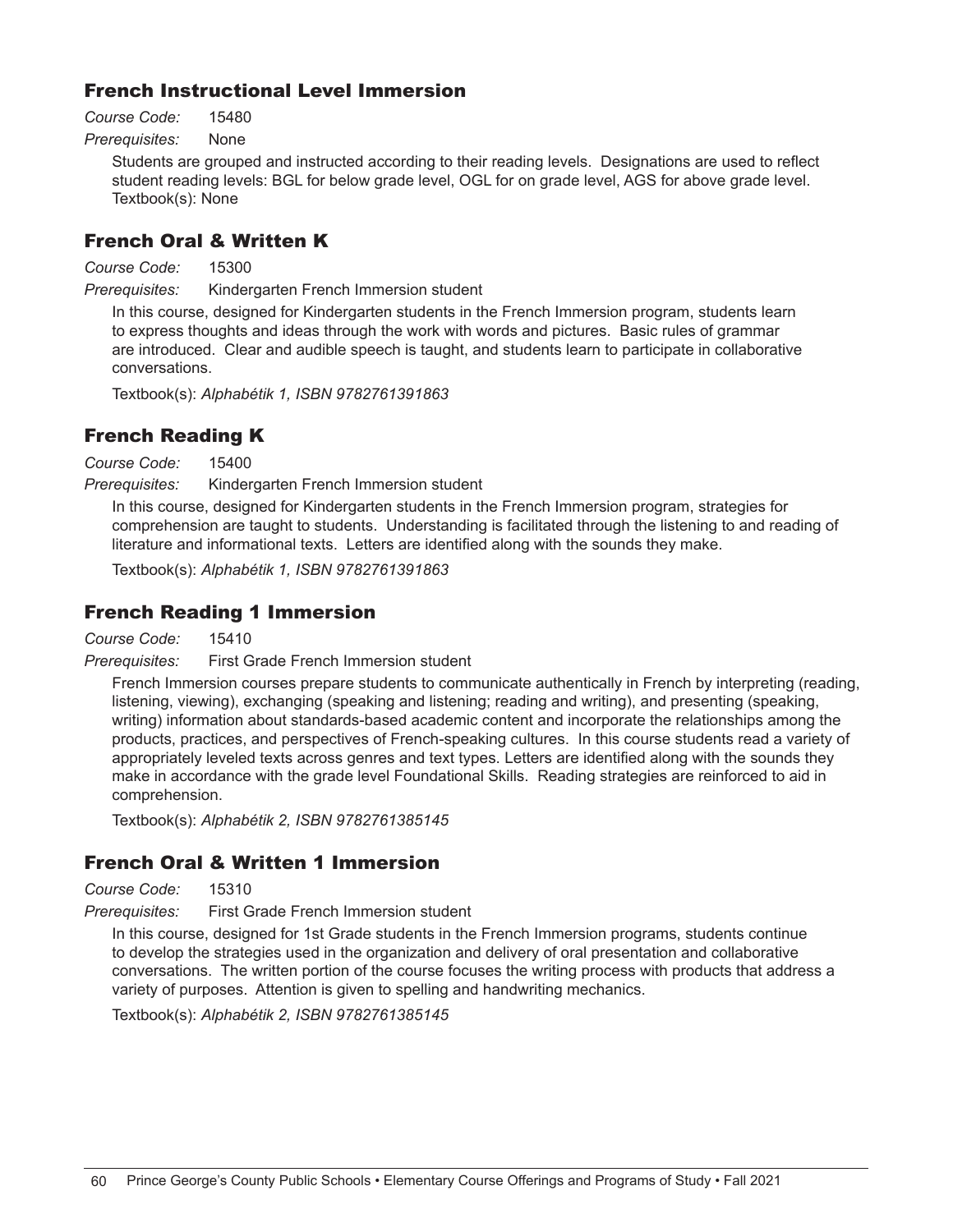## French Reading 2 Immersion

*Course Code:* 15420

*Prerequisites:* Second Grade French Immersion student

Students continue to read a variety of appropriately leveled texts across genres and text types. Students learn to decode words and read text accurately at an adequate rate according to grade level Foundational Skills. Reading strategies are reinforced to aid in comprehension.

Textbook(s): *Croques-lignes, ISBN 9782091220307*

## French Oral & Written 2 Immersion

*Course Code:* 15320

*Prerequisites:* Second Grade French Immersion student

French Immersion courses prepare students to communicate authentically in French by interpreting (reading, listening, viewing), exchanging (speaking and listening; reading and writing), and presenting (speaking, writing) information about standards-based academic content and incorporate the relationships among the products, practices, and perspectives of French-speaking cultures. In this course students continue learning the writing process and skills for oral presentation and collaborative conversations begun in Oral & Written Communication 1.

Textbook(s): *Croques-lignes, ISBN 9782091220307*

## French Reading 3 Immersion

*Course Code:* 15430

*Prerequisites:* Third Grade French Immersion student

French Immersion courses prepare students to communicate authentically in French by interpreting (reading, listening, viewing), exchanging (speaking and listening; reading and writing), and presenting (speaking, writing) information about standards-based academic content and incorporate the relationships among the products, practices, and perspectives of French-speaking cultures. In this course students continue to read a variety of appropriately leveled texts across genres and text types. Reading strategies are reinforced to aid in comprehension. Students analyze the key ideas and details, craft and structure, and integration of knowledge and ideas in a wide range of literature and informational texts of increasing grade-appropriate complexity.

Textbook(s): *Zig Zag, ISBN 9782761355025*

## French Oral & Written 3 Immersion

*Course Code:* 15330

*Prerequisites:* Third Grade French Immersion student

French Immersion courses prepare students to communicate authentically in French by interpreting (reading, listening, viewing), exchanging (speaking and listening; reading and writing), and presenting (speaking, writing) information about standards-based academic content and incorporate the relationships among the products, practices, and perspectives of French-speaking cultures. In this course students are introduced to more sophisticated writing techniques and required to produce more complex writing that reflects more elaborate understanding of author's craft. Students continue to develop skills for oral presentation and collaborative conversation. In addition, students begin to routinely respond to texts in written form.

Textbook(s): *Texto 3, ISBN 9782761345521*

## French Oral & Written 4 Immersion

#### *Course Code:* 15340

*Prerequisites:* Fourth Grade French Immersion student

French Immersion courses prepare students to communicate authentically in French by interpreting (reading, listening, viewing), exchanging (speaking and listening; reading and writing), and presenting (speaking, writing) information about standards-based academic content and incorporate the relationships among the products, practices, and perspectives of French-speaking cultures. In this course students continue to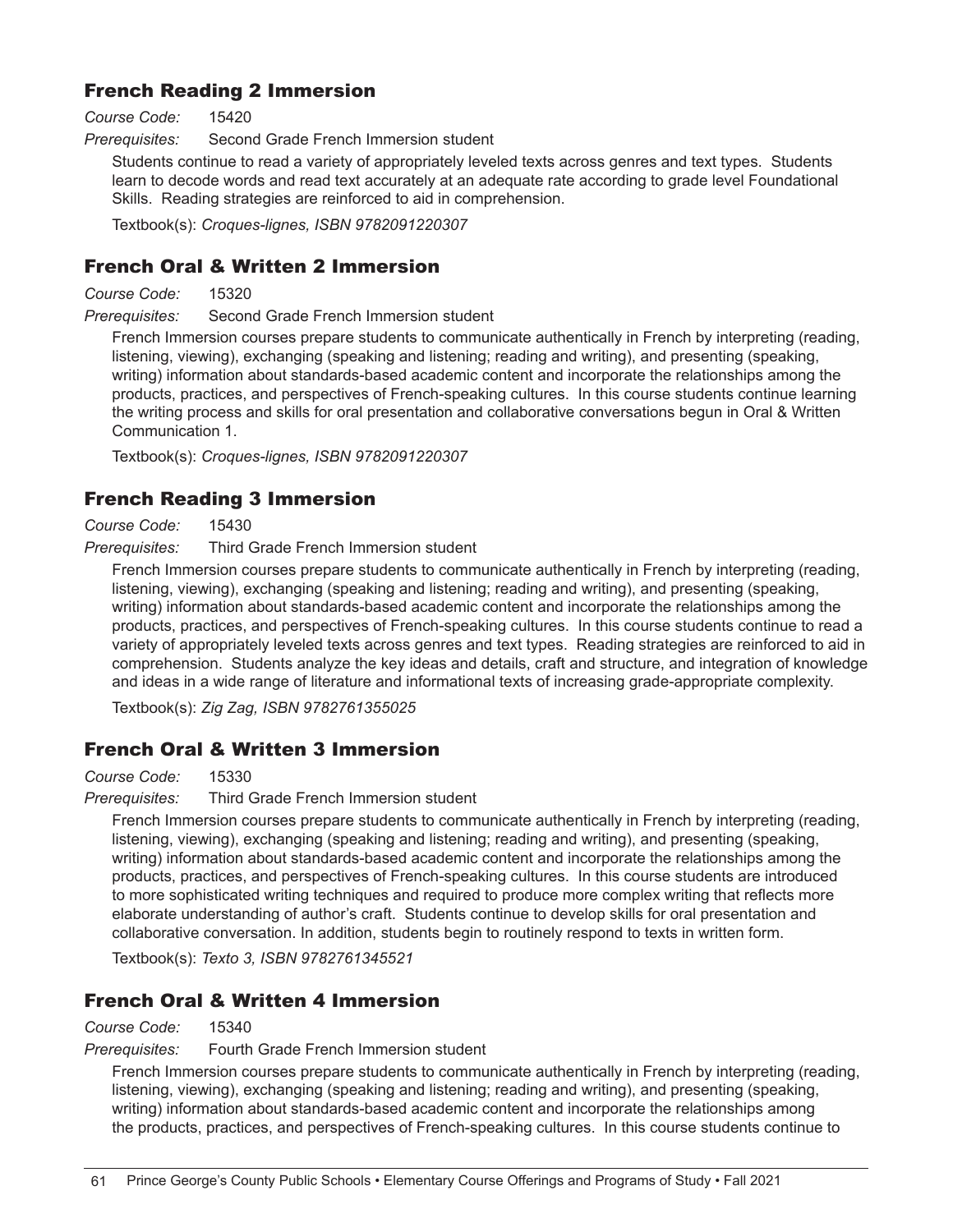practice and fine-tune writing techniques while producing writing of various text types. Students continue to develop skills for oral presentation and collaborative conversation. In addition to routinely responding to texts, students are required to draw evidence from text to support analysis, reflection, and research in their writing.

Textbook(s): *Zig Zag 4, ISBN 9782761355032*

## French Reading 4 Immersion

*Course Code:* 15440

*Prerequisites:* Fourth Grade French Immersion student

Students continue to read a variety of appropriately leveled texts across genres and text types. Reading strategies are reinforced to aid in comprehension. Students analyze the key ideas and details, craft and structure, and integration of knowledge and ideas in a wide range of literature and informational texts of increasing grade-appropriate complexity.

Textbook(s): *Texto 4, ISBN 9782761345545*

## French Oral & Written 5 Immersion

*Course Code:* 15350

*Prerequisites:* Fifth Grade French Immersion student

French Immersion courses prepare students to communicate authentically in French by interpreting (reading, listening, viewing), exchanging (speaking and listening; reading and writing), and presenting (speaking, writing) information about standards-based academic content and incorporate the relationships among the products, practices, and perspectives of French-speaking cultures. In this course students writing should reflect all of the elements of effective writing taught previously. Deliberate organization, word choice, research, task, audience, and purpose should be evident in student writing. Students continue to routinely respond to texts and draw evidence from texts to support analysis, reflection, and research in their writing.

Textbook(s): *Arobas 5 , ISBN 9782761360296*

## French Reading 5

*Course Code:* 15450

*Prerequisites:* Fifth Grade French Immersion student

French Immersion courses prepare students to communicate authentically in French by interpreting (reading, listening, viewing), exchanging (speaking and listening; reading and writing), and presenting (speaking, writing) information about standards-based academic content and incorporate the relationships among the products, practices, and perspectives of French-speaking cultures. In this course students continue to read a variety of appropriately leveled texts across genres and text types. Reading strategies are reinforced to aid in comprehension. Students analyze the key ideas and details, craft and structure, and integration of knowledge and ideas in a wide range of literature and informational texts of increasing grade-appropriate complexity.

Textbook(s): *Texto 5 , ISBN 9782761345569*

## Spanish Dual Language K

*Course Code:* 16800

*Prerequisites:* Spanish Dual Language Grade K student

Spanish Dual Language courses prepare students to communicate authentically in Spanish by interpreting (reading, listening, viewing), exchanging (speaking and listening, reading and writing), and presenting (speaking, writing) information about standards-based academic content and incorporate the relationships among the products, practices, and perspectives of Spanish-speaking cultures.

Textbook(s): *Listos*, ISBN 9781543316353; leveled readers, and close reading passages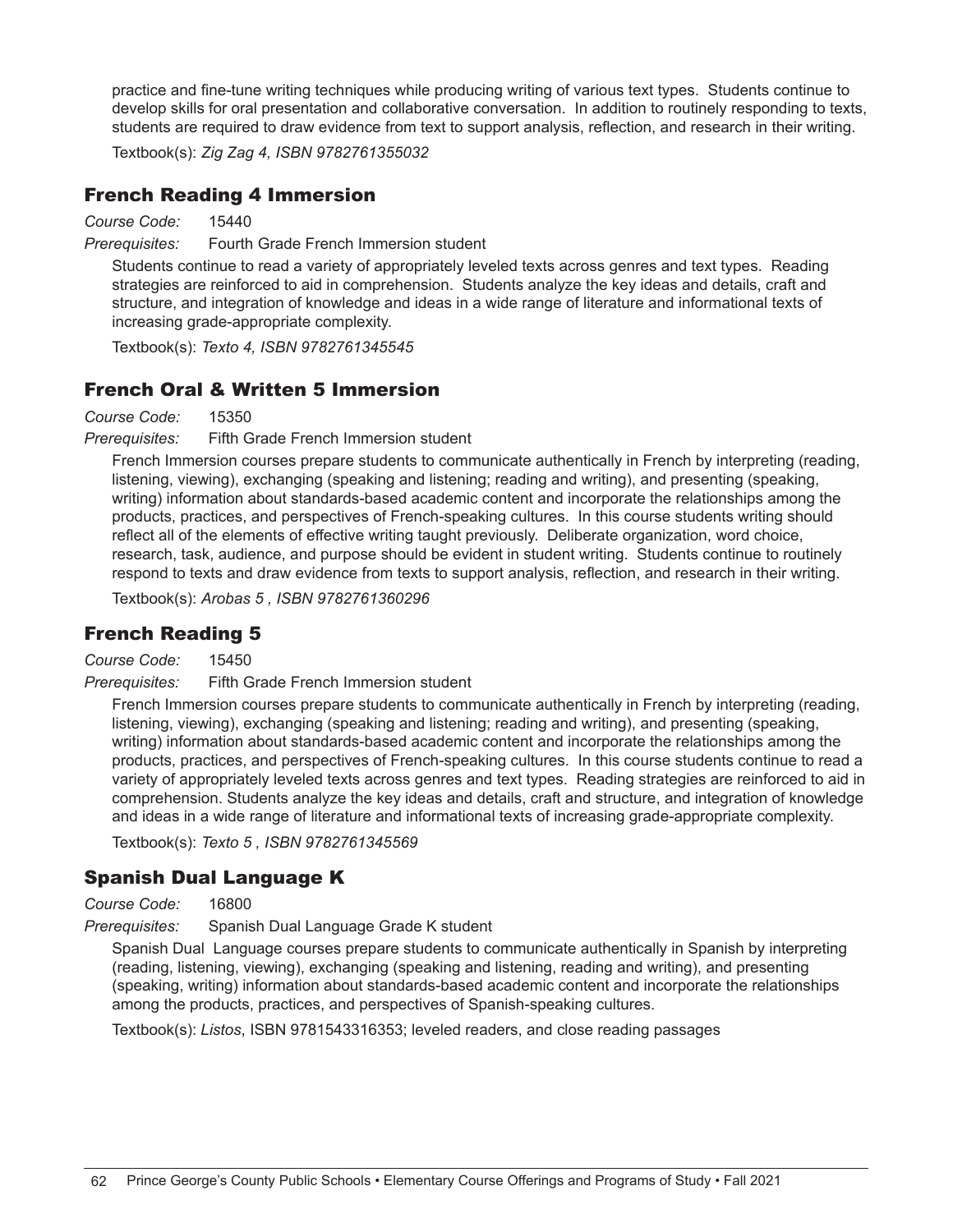## Spanish Dual Language 1

*Course Code:* 16810

*Prerequisites:* Spanish Dual Language Grade 1 student

Spanish Dual Language courses prepare students to communicate authentically in Spanish by interpreting (reading, listening, viewing), exchanging (speaking and listening, reading and writing), and presenting (speaking, writing) information about standards-based academic content and incorporate the relationships among the products, practices, and perspectives of Spanish-speaking cultures.

Textbook(s): *Listos*, ISBN 9781543316360;leveled readers, and close reading passages

## Spanish Dual Language 2

*Course Code:* 16820

*Prerequisites:* Spanish Dual Language Grade 2 student

Spanish Dual Language courses prepare students to communicate authentically in Spanish by interpreting (reading, listening, viewing), exchanging (speaking and listening, reading and writing), and presenting (speaking, writing) information about standards-based academic content and incorporate the relationships among the products, practices, and perspectives of Spanish-speaking cultures.

Textbook(s): *Listos*, ISBN 9781543316919; leveled readers, and close reading passages

## Spanish Dual Language 3

*Course Code:* 16830

*Prerequisites:* Spanish Dual Language Grade 3 student

Spanish Dual Language courses prepare students to communicate authentically in Spanish by interpreting (reading, listening, viewing), exchanging (speaking and listening, reading and writing), and presenting (speaking, writing) information about standards-based academic content and incorporate the relationships among the products, practices, and perspectives of Spanish-speaking cultures.

Textbook(s): *Listos*, ISBN 9781543316384; leveled readers, and close reading passages

## Spanish Dual Language 4

*Course Code:* 16840

*Prerequisites:* Spanish Dual Language Grade 4 student

Spanish Dual Language courses prepare students to communicate authentically in Spanish by interpreting (reading, listening, viewing), exchanging (speaking and listening, reading and writing), and presenting (speaking, writing) information about standards-based academic content and incorporate the relationships among the products, practices, and perspectives of Spanish-speaking cultures.

Textbook(s): *Listos*, ISBN 9781543316391; leveled readers, and close reading passages

## Spanish Dual Language 5

*Course Code:* 16850

*Prerequisites:* Spanish Dual Language Grade 5 student

Spanish Dual Language courses prepare students to communicate authentically in Spanish by interpreting (reading, listening, viewing), exchanging (speaking and listening, reading and writing), and presenting (speaking, writing) information about standards-based academic content and incorporate the relationships among the products, practices, and perspectives of Spanish-speaking cultures.

Textbook(s): *Listos*, ISBN 9781543316407; leveled readers, and close reading passages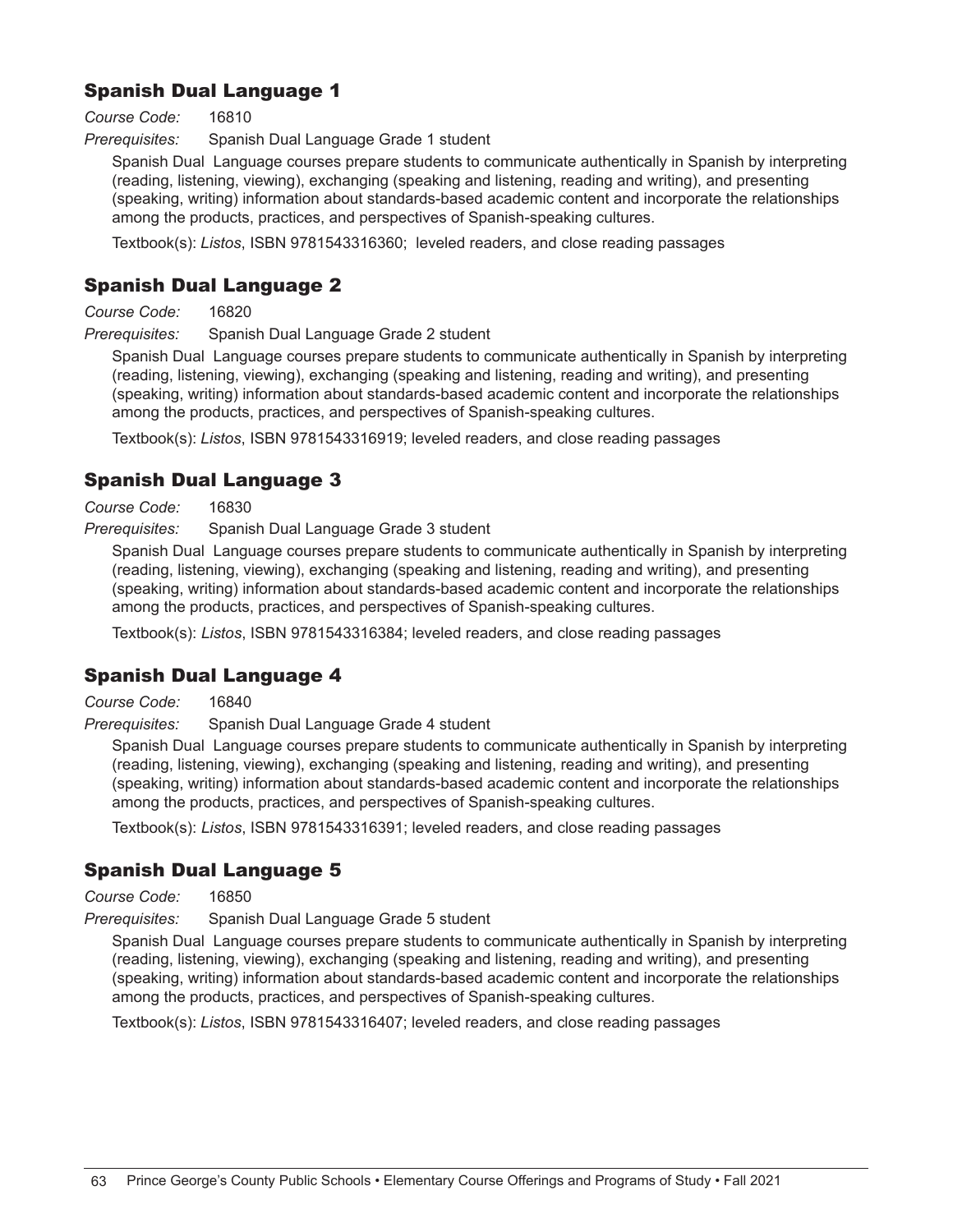## Spanish Oral & Written Immersion K

*Course Code:* 16600

*Prerequisites:* Kindergarten Spanish Immersion student

This course, designed for Kindergarten students in the Spanish Immersion program, focuses on instruction of the Spanish language in the context of the Maryland College and Career Readiness Curriculum for listening and speaking.

Spanish Immersion Textbook(s): *Benchmark Adelante, Benchmark Education (2021)* (Gr. K)

## Spanish Reading Immersion K

*Course Code:* 16700

*Prerequisites:* Kindergarten Spanish Immersion

This course, designed for Kindergarten students in the Spanish Immersion program, focuses on instruction of the Spanish language in the context of the Maryland College and Career Readiness Curriculum for reading. Reading strategy instruction focuses on literary and informational texts as well as success in real-world applications.

Textbook(s): *Benchmark Adelante, Benchmark Education (2021)* (Gr. K)

## Spanish Immersion Reading Instructional Level

*Course Code:* 16290 *Prerequisites:* None

Identifies student's reading level: Above, On, or below grade level.

Textbook(s): None

## Spanish Oral & Written 1 Immersion

*Course Code:* 16010

*Prerequisites:* First Grade Spanish Immersion Student

In this course, designed for 1st Grade students in the Spanish Immersion programs, students continue to develop the strategies used in the organization and delivery of oral presentation and collaborative conversations. The written portion of the course focuses the writing process with products that address a variety of purposes. Attention is given to spelling and handwriting mechanics.

Spanish Immersion Textbook(s): *Benchmark Adelante, Benchmark Education (2021)* (Gr. 1)

## Spanish Reading 1 Immersion

*Course Code:* 16710

*Prerequisites:* First Grade Spanish Immersion Student

Spanish Immersion courses prepare students to communicate authentically in Spanish by interpreting (reading, listening, viewing), exchanging (speaking and listening; reading and writing), and presenting (speaking, writing) information about standards-based academic content and incorporate the relationships among the products, practices, and perspectives of Spanish-speaking cultures. Students in this course read a variety of appropriately leveled texts across genres and text types. Letters are identified along with the sounds they make in accordance with the grade level Foundational Skills. Reading strategies are reinforced to aid in comprehension.

Spanish Immersion Textbook(s): *Benchmark Adelante, Benchmark Education (2021)* (Gr. 1)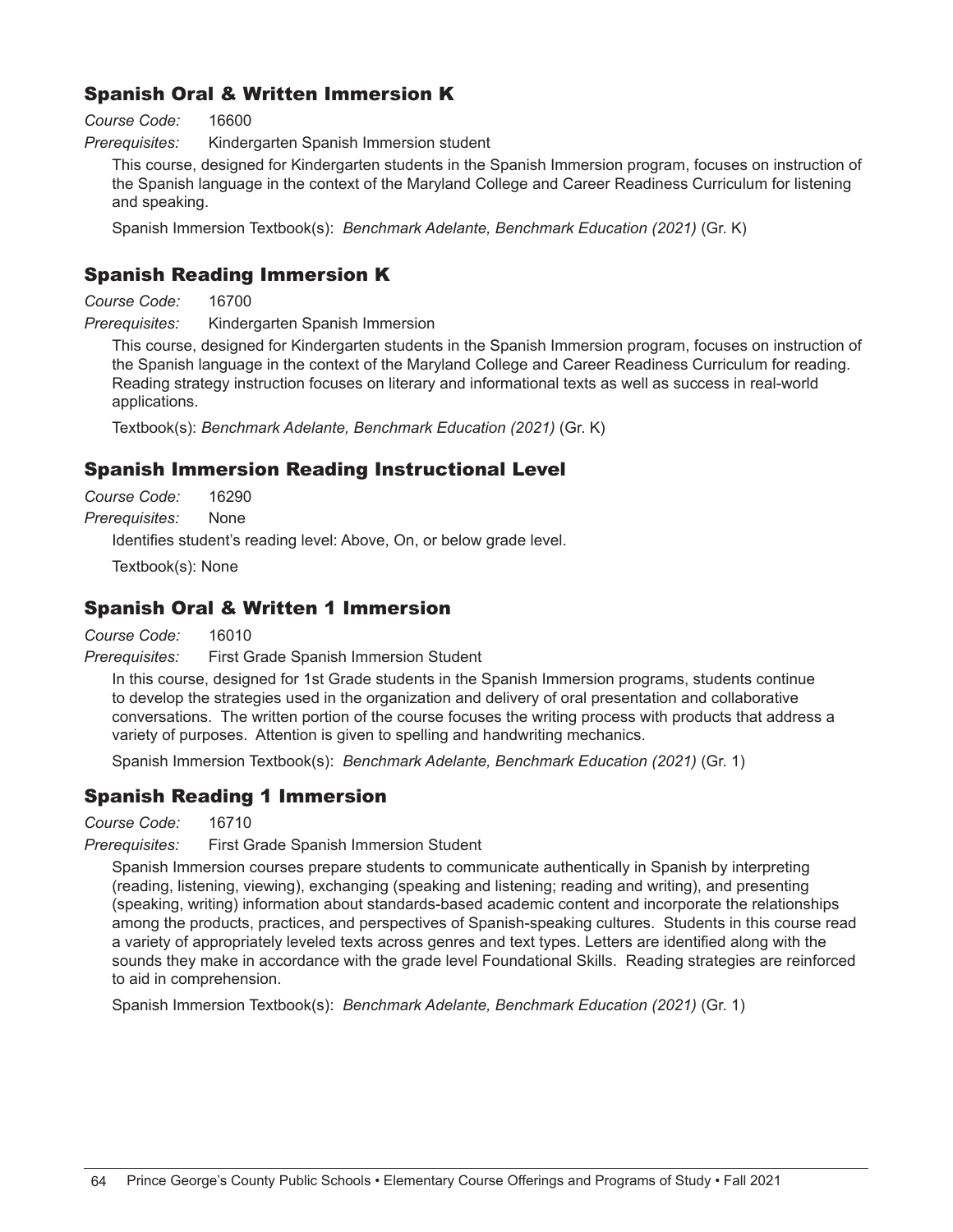## Spanish Oral & Written 2 Immersion

*Course Code:* 16020

*Prerequisites:* Second Grade Spanish Immersion Student

Spanish Immersion courses prepare students to communicate authentically in Spanish by interpreting (reading, listening, viewing), exchanging (speaking and listening; reading and writing), and presenting (speaking, writing) information about standards-based academic content and incorporate the relationships among the products, practices, and perspectives of Spanish-speaking cultures. Students continue learning the writing process and skills for oral presentation and collaborative conversations begun in Oral & Written Communication 1.

Spanish Immersion Textbook(s): *¡Arriba la Lectura!* (Gr. 2), ISBN 9780358086673

## Spanish Reading 2 Immersion

*Course Code:* 16120

*Prerequisites:* Second Grade Spanish Immersion Student

Spanish Immersion courses prepare students to communicate authentically in Spanish by interpreting (reading, listening, viewing), exchanging (speaking and listening; reading and writing), and presenting (speaking, writing) information about standards-based academic content and incorporate the relationships among the products, practices, and perspectives of Spanish-speaking cultures. Students continue to read a variety of appropriately leveled texts across genres and text types. Students learn to decode words and read text accurately at an adequate rate according to grade level Foundational Skills. Reading strategies are reinforced to aid in comprehension.

Spanish Immersion Textbook(s): *¡Arriba la Lectura!* (Gr. 2), ISBN 9780358086673

## Spanish Oral & Written 3 Immersion

*Course Code:* 16030

*Prerequisites:* Third Grade Spanish Immersion Student

Students are introduced to more sophisticated writing techniques and required to produce more complex writing that reflects more elaborate understanding of author's craft. Students continue to develop skills for oral presentation and collaborative conversation. In addition, students begin to routinely respond to texts in written form.

Textbook(s): *¡Arriba la Lectura!*(Gr. 3), ISBN 9781328490933, 9781328490940

## Spanish Reading 3 Immersion

*Course Code:* 16130

*Prerequisites:* Third Grade Spanish Immersion Student

Spanish Immersion courses prepare students to communicate authentically in Spanish by interpreting (reading, listening, viewing), exchanging (speaking and listening; reading and writing), and presenting (speaking, writing) information about standards-based academic content and incorporate the relationships among the products, practices, and perspectives of Spanish-speaking cultures. Students continue to read a variety of appropriately leveled texts across genres and text types. Reading strategies are reinforced to aid in comprehension. Students analyze the key ideas and details, craft and structure, and integration of knowledge and ideas in a wide range of literature and informational texts of increasing grade-appropriate complexity.

Textbook(s): *¡Arriba la Lectura!*(Gr. 3), ISBN 9780328468478, 9781328490940

## Spanish Oral & Written 4 Immersion

#### *Course Code:* 16040

*Prerequisites:* Fourth Grade Spanish Immersion Student

This course, designed for fourth graders in the Spanish Immersion program, focuses on instruction of the Spanish language in the context of the Maryland College and Career Readiness Standards for writing, listening and speaking. Writing strategy instruction focuses on literary and informational texts, as well as success in real-world applications.

Textbook(s): *¡Arriba la Lectura!* (Gr. 4), ISBN 9781328490964, 9781328490971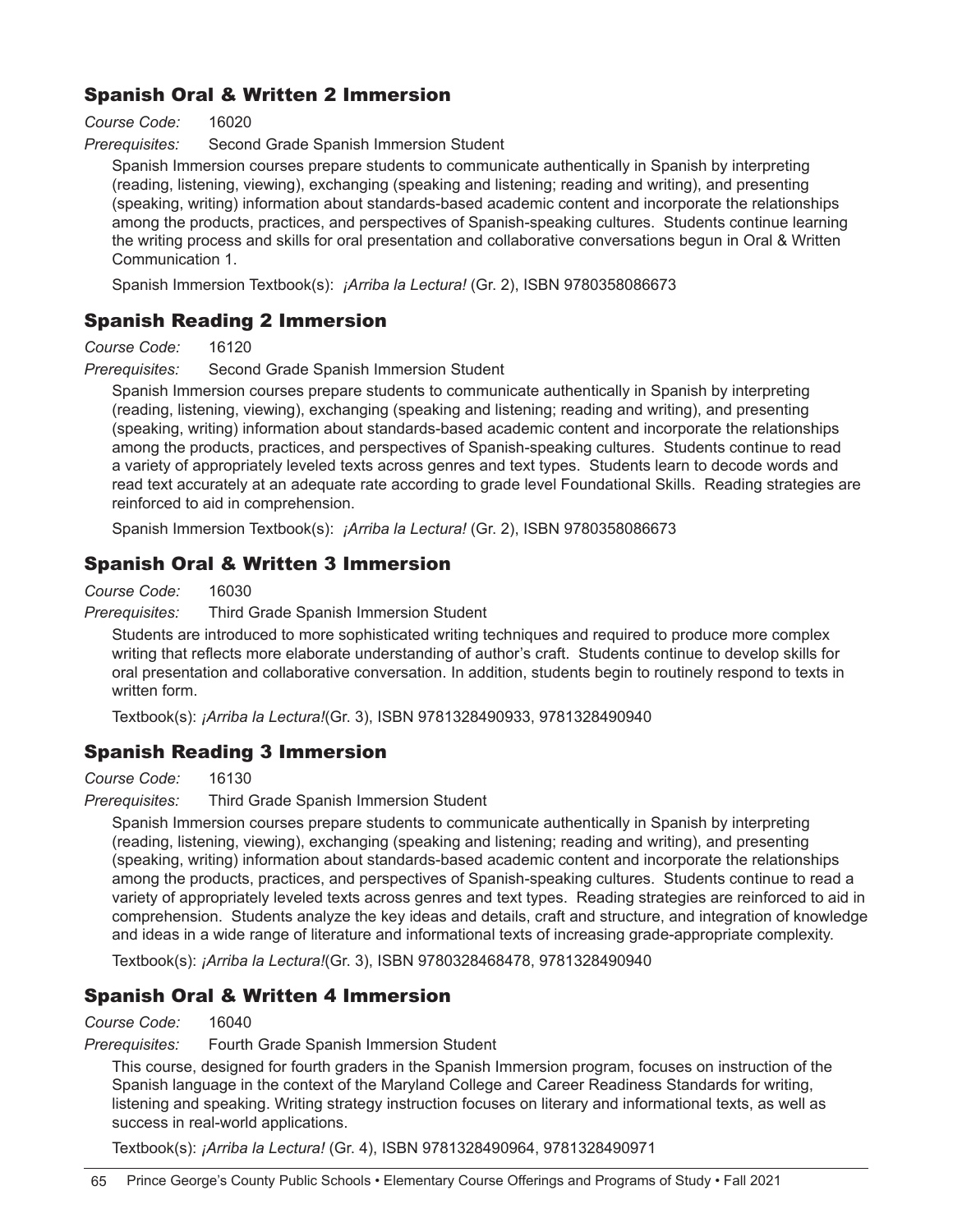## Spanish Reading 4 Immersion

*Course Code:* 16140

*Prerequisites:* Fourth Grade Spanish Immersion Student

Spanish Immersion courses prepare students to communicate authentically in Spanish by interpreting (reading, listening, viewing), exchanging (speaking and listening; reading and writing), and presenting (speaking, writing) information about standards-based academic content and incorporate the relationships among the products, practices, and perspectives of Spanish-speaking cultures. Students in this course continue to read a variety of appropriately leveled texts across genres and text types. Reading strategies are reinforced to aid in comprehension. Students analyze the key ideas and details, craft and structure, and integration of knowledge and ideas in a wide range of literature and informational texts of increasing gradeappropriate complexity.

Textbook(s): *¡Arriba la Lectura!* (Gr. 4), ISBN 9781328490964, 9781328490971

## Spanish Oral & Written 5 Immersion

*Course Code:* 16050

*Prerequisites:* Fifth Grade Spanish Immersion Student

Spanish Immersion courses prepare students to communicate authentically in Spanish by interpreting (reading, listening, viewing), exchanging (speaking and listening; reading and writing), and presenting (speaking, writing) information about standards-based academic content and incorporate the relationships among the products, practices, and perspectives of Spanish-speaking cultures. Student writing should reflect all of the elements of effective writing taught previously. Deliberate organization, word choice, research, task, audience, and purpose should be evident in student writing. Students continue to routinely respond to texts and draw evidence from texts to support analysis, reflection, and research in their writing.

Textbook(s): *¡Arriba la Lectura!* (Gr. 5), ISBN 9781328490995, 9781328491008

## Spanish Reading 5

*Course Code:* 16150

*Prerequisites:* Fifth Grade Spanish Immersion Student

Spanish Immersion courses prepare students to communicate authentically in Spanish by interpreting (reading, listening, viewing), exchanging (speaking and listening; reading and writing), and presenting (speaking, writing) information about standards-based academic content and incorporate the relationships among the products, practices, and perspectives of Spanish-speaking cultures. Students in this course continue to read a variety of appropriately leveled texts across genres and text types. Reading strategies are reinforced to aid in comprehension. Students analyze the key ideas and details, craft and structure, and integration of knowledge and ideas in a wide range of literature and informational texts of increasing gradeappropriate complexity.

Textbook(s): *¡Arriba la Lectura!* (Gr. 5), ISBN 9780328468492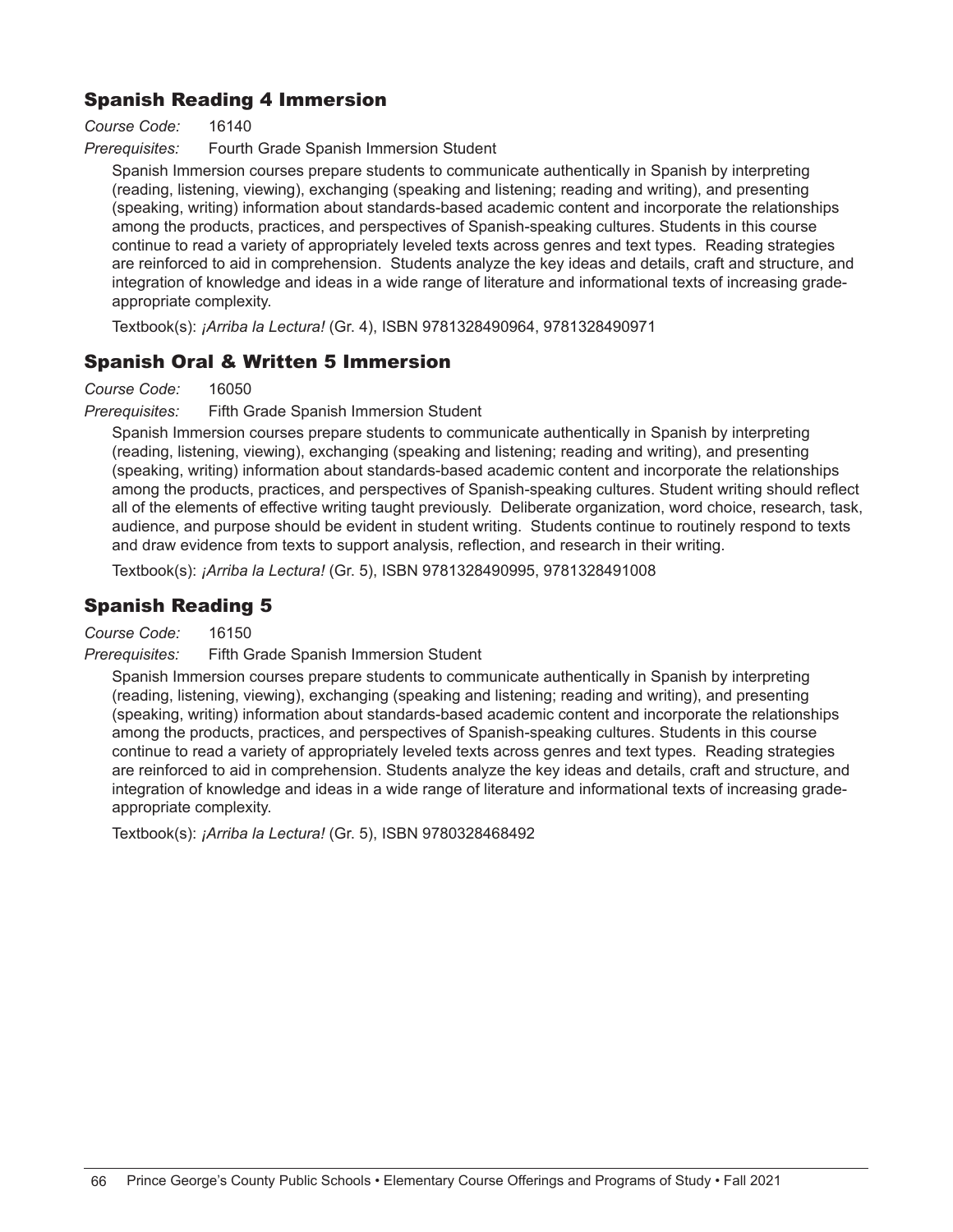## PHONE DIRECTORY

|                                                                                            | 301-808-8317 |
|--------------------------------------------------------------------------------------------|--------------|
| Code of Maryland Regulations http://www.dsd.state.md.us/COMAR/ComarHome.html; 800-633-9657 |              |
|                                                                                            |              |
|                                                                                            |              |
|                                                                                            |              |
|                                                                                            |              |
|                                                                                            |              |
|                                                                                            |              |
|                                                                                            |              |
| Maryland State Department of Education marylandpublicschools.org; 888-246-0016             |              |
|                                                                                            |              |
|                                                                                            |              |
|                                                                                            |              |
|                                                                                            |              |
|                                                                                            |              |
|                                                                                            |              |
|                                                                                            |              |
|                                                                                            |              |
|                                                                                            |              |
|                                                                                            |              |
|                                                                                            |              |
|                                                                                            |              |
|                                                                                            |              |
|                                                                                            |              |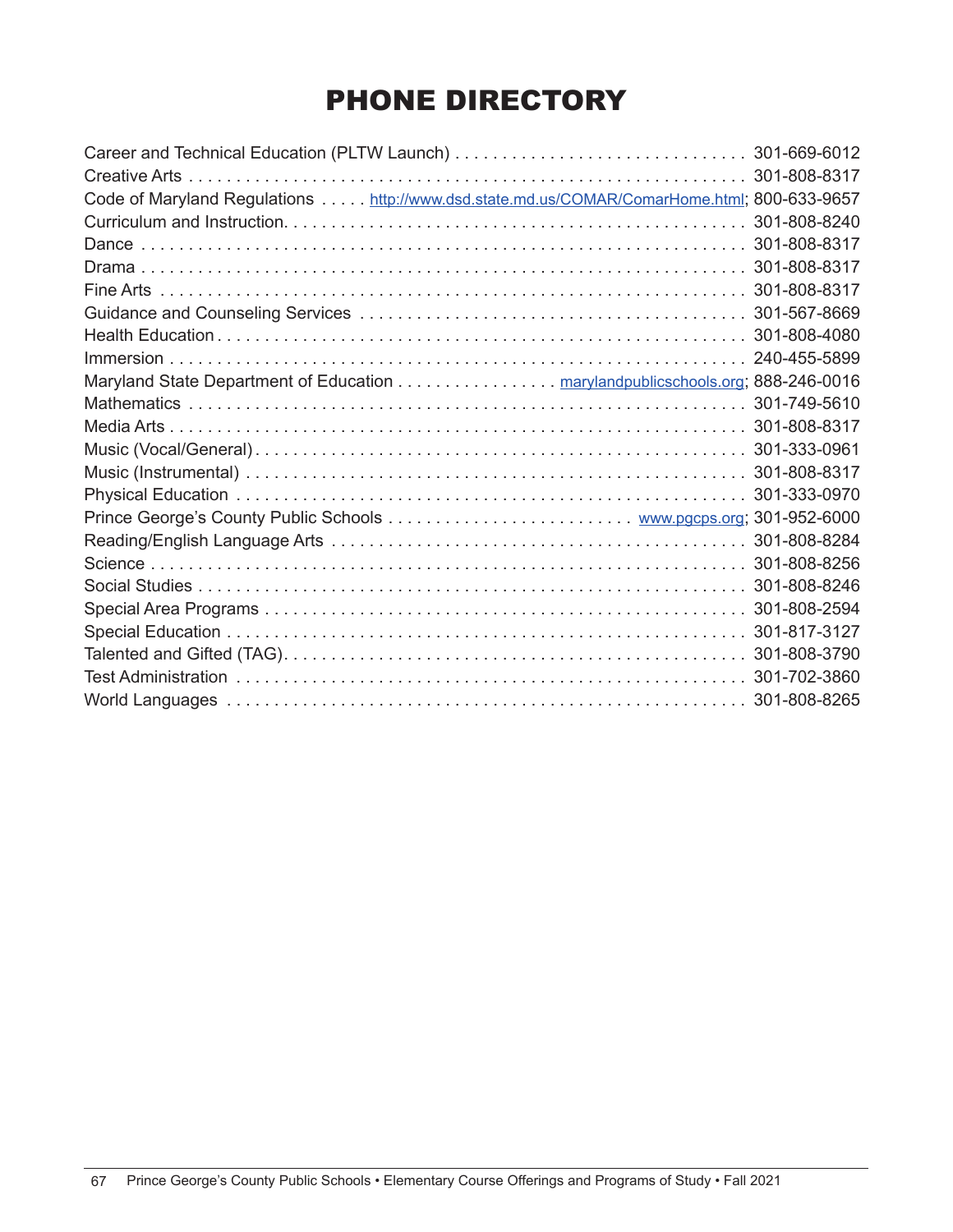## ELEMENTARY SCHOOLS

| Adelphi           |  |
|-------------------|--|
| Allenwood         |  |
|                   |  |
|                   |  |
| Ardmore           |  |
| Arrowhead         |  |
| Avalon            |  |
| <b>Baden</b>      |  |
|                   |  |
|                   |  |
|                   |  |
| <b>Beltsville</b> |  |
|                   |  |
|                   |  |
|                   |  |
| <b>Bond Mill</b>  |  |
|                   |  |
|                   |  |
| Calverton         |  |
|                   |  |
|                   |  |
|                   |  |
| Carrollton        |  |
|                   |  |
|                   |  |
|                   |  |
| Chillum           |  |
|                   |  |
|                   |  |
| Concord           |  |
| Cool Spring       |  |
|                   |  |
|                   |  |
|                   |  |
|                   |  |
|                   |  |
|                   |  |
|                   |  |
| Flintstone        |  |
|                   |  |
| Fort Foote        |  |

68 Prince George's County Public Schools • Elementary Course Offerings and Programs of Study • Fall 2021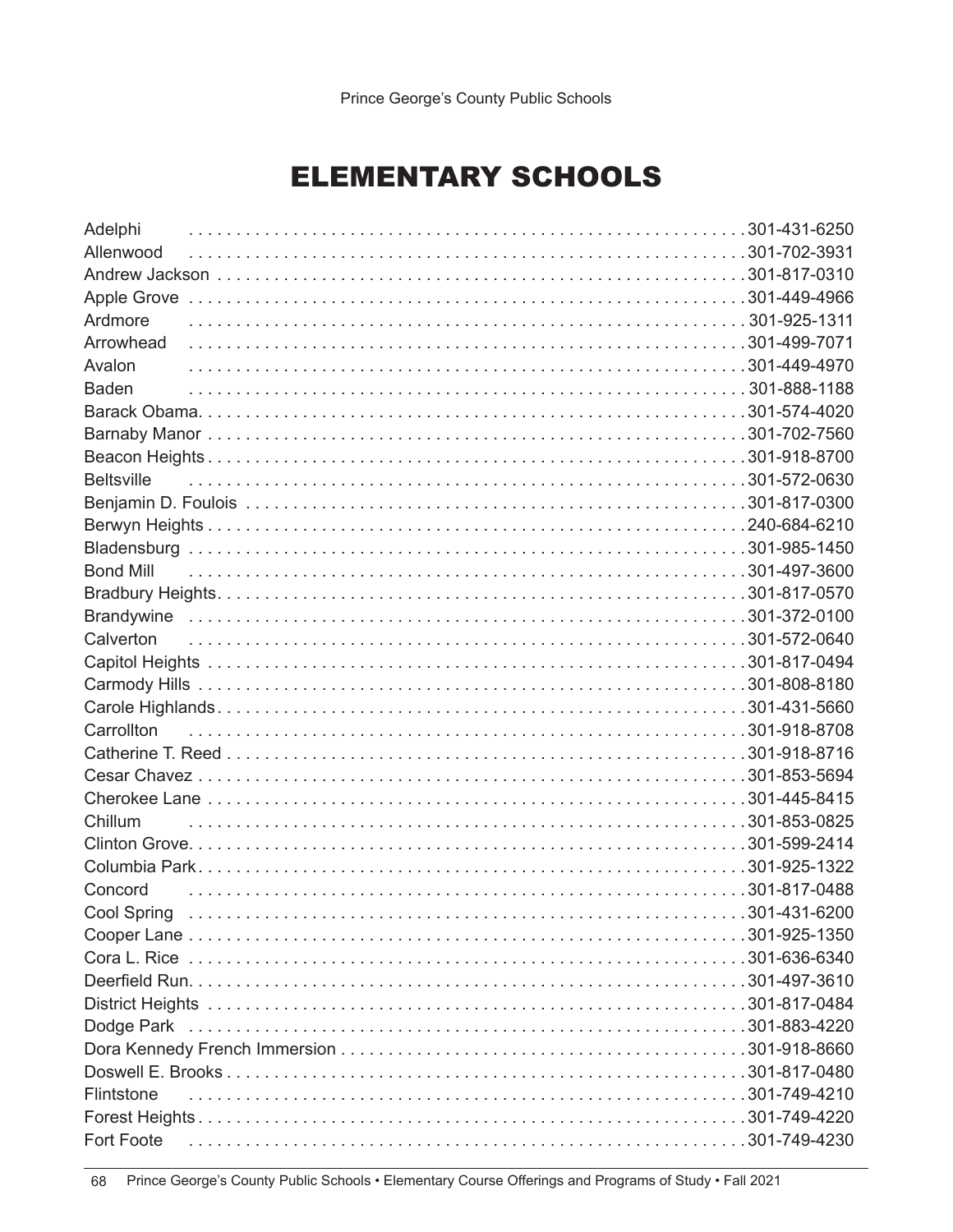| Gaywood     |  |
|-------------|--|
|             |  |
|             |  |
|             |  |
| Glenn Dale  |  |
| Glenridge   |  |
| Greenbelt   |  |
|             |  |
|             |  |
|             |  |
|             |  |
| Hollywood   |  |
| Hyattsville |  |
|             |  |
|             |  |
|             |  |
|             |  |
|             |  |
|             |  |
|             |  |
|             |  |
|             |  |
| Kenilworth  |  |
| Kenmoor     |  |
| Kettering   |  |
| Kingsford   |  |
| Lake Arbor  |  |
| Lamont      |  |
|             |  |
| Laurel      |  |
| Lewisdale   |  |
| Longfields  |  |
| Magnolia    |  |
| Marlton     |  |
|             |  |
| Mattaponi   |  |
|             |  |
| Melwood     |  |
| Montpelier  |  |
|             |  |
|             |  |
| Northview   |  |
| Oakcrest    |  |
| Oaklands    |  |

Prince George's County Public Schools • Elementary Course Offerings and Programs of Study • Fall 2021 69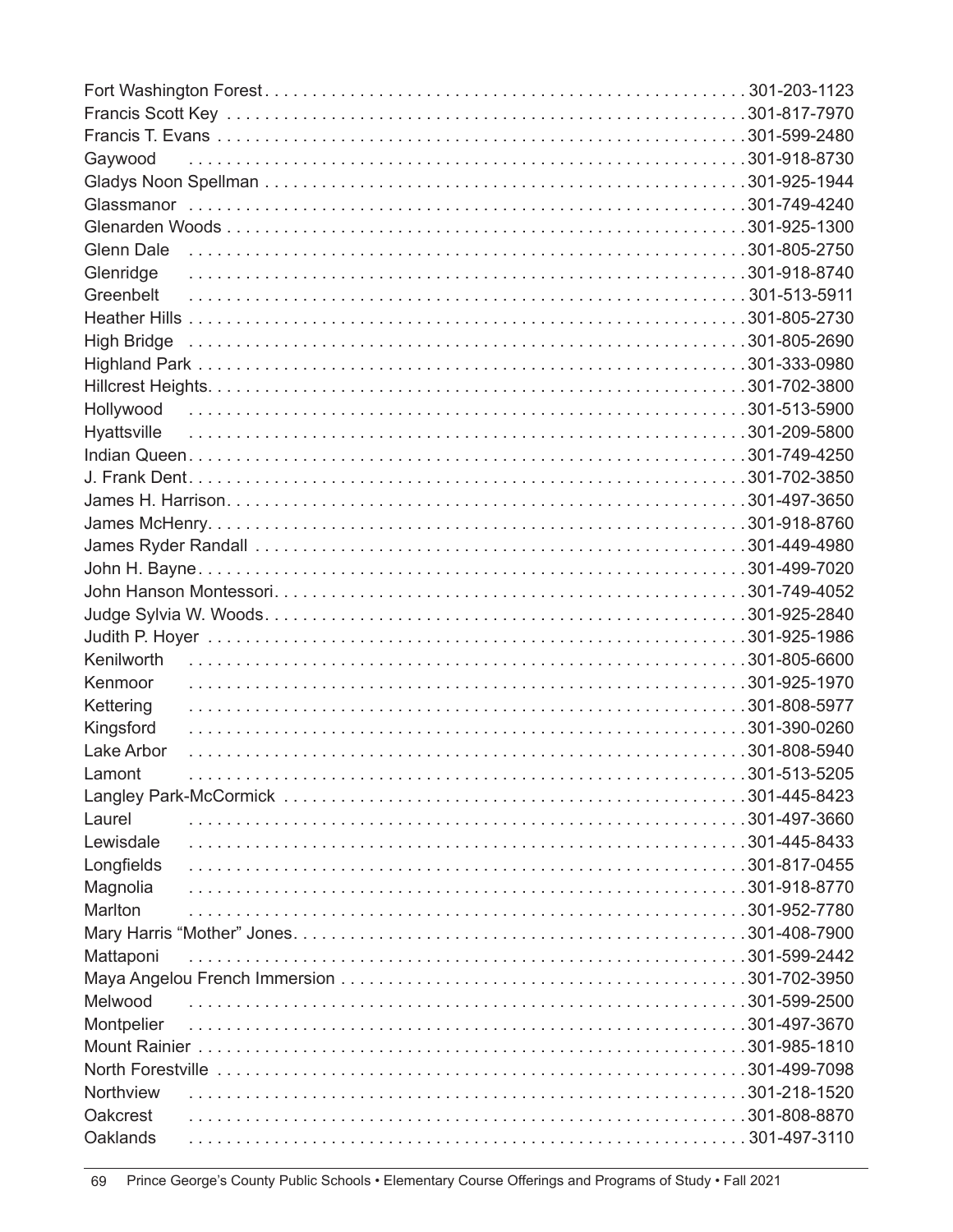| Overlook                                                                                                                                                                                                                       |              |
|--------------------------------------------------------------------------------------------------------------------------------------------------------------------------------------------------------------------------------|--------------|
| Oxon Hill                                                                                                                                                                                                                      |              |
|                                                                                                                                                                                                                                |              |
| Panorama                                                                                                                                                                                                                       |              |
| Patuxent                                                                                                                                                                                                                       |              |
| Perrywood                                                                                                                                                                                                                      |              |
|                                                                                                                                                                                                                                |              |
|                                                                                                                                                                                                                                |              |
| Port Towns (a) the contract of the contract of the contract of the contract of the contract of the contract of the contract of the contract of the contract of the contract of the contract of the contract of the contract of |              |
|                                                                                                                                                                                                                                |              |
| Princeton                                                                                                                                                                                                                      |              |
| Ridgecrest                                                                                                                                                                                                                     |              |
| Riverdale                                                                                                                                                                                                                      |              |
|                                                                                                                                                                                                                                |              |
|                                                                                                                                                                                                                                |              |
|                                                                                                                                                                                                                                |              |
| Rockledge                                                                                                                                                                                                                      |              |
|                                                                                                                                                                                                                                |              |
|                                                                                                                                                                                                                                |              |
|                                                                                                                                                                                                                                |              |
|                                                                                                                                                                                                                                |              |
|                                                                                                                                                                                                                                |              |
|                                                                                                                                                                                                                                |              |
|                                                                                                                                                                                                                                |              |
|                                                                                                                                                                                                                                |              |
|                                                                                                                                                                                                                                |              |
|                                                                                                                                                                                                                                |              |
| Suitland                                                                                                                                                                                                                       |              |
| Tayac                                                                                                                                                                                                                          |              |
| Templeton                                                                                                                                                                                                                      |              |
| Thomas G. Pullen                                                                                                                                                                                                               | 301-808-8160 |
|                                                                                                                                                                                                                                |              |
| <b>Tulip Grove</b>                                                                                                                                                                                                             |              |
|                                                                                                                                                                                                                                |              |
| <b>Valley View</b>                                                                                                                                                                                                             |              |
| Vansville                                                                                                                                                                                                                      |              |
|                                                                                                                                                                                                                                |              |
| Whitehall                                                                                                                                                                                                                      |              |
|                                                                                                                                                                                                                                |              |
|                                                                                                                                                                                                                                |              |
|                                                                                                                                                                                                                                |              |
| Woodmore                                                                                                                                                                                                                       |              |
| Woodridge                                                                                                                                                                                                                      |              |
| Yorktown                                                                                                                                                                                                                       |              |